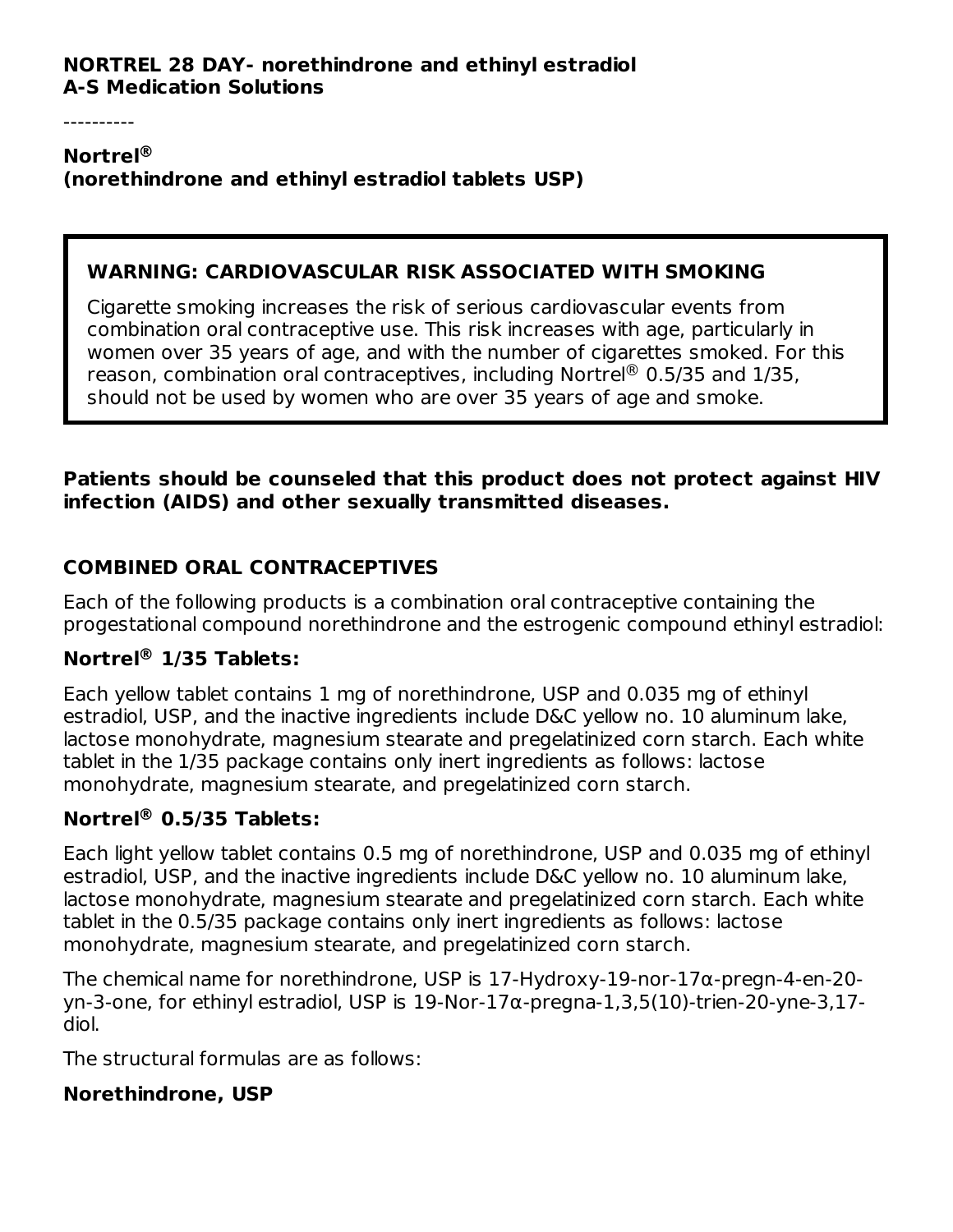

C<sub>20</sub>H<sub>26</sub>O<sub>2</sub> M.W. 298.42

**Ethinyl Estradiol, USP**



C<sub>20</sub>H<sub>24</sub>O<sub>2</sub> M.W. 296.40

# **CLINICAL PHARMACOLOGY**

# **Combined Oral Contraceptives**

Combined oral contraceptives act by suppression of gonadotropins. Although the primary mechanism of this action is inhibition of ovulation, other alterations include changes in the cervical mucus (which increase the difficulty of sperm entry into the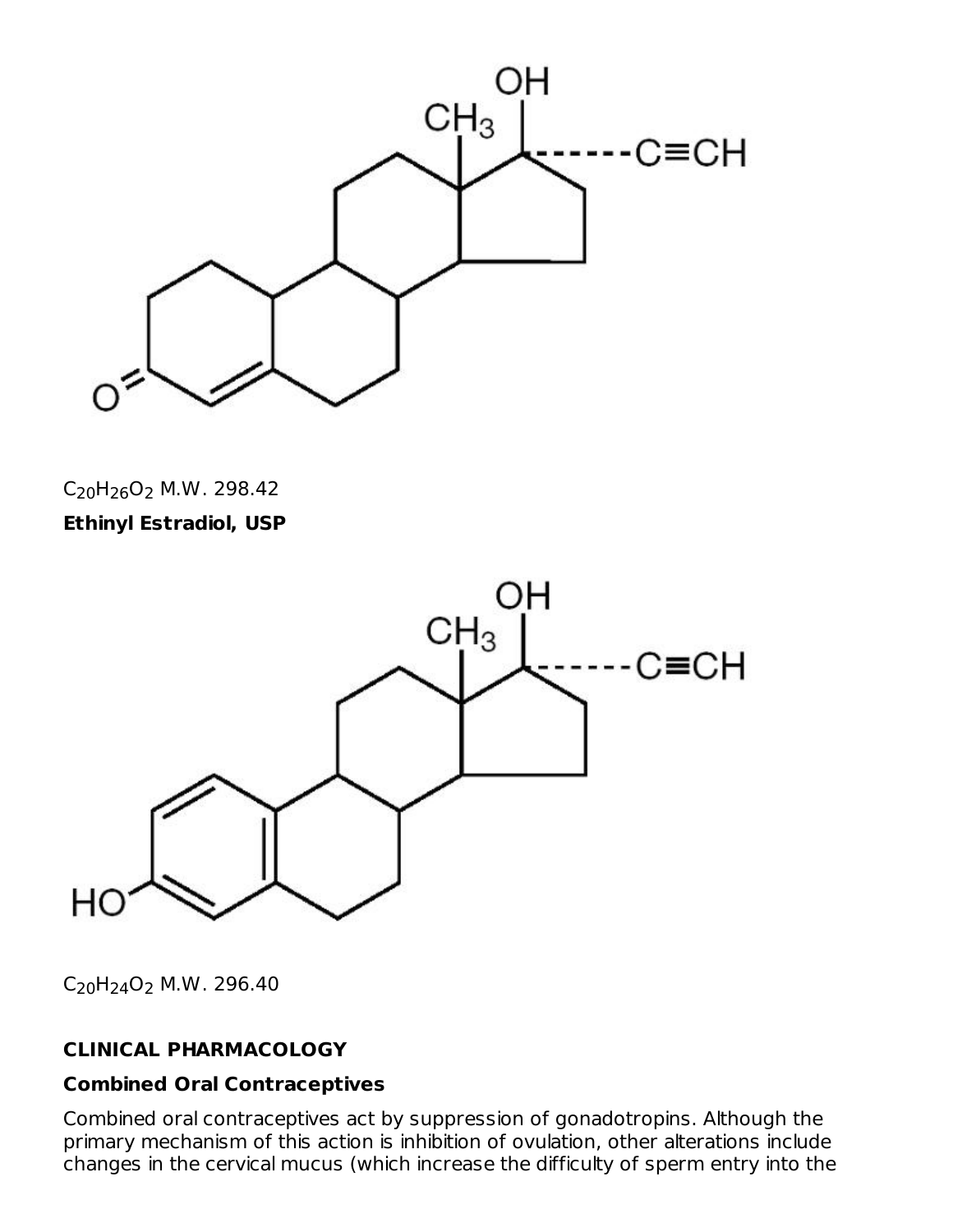uterus) and the endometrium (which reduce the likelihood of implantation).

#### **INDICATIONS AND USAGE**

Nortrel 1/35 and Nortrel 0.5/35 Tablets are indicated for the prevention of pregnancy in women who elect to use this product as a method of contraception.

Oral contraceptives are highly effective. Table 1 lists the typical accidental pregnancy rates for users of combined oral contraceptives and other methods of contraception. The efficacy of these contraceptive methods, except sterilization, the IUD, and the  $NORPLANT<sup>®</sup>$  System depends upon the reliability with which they are used. Correct and consistent use of methods can result in lower failure rates.

#### **Table 1: Percentage of Women Experiencing an Unintended Pregnancy During the First Year of Typical Use and the First Year of Perfect Use of Contraception and the Percentage Continuing Use at the End of the First Year. United States.**

|                          | Pregnancy within the First Year of Use | % of Women Experiencing an Unintended % of Women Continuing<br>Use at One Year <sup>*</sup> |     |
|--------------------------|----------------------------------------|---------------------------------------------------------------------------------------------|-----|
| Method                   | Typical Use <sup>t</sup>               | Perfect Use <sup>‡</sup>                                                                    |     |
| (1)                      | (2)                                    | (3)                                                                                         | (4) |
| Chance <sup>§</sup>      | 85                                     | 85                                                                                          |     |
| Spermicides <sup>¶</sup> | 26                                     | 6                                                                                           | 40  |
| Periodic abstinence      | 25                                     |                                                                                             | 63  |
| Calendar                 |                                        | $\boldsymbol{9}$                                                                            |     |
| <b>Ovulation Method</b>  |                                        | 3                                                                                           |     |
| Sympto-Thermal#          |                                        | $\overline{2}$                                                                              |     |
| Post-Ovulation           |                                        | $\mathbf{1}$                                                                                |     |
| Cap <sup>b</sup>         |                                        |                                                                                             |     |
| Parous Women             | 40                                     | 26                                                                                          | 42  |
| Nulliparous Women        | 20                                     | 9                                                                                           | 56  |
| Sponge                   |                                        |                                                                                             |     |
| Parous Women             | 40                                     | 20                                                                                          | 42  |
| Nulliparous Women        | 20                                     | 9                                                                                           | 56  |
| Diaphragm <sup>b</sup>   | 20                                     | 6                                                                                           | 56  |
| <b>Withdrawal</b>        | 19                                     | $\overline{4}$                                                                              |     |
| Condom <sup>ß</sup>      |                                        |                                                                                             |     |
| Female (Reality®)        | 21                                     | 5                                                                                           | 56  |
| Male                     | 14                                     | 3                                                                                           | 61  |
| Pill                     | 5                                      |                                                                                             | 71  |
| Progestin Only           |                                        | 0.5                                                                                         |     |
| Combined                 |                                        | 0.1                                                                                         |     |
| <b>IUD</b>               |                                        |                                                                                             |     |
| Progesterone T           | 2.0                                    | 1.5                                                                                         | 81  |
| Copper T380A             | 0.8                                    | 0.6                                                                                         | 78  |
| <b>LNg 20</b>            | 0.1                                    | 0.1                                                                                         | 81  |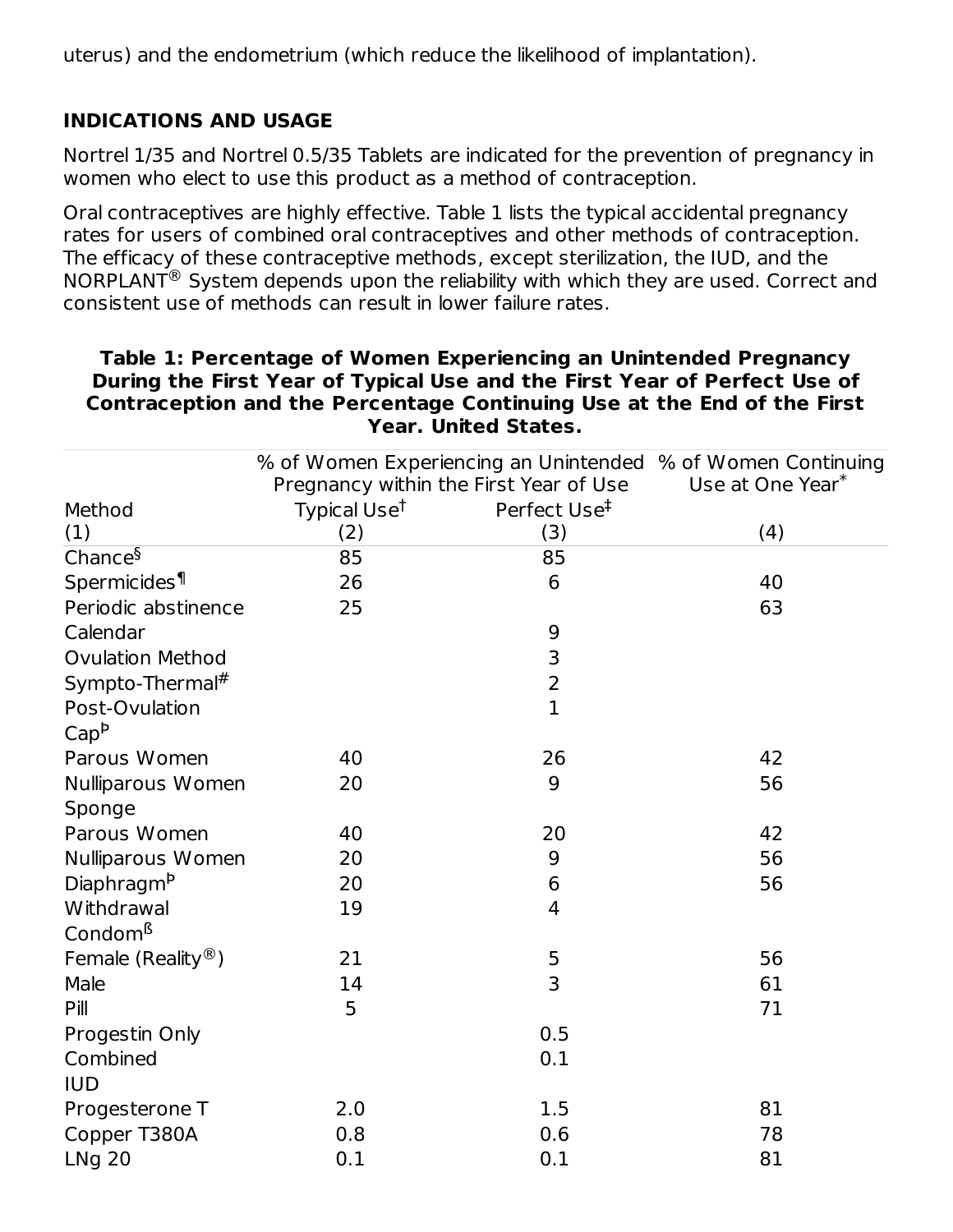| Depo-Provera <sup>®</sup>   | 0.3  | 0.3  | 70  |
|-----------------------------|------|------|-----|
| Norplant <sup>®</sup> and   | 0.05 | 0.05 | 88  |
| Norplant-2 <sup>®</sup>     |      |      |     |
| <b>Female Sterilization</b> | 0.5  | 0.5  | 100 |
| Male Sterilization          | 0.15 | 0.10 | 100 |

Adapted from Hatcher et al., 1998 Ref. #1.

Emergency Contraceptive Pills: Treatment initiated within 72 hours after unprotected intercourse reduces the risk of pregnancy by at least 75%.<sup>à</sup>

Lactational Amenorrhea Method: LAM is highly effective, temporary method of contraception.<sup>è</sup>

Source: Trussell J, Contraceptive efficacy. In Hatcher RA, Trussell J, Stewart F, Cates W, Stewart GK, Kowal D, Guest F, Contraceptive Technology: Seventeenth Revised Edition. New York NY: Irvington Publishers, 1998.

- $\ast$  Among couples attempting to avoid pregnancy, the percentage who continue to use a method for one year.
- † Among typical couples who initiate use of a method (not necessarily for the first time), the percentage who experience an accidental pregnancy during the first year if they do not stop use for any other reason.
- ‡ Among couples who initiate use of a method (not necessarily for the first time) and who use it perfectly (both consistently and correctly), the percentage who experience an accidental pregnancy during the first year if they do not stop use for any other reason.
- § The percents becoming pregnant in columns (2) and (3) are based on data from populations where contraception is not used and from women who cease using contraception in order to become pregnant. Among such populations, about 89% become pregnant within one year. This estimate was lowered slightly (to 85%) to represent the percent who would become pregnant within one year among women now relying on reversible methods of contraception if they abandoned contraception altogether.
- ¶ Foams, creams, gels, vaginal suppositories, and vaginal film.
- # Cervical mucus (ovulation) method supplemented by calendar in the pre-ovulatory and basal body temperature in the post-ovulatory phases.
- Þ With spermicidal cream or jelly.
- ß Without spermicides
- à The treatment schedule is one dose within 72 hours after unprotected intercourse, and a second dose 12 hours after the first dose. The Food and Drug Administration has declared the following brands of oral contraceptives to be safe and effective for emergency contraception: Ovral $^{\circledR}$  (1 dose is 2 white pills), Alesse $^\circledast$  (1 dose is 5 pink pills), Nordette $^\circledast$  or Levlen $^\circledast$  (1 dose is 2 lightorange pills), Lo/Ovral $^{\circledR}$  (1 dose is 4 white pills), Triphasil $^{\circledR}$  or Tri-Levlen $^{\circledR}$  (1 dose is 4 yellow pills).  $^{\circledR}$  (1 dose is 5 nink nills). Nordette $^{\circledR}$  or Levlen  $^{\circledR}$  $^{\circledR}$  (1 dose is 4 white pills) Triphasil $^{\circledR}$  or Tri-Leylen $^{\circledR}$
- è However, to maintain effective protection against pregnancy, another method of contraception must be used as soon as menstruation resumes, the frequency or duration of breastfeeds is reduced, bottle feeds are introduced, or the baby reaches six months of age.

#### **Nortrel 0.5/35 and 1/35 have not been studied for and are not indicated for use in emergency contraception.**

# **CONTRAINDICTIONS**

Oral contraceptives should not be used in women who currently have the following conditions:

- Thrombophlebitis or thromboembolic disorders
- A past history of deep vein thrombophlebitis or thromboembolic disorders
- Known thrombophilic conditions
- Cerebral vascular or coronary artery disease (current or history)
- Valvular heart disease with complications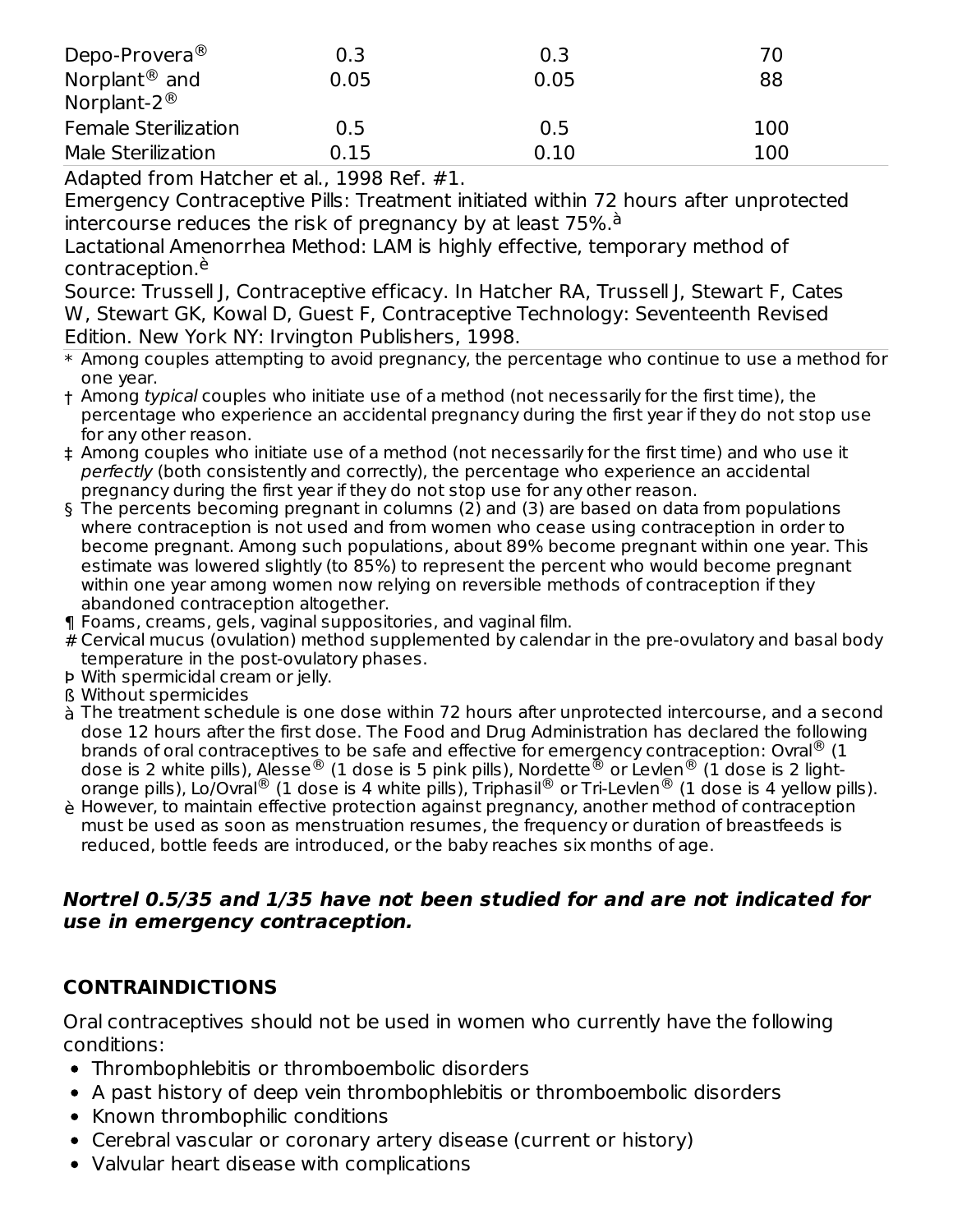- Persistent blood pressure values of  $>$  160 mm Hg systolic or  $>$  100 mg Hg diastolic 96
- Diabetes with vascular involvement
- Headaches with focal neurological symptoms
- Major surgery with prolonged immobilization
- Known or suspected carcinoma of the breast
- Carcinoma of the endometrium or other known or suspected estrogen-dependent neoplasia
- Undiagnosed abnormal genital bleeding
- Cholestatic jaundice of pregnancy or jaundice with prior pill use
- Acute or chronic hepatocellular disease with abnormal liver function
- Hepatic adenomas or carcinomas
- Known or suspected pregnancy
- Hypersensitivity to any component of this product
- Are receiving Hepatitis C drug combinations containing ombitasvir/paritaprevir/ritonavir, with or without dasabuvir, due to the potential for ALT elevations (see WARNINGS, Risk of Liver Enzyme Elevations with Concomitant Hepatitis C Treatment).

# **WARNINGS**

**Cigarette smoking increases the risk of serious cardiovascular events from combination oral contraceptive use. This risk increases with age, particularly in women over 35 years of age, and with the number of cigarettes smoked. For this reason, combination oral contraceptives, including Nortrel 0.5/35 and 1/35, should not be used by women who are over 35 years of age and smoke.**

The use of oral contraceptives is associated with increased risks of several serious conditions including myocardial infarction, thromboembolism, stroke, hepatic neoplasia, and gallbladder disease, although the risk of serious morbidity or mortality is very small in healthy women without underlying risk factors. The risk of morbidity and mortality increases significantly in the presence of other underlying risk factors such as hypertension, hyperlipidemias, obesity and diabetes.

Practitioners prescribing oral contraceptives should be familiar with the following information relating to these risks.

The information contained in this package insert is principally based on studies carried out in patients who used oral contraceptives with higher formulations of estrogens and progestogens than those in common use today. The effect of long-term use of the oral contraceptives with lower formulations of both estrogens and progestogens remains to be determined.

Throughout this labeling, epidemiological studies reported are of two types: retrospective or case control studies and prospective or cohort studies. Case control studies provide a measure of the relative risk of a disease, namely, a ratio of the incidence of a disease among oral contraceptive users to that among nonusers. The relative risk does not provide information on the actual clinical occurrence of a disease. Cohort studies provide a measure of attributable risk, which is the difference in the incidence of disease between oral contraceptive users and nonusers. The attributable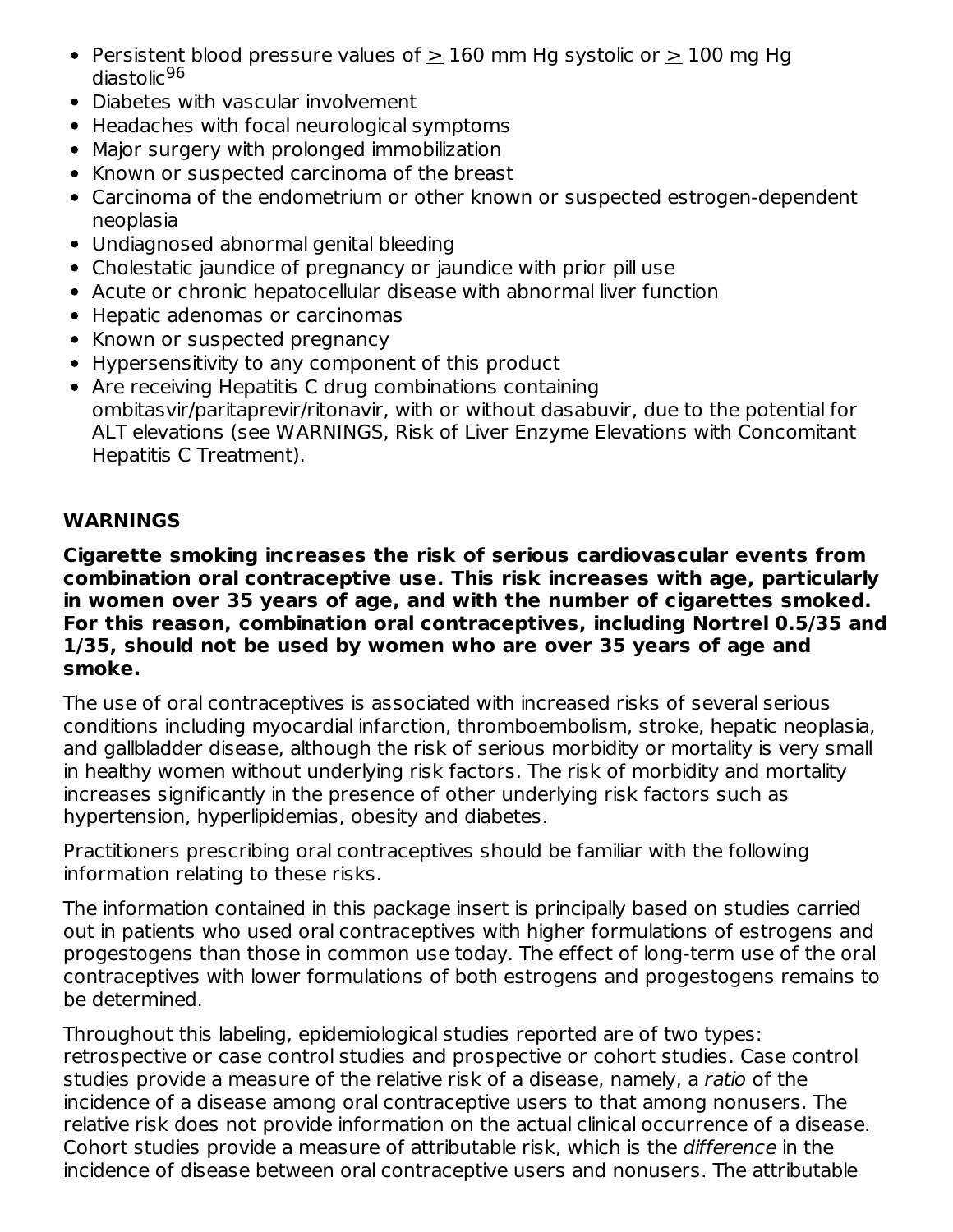risk does provide information about the actual occurrence of a disease in the population (adapted from refs. 2 and 3 with the author's permission). For further information, the reader is referred to a text on epidemiological methods.

# **1. Thromboembolic Disorders and Other Vascular Problems**

a. Myocardial Infarction

An increased risk of myocardial infarction has been attributed to oral contraceptive use. This risk is primarily in smokers or women with other underlying risk factors for coronary artery disease such as hypertension, hypercholesterolemia, morbid obesity, and diabetes. The relative risk of heart attack for current oral contraceptive users has been estimated to be two to  $\sin^{4-10}$  The risk is very low under the age of 30.

Smoking in combination with oral contraceptive use has been shown to contribute substantially to the incidence of myocardial infarctions in women in their mid-thirties or older with smoking accounting for the majority of excess cases. $^{\mathrm{11}}$  Mortality rates associated with circulatory disease have been shown to increase substantially in smokers, especially in those 35 years of age and older and in nonsmokers over the age of 40 among women who use oral contraceptives (see Figure 1).

#### **Figure 1: Circulatory Disease Mortality Rates per 100,000 Woman-Years by Age, Smoking Status and Oral Contraceptive Use**



**(Adapted from P.M. Layde and V. Beral, ref. #12.)**

Oral contraceptives may compound the effects of well-known risk factors, such as hypertension, diabetes, hyperlipidemias, age and obesity.<sup>13</sup> In particular, some progestogens are known to decrease HDL cholesterol and cause glucose intolerance, while estrogens may create a state of hyperinsulinism. $^{14\text{-}18}$  Oral contraceptives have been shown to increase blood pressure among users (see Section 10 in WARNINGS). Similar effects on risk factors have been associated with an increased risk of heart disease. Oral contraceptives must be used with caution in women with cardiovascular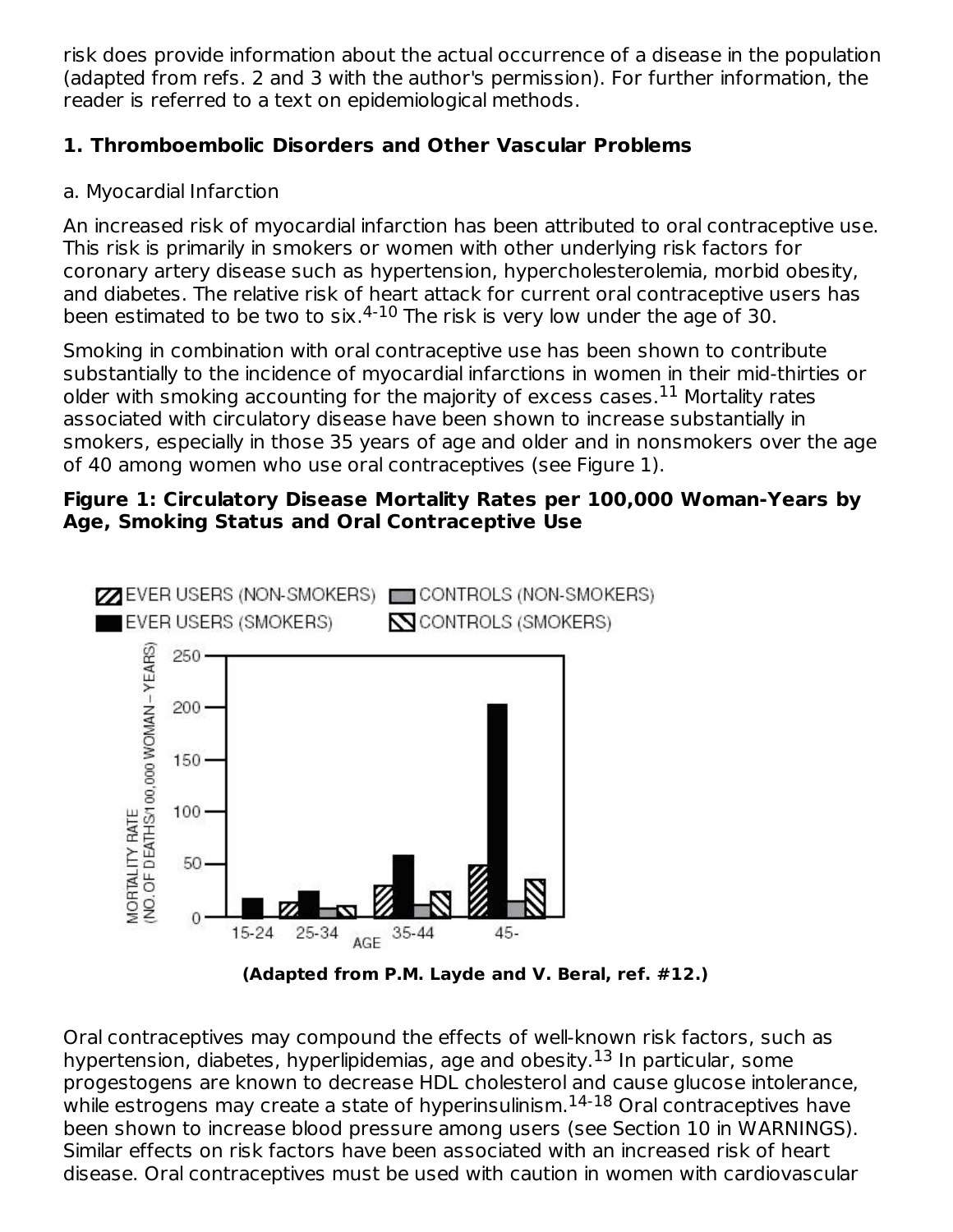#### disease risk factors.

#### b. Thromboembolism

An increased risk of thromboembolic and thrombotic disease associated with the use of oral contraceptives is well established. Case control studies have found the relative risk of users compared to nonusers to be 3 for the first episode of superficial venous thrombosis, 4 to 11 for deep vein thrombosis or pulmonary embolism, and 1.5 to 6 for women with predisposing conditions for venous thromboembolic disease. 2,3,19-24 Cohort studies have shown the relative risk to be somewhat lower, about 3 for new cases and about 4.5 for new cases requiring hospitalization.<sup>25</sup> The risk of thromboembolic disease associated with oral contraceptives gradually disappears after combined oral contraceptive (COC) use is stopped.<sup>2</sup> VTE risk is highest in the first year of use and when restarting hormonal contraception after a break of four weeks or longer.

A two- to four-fold increase in relative risk of post-operative thromboembolic complications has been reported with the use of oral contraceptives.<sup>9</sup> The relative risk of venous thrombosis in women who have predisposing conditions is twice that of women without such medical conditions.<sup>26</sup> If feasible, oral contraceptives should be discontinued at least four weeks prior to and for two weeks after elective surgery of a type associated with an increase in risk of thromboembolism and during and following prolonged immobilization. Since the immediate postpartum period is also associated with an increased risk of thromboembolism, oral contraceptives should be started no earlier than four weeks after delivery in women who elect not to breast feed.

#### c. Cerebrovascular Diseases

Oral contraceptives have been shown to increase both the relative and attributable risks of cerebrovascular events (thrombotic and hemorrhagic strokes), although, in general, the risk is greatest among older (>35 years), hypertensive women who also smoke. Hypertension was found to be a risk factor for both users and nonusers, for both types of strokes, and smoking interacted to increase the risk of stroke.<sup>27-29</sup>

In a large study, the relative risk of thrombotic strokes has been shown to range from 3 for normotensive users to 14 for users with severe hypertension.<sup>30</sup> The relative risk of hemorrhagic stroke is reported to be 1.2 for non-smokers who used oral contraceptives, 2.6 for smokers who did not use oral contraceptives, 7.6 for smokers who used oral contraceptives, 1.8 for normotensive users and 25.7 for users with severe hypertension. $^{\rm 30}$  The attributable risk is also greater in older women. $^{\rm 3}$ 

#### d. Dose-Related Risk of Vascular Disease from Oral Contraceptives

A positive association has been observed between the amount of estrogen and progestogen in oral contraceptives and the risk of vascular disease.<sup>31-33</sup> A decline in serum high density lipoproteins (HDL) has been reported with many progestational agents.<sup>14-16</sup> A decline in serum high density lipoproteins has been associated with an increased incidence of ischemic heart disease. Because estrogens increase HDL cholesterol, the net effect of an oral contraceptive depends on a balance achieved between doses of estrogen and progestogen and the activity of the progestogen used in the contraceptives. The activity and amount of both hormones should be considered in the choice of an oral contraceptive.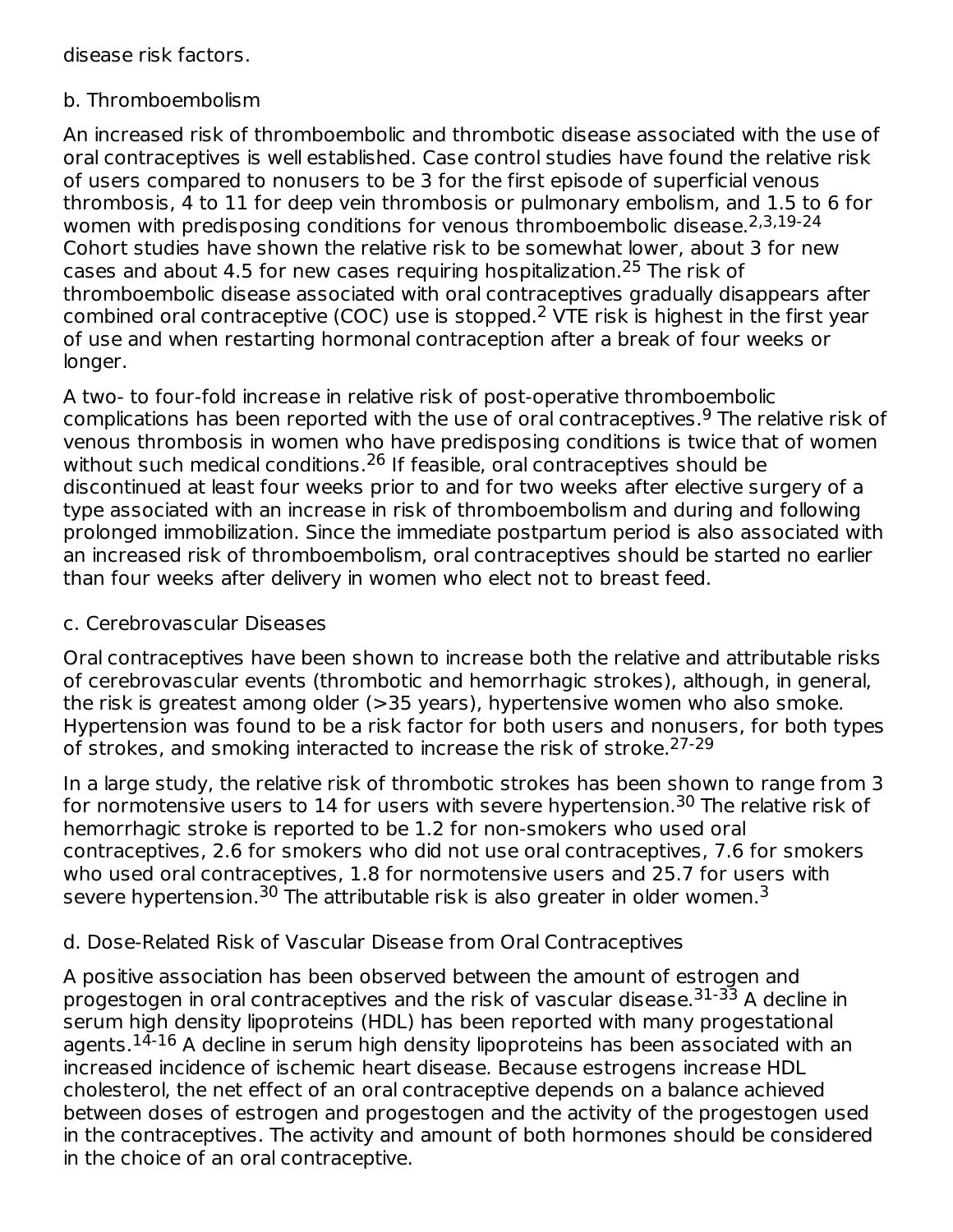Minimizing exposure to estrogen and progestogen is in keeping with good principles of therapeutics. For any particular estrogen/progestogen combination, the dosage regimen prescribed should be one which contains the least amount of estrogen and progestogen that is compatible with a low failure rate and the needs of the individual patient. New acceptors of oral contraceptive agents should be started on preparations containing the lowest estrogen content which is judged appropriate for the individual patient.

### e. Persistence of Risk of Vascular Disease

There are two studies which have shown persistence of risk of vascular disease for ever-users of oral contraceptives. In a study in the United States, the risk of developing myocardial infarction after discontinuing oral contraceptives persists for at least 9 years for women 40-49 years who had used oral contraceptives for five or more years, but this increased risk was not demonstrated in other age groups.<sup>8</sup> In another study in Great Britain, the risk of developing cerebrovascular disease persisted for at least 6 years after discontinuation of oral contraceptives, although excess risk was very small.<sup>34</sup> However, both studies were performed with oral contraceptive formulations containing 50 micrograms or higher of estrogens.

# **2. Estimates of Mortality from Contraceptive Use**

One study gathered data from a variety of sources which have estimated the mortality rate associated with different methods of contraception at different ages (Table 2). These estimates include the combined risk of death associated with contraceptive methods plus the risk attributable to pregnancy in the event of method failure. Each method of contraception has its specific benefits and risks. The study concluded that with the exception of oral contraceptive users 35 and older who smoke, and 40 and older who do not smoke, mortality associated with all methods of birth control is low and below that associated with childbirth. The observation of an increase in risk of mortality with age for oral contraceptive users is based on data gathered in the 1970's.<sup>35</sup> Current clinical recommendation involves the use of lower estrogen dose formulations and a careful consideration of risk factors. In 1989, the Fertility and Maternal Health Drugs Advisory Committee was asked to review the use of oral contraceptives in women 40 years of age and over. The Committee concluded that although cardiovascular disease risks may be increased with oral contraceptive use after age 40 in healthy non-smoking women (even with the newer low-dose formulations), there are also greater potential health risks associated with pregnancy in older women and with the alternative surgical and medical procedures which may be necessary if such women do not have access to effective and acceptable means of contraception. The Committee recommended that the benefits of low-dose oral contraceptive use by healthy non-smoking women over 40 may outweigh the possible risks.

Of course, older women, as all women who take oral contraceptives, should take an oral contraceptive which contains the least amount of estrogen and progestogen that is compatible with a low failure rate and individual patient needs.

#### **TABLE 2: ANNUAL NUMBER OF BIRTH-RELATED OR METHOD-RELATED DEATHS ASSOCIATED WITH CONTROL OF FERTILITY PER 100,000 NONSTERILE WOMEN, BY FERTILITY CONTROL METHOD ACCORDING TO AGE**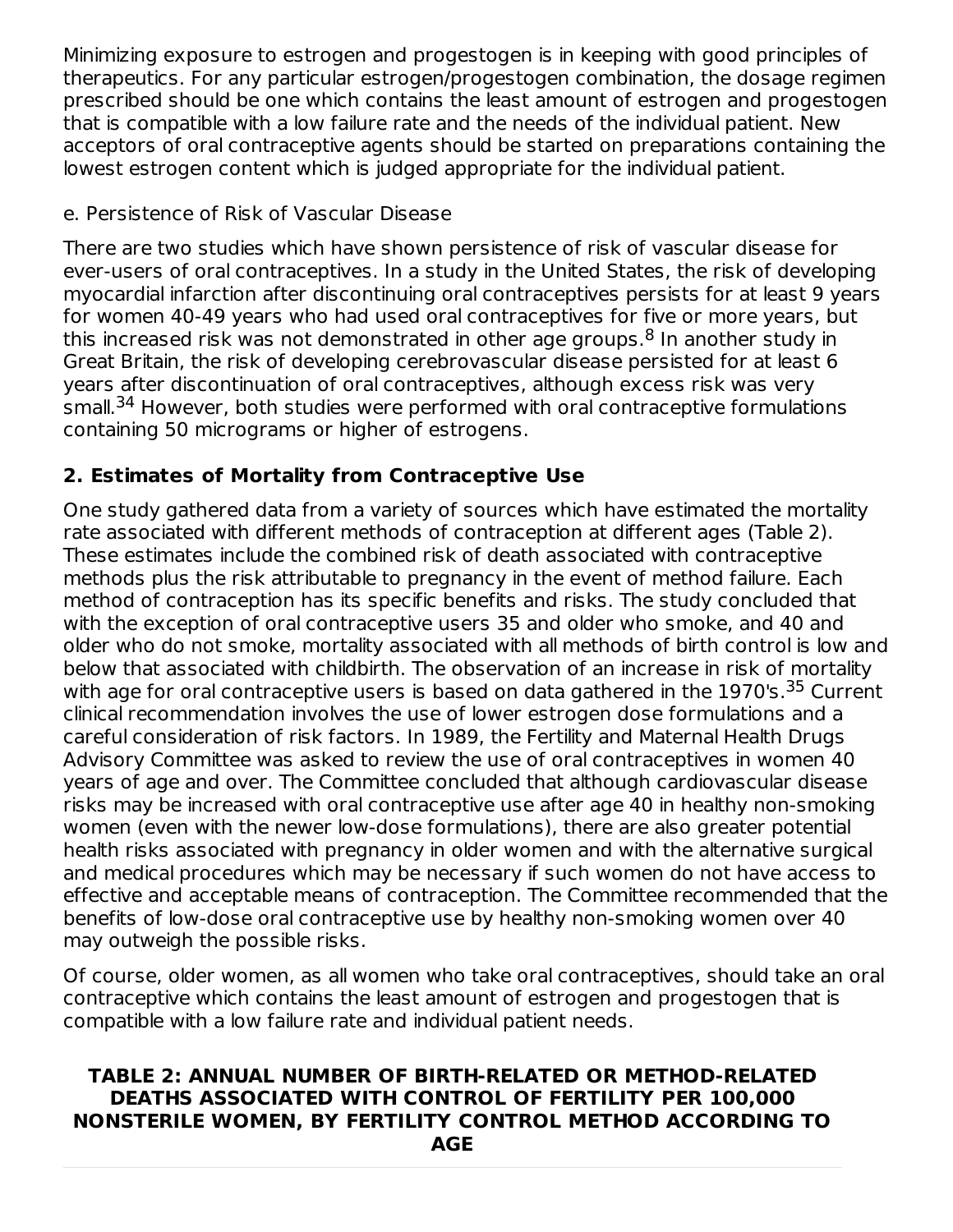| Method of control and outcome               | $15-19$ |     | 20-24 25-29 30-34 35-39 |      |      | 40-44 |
|---------------------------------------------|---------|-----|-------------------------|------|------|-------|
| No fertility control methods <sup>*</sup>   | 7.0     | 7.4 | 9.1                     | 14.8 | 25.7 | 28.2  |
| Oral contraceptives non-smoker <sup>†</sup> | 0.3     | 0.5 | 0.9                     | 1.9  | 13.8 | 31.6  |
| Oral contraceptives smoker <sup>†</sup>     | 2.2     | 3.4 | 6.6                     | 13.5 | 51.1 | 117.2 |
| IUD <sup>†</sup>                            | 0.8     | 0.8 | 1.0                     | 1.0  | 1.4  | 1.4   |
| $Condom^*$                                  | 1.1     | 1.6 | 0.7                     | 0.2  | 0.3  | 0.4   |
| Diaphragm/spermicide <sup>*</sup>           | 1.9     | 1.2 | 1.2                     | 1.3  | 2.2  | 2.8   |
| Periodic abstinence*                        | 2.5     | 1.6 | 1.6                     | 1.7  | 2.9  | 3.6   |
| $M$ anted from H W $\Delta r$ ref $H$ 35    |         |     |                         |      |      |       |

Adapted from H.W. Ory, ref. #35.

\* Deaths are birth-related

† Deaths are method-related

### **3. Carcinoma of the Reproductive Organs and Breasts**

Numerous epidemiological studies have been performed on the incidence of breast, endometrial, ovarian and cervical cancer in women using oral contraceptives. The risk of having breast cancer diagnosed may be slightly increased among current and recent users of COCs. However, this excess risk appears to decrease over time after COC discontinuation and by 10 years after cessation the increased risk disappears. Some studies report an increased risk with duration of use while other studies do not and no consistent relationships have been found with dose or type of steroid. Some studies have found a small increase in risk for women who first use COCs before age 20. Most studies show a similar pattern of risk with COC use regardless of a woman's reproductive history or her family breast cancer history.

Breast cancers diagnosed in current or previous OC users tend to be less clinically advanced than in nonusers.

Women who currently have or have had breast cancer should not use oral contraceptives because breast cancer is usually a hormonally-sensitive tumor.

Some studies suggest that oral contraceptive use has been associated with an increase in the risk of cervical intraepithelial neoplasia in some populations of women. 45-48 However, there continues to be controversy about the extent to which such findings may be due to differences in sexual behavior and other factors.

In spite of many studies of the relationship between oral contraceptive use and breast and cervical cancers, a cause-and-effect relationship has not been established.

#### **4. Hepatic Neoplasia**

Benign hepatic adenomas are associated with oral contraceptive use, although the incidence of benign tumors is rare in the United States. Indirect calculations have estimated the attributable risk to be in the range of 3.3 cases/100,000 for users, a risk that increases after four or more years of use especially with oral contraceptives of higher dose.<sup>49</sup> Rupture of benign, hepatic adenomas may cause death through intraabdominal hemorrhage. 50, 51

Studies from Britain have shown an increased risk of developing hepatocellular carcinoma in long-term (>8 years) oral contraceptive users. However, these cancers are extremely rare in the U.S. and the attributable risk (the excess incidence) of liver cancers in oral contraceptive users approaches less than one per million users.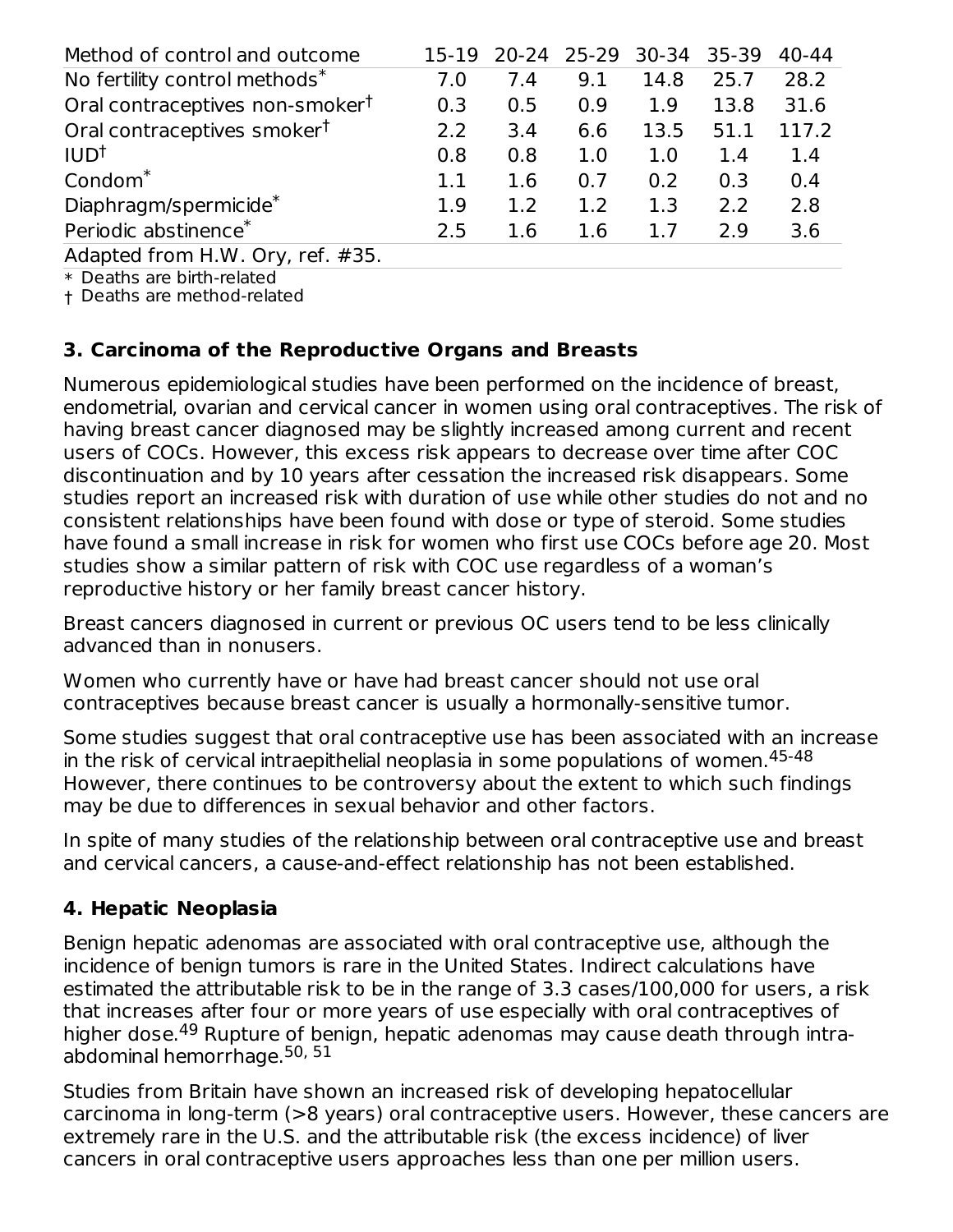### **5. Risk of Liver Enzyme Elevations with Concomitant Hepatitis C Treatment**

During clinical trials with the Hepatitis C combination drug regimen that contains ombitasvir/paritaprevir/ritonavir, with or without dasabuvir, ALT elevations greater than 5 times the upper limit of normal (ULN), including some cases greater than 20 times the ULN, were significantly more frequent in women using ethinyl estradiol-containing medications such as COCs. Discontinue Nortrel prior to starting therapy with the combination drug regimen ombitasvir/paritaprevir/ritonavir, with or without dasabuvir (see CONTRAINDICATIONS). Nortrel can be restarted approximately 2 weeks following completion of treatment with the combination drug regimen.

### **6. Ocular Lesions**

There have been clinical case reports of retinal thrombosis associated with the use of oral contraceptives. Oral contraceptives should be discontinued if there is unexplained partial or complete loss of vision; onset of proptosis or diplopia; papilledema; or retinal vascular lesions. Appropriate diagnostic and therapeutic measures should be undertaken immediately.

### **7. Oral Contraceptive Use Before or During Early Pregnancy**

Extensive epidemiological studies have revealed no increased risk of birth defects in women who have used oral contraceptives prior to pregnancy.<sup>56,57</sup> The majority of recent studies also do not indicate a teratogenic effect, particularly in so far as cardiac anomalies and limb reduction defects are concerned, <sup>55,56,58,59</sup> when taken inadvertently during early pregnancy.

The administration of oral contraceptives to induce withdrawal bleeding should not be used as a test for pregnancy. Oral contraceptives should not be used during pregnancy to treat threatened or habitual abortion.

It is recommended that for any patient who has missed two consecutive periods, pregnancy should be ruled out. If the patient has not adhered to the prescribed schedule, the possibility of pregnancy should be considered at the time of the first missed period. Oral contraceptive use should be discontinued if pregnancy is confirmed.

### **8. Gallbladder Disease**

Earlier studies have reported an increased lifetime relative risk of gallbladder surgery in users of oral contraceptives and estrogens.<sup>60,61</sup> More recent studies, however, have shown that the relative risk of developing gallbladder disease among oral contraceptive users may be minimal.<sup>62-64</sup> The recent findings of minimal risk may be related to the use of oral contraceptive formulations containing lower hormonal doses of estrogens and progestogens.

# **9. Carbohydrate and Lipid Metabolic Effects**

Oral contraceptives have been shown to cause a decrease in glucose tolerance in a significant percentage of users.<sup>17</sup> This effect has been shown to be directly related to estrogen dose.<sup>65</sup> Progestogens increase insulin secretion and create insulin resistance, this effect varying with different progestational agents. $^{17,66}$  However, in the non-diabetic woman, oral contraceptives appear to have no effect on fasting blood glucose.<sup>67</sup> Because of these demonstrated effects, prediabetic and diabetic women in particular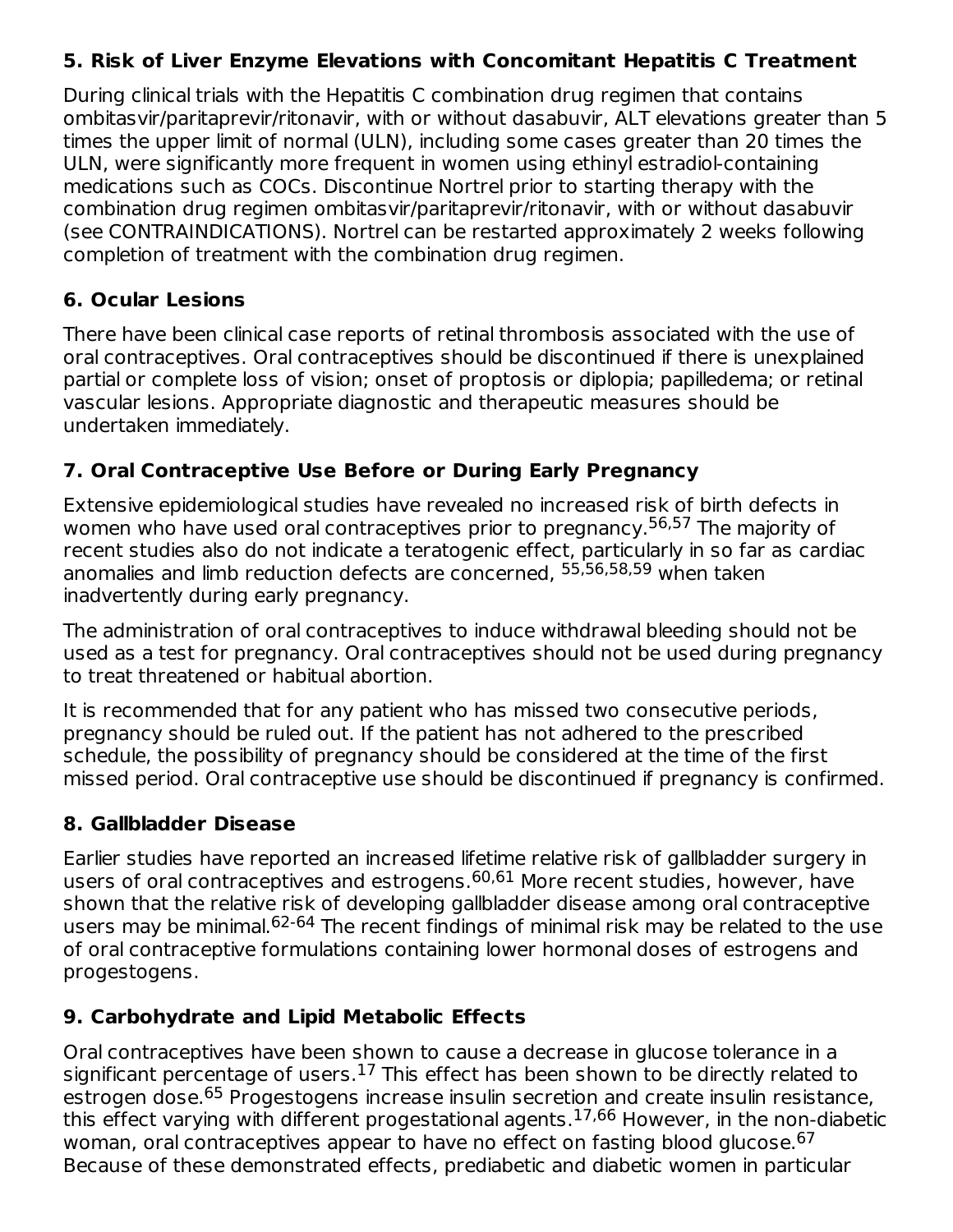should be carefully monitored while taking oral contraceptives.

A small proportion of women will have persistent hypertriglyceridemia while on the pill. As discussed earlier (see WARNINGS 1a and 1d), changes in serum triglycerides and lipoprotein levels have been reported in oral contraceptive users.

# **10. Elevated Blood Pressure**

Women with significant hypertension should not be started on hormonal contraception.<sup>92</sup> An increase in blood pressure has been reported in women taking oral contraceptives<sup>68</sup> and this increase is more likely in older oral contraceptive users<sup>69</sup> and with extended duration of use. $^{61}$  Data from the Royal College of General Practitioners $^{12}$ and subsequent randomized trials have shown that the incidence of hypertension increases with increasing progestational activity.

Women with a history of hypertension or hypertension-related diseases, or renal disease<sup>70</sup> should be encouraged to use another method of contraception. If these women elect to use oral contraceptives, they should be monitored closely and if a clinically significant persistent elevation of blood pressure (BP) occurs ( $\geq 160$  mm Hg systolic or  $\geq 100$  mm Hg diastolic) and cannot be adequately controlled, oral contraceptives should be discontinued. In general, women who develop hypertension during hormonal contraceptive therapy should be switched to a non-hormonal contraceptive. If other contraceptive methods are not suitable, hormonal contraceptive therapy may continue combined with antihypertensive therapy. Regular monitoring of BP throughout hormonal contraceptive therapy is recommended.<sup>96</sup> For most women, elevated blood pressure will return to normal after stopping oral contraceptives, and there is no difference in the occurrence of hypertension between former and never users. 68-71

# **11. Headache**

The onset or exacerbation of migraine or development of headache with a new pattern which is recurrent, persistent or severe requires discontinuation of oral contraceptives and evaluation of the cause.

# **12. Bleeding Irregularities**

Breakthrough bleeding and spotting are sometimes encountered in patients on oral contraceptives, especially during the first three months of use. Nonhormonal causes should be considered and adequate diagnostic measures taken to rule out malignancy or pregnancy in the event of breakthrough bleeding, as in the case of any abnormal vaginal bleeding. If pathology has been excluded, time or a change to another formulation may solve the problem. In the event of amenorrhea, pregnancy should be ruled out.

Some women may encounter post-pill amenorrhea or oligomenorrhea, especially when such a condition was preexistent.

# **13. Ectopic Pregnancy**

Ectopic as well as intrauterine pregnancy may occur in contraceptive failures.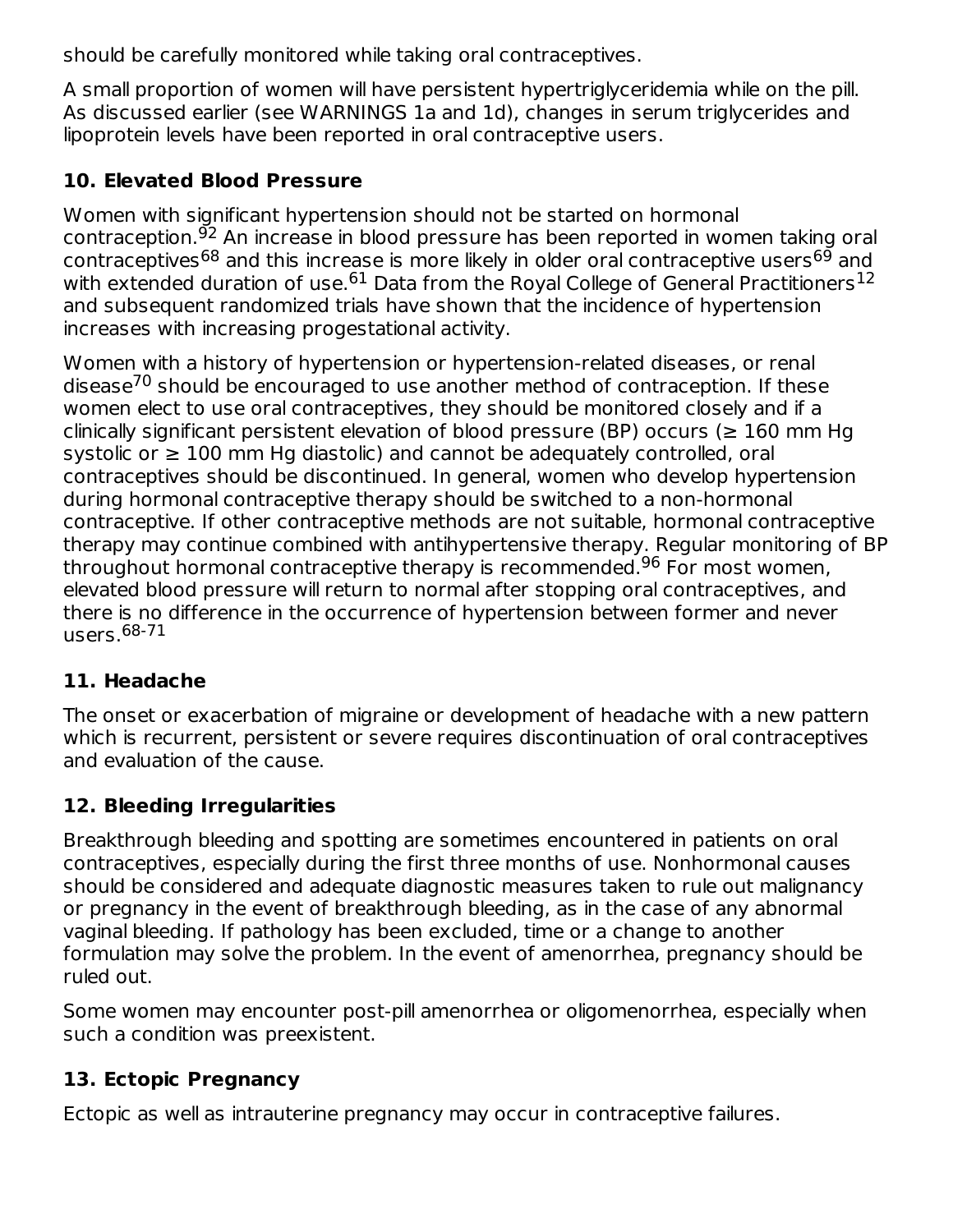#### **PRECAUTIONS**

#### **1. General**

#### **Patients should be counseled that this product does not protect against HIV infection (AIDS) and other sexually transmitted diseases.**

#### **2. Physical Examination and Follow-Up**

It is good medical practice for all women to have annual history and physical examinations, including women using oral contraceptives. The physical examination, however, may be deferred until after initiation of oral contraceptives if requested by the woman and judged appropriate by the clinician. The physical examination should include special reference to blood pressure, breasts, abdomen and pelvic organs, including cervical cytology, and relevant laboratory tests. In case of undiagnosed, persistent or recurrent abnormal vaginal bleeding, appropriate measures should be conducted to rule out malignancy. Women with a strong family history of breast cancer or who have breast nodules should be monitored with particular care.

#### **3. Lipid Disorders**

Women who are being treated for hyperlipidemias should be followed closely if they elect to use oral contraceptives. Some progestogens may elevate LDL levels and may render the control of hyperlipidemias more difficult.

#### **4. Liver Function**

If jaundice develops in any woman receiving such drugs, the medication should be discontinued. Steroid hormones may be poorly metabolized in patients with impaired liver function.

#### **5. Fluid Retention**

Oral contraceptives may cause some degree of fluid retention. They should be prescribed with caution, and only with careful monitoring, in patients with conditions which might be aggravated by fluid retention.

#### **6. Emotional Disorders**

Women with a history of depression should be carefully observed and the drug discontinued if depression recurs to a serious degree.

#### **7. Contact Lenses**

Contact lens wearers who develop visual changes or changes in lens tolerance should be assessed by an ophthalmologist.

#### **8. Drug Interactions**

Consult the labeling of concurrently-used drugs to obtain further information about interactions with hormonal contraceptives or the potential for enzyme alterations.

Effects of Other Drugs on Combined Hormonal Contraceptives

Substances decreasing the plasma concentrations of COCs and potentially diminishing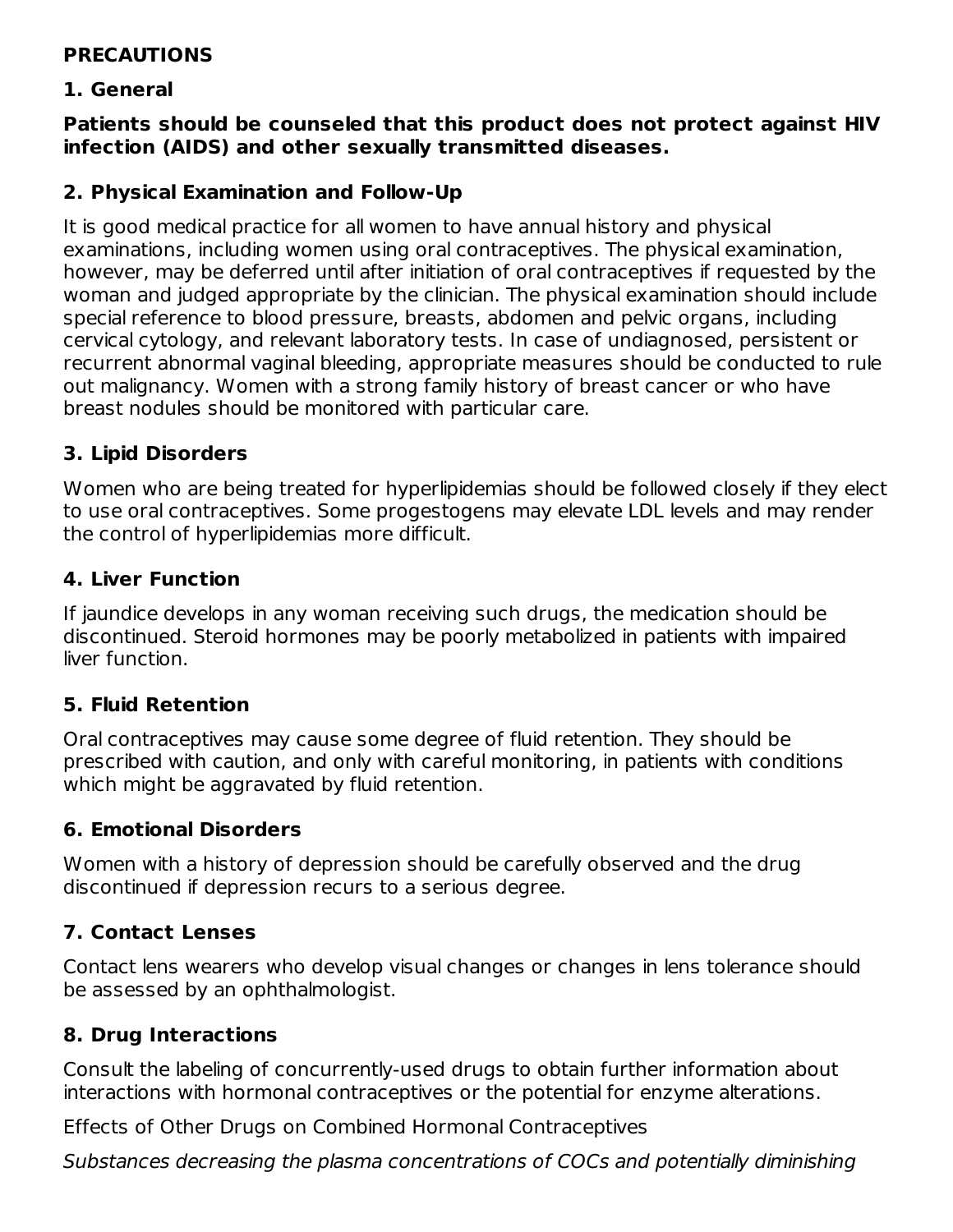### the efficacy of COCs

Drugs or herbal products that induce certain enzymes, including cytochrome P450 3A4 (CYP3A4), may decrease the plasma concentrations of COCs and potentially diminish the effectiveness of CHCs or increase breakthrough bleeding. Some drugs or herbal products that may decrease the effectiveness of hormonal contraceptives include phenytoin, barbiturates, carbamazepine, bosentan, felbamate, griseofulvin, oxcarbazepine, rifampicin, topiramate, rifabutin, rufinamide, aprepitant, and products containing St. John's wort. Interactions between hormonal contraceptives and other drugs may lead to breakthrough bleeding and/or contraceptive failure. Counsel women to use an alternative method of contraception or a back-up method when enzyme inducers are used with CHCs, and to continue back-up contraception for 28 days after discontinuing the enzyme inducer to ensure contraceptive reliability.

#### Substances increasing the plasma concentrations of COCs

Co-administration of atorvastatin or rosuvastatin and certain COCs containing EE increase AUC values for EE by approximately 20-25%. Ascorbic acid and acetaminophen may increase plasma EE concentrations, possibly by inhibition of conjugation. CYP3A4 inhibitors such as itraconazole, voriconazole, fluconazole, grapefruit juice, or ketoconazole may increase plasma hormone concentrations.

#### Human immunodeficiency virus (HIV)/ Hepatitis C virus (HCV) protease inhibitors and non-nucleoside reverse transcriptase inhibitors

Significant changes (increase or decrease) in the plasma concentrations of estrogen and/or progestin have been noted in some cases of co-administration with HIV protease inhibitors (decrease [e.g., nelfinavir, ritonavir, darunavir/ritonavir, (fos)amprenavir/ritonavir, lopinavir/ritonavir, and tipranavir/ritonavir] or increase [e.g., indinavir and atazanavir/ritonavir]) /HCV protease inhibitors (decrease [e.g., boceprevir and telaprevir]) or with non-nucleoside reverse transcriptase inhibitors (decrease [e.g.,

nevirapine] or increase [e.g., etravirine]).

Concomitant Use with HCV Combination Therapy – Liver Enzyme Elevation

Do not co-administer Nortrel with HCV drug combinations containing ombitasvir/ paritaprevir/ritonavir, with or without dasabuvir, due to potential for ALT elevations (see WARNINGS, Risk of Liver Enzyme Elevations with Concomitant Hepatitis C Treatment).

Colesevelam: Colesevelam, a bile acid sequestrant, given together with a combination oral hormonal contraceptive, has been shown to significantly decrease the AUC of EE. A drug interaction between the contraceptive and colesevelam was decreased when the two drug products were given 4 hours apart.

Effects of Combined Hormonal Contraceptives on Other Drugs

COCs containing EE may inhibit the metabolism of other compounds (e.g., cyclosporine, prednisolone, theophylline, tizanidine, and voriconazole) and increase their plasma concentrations. COCs have been shown to decrease plasma concentrations of acetaminophen, clofibric acid, morphine, salicylic acid, temazepam and lamotrigine. Significant decrease in plasma concentration of lamotrigine has been shown, likely due to induction of lamotrigine glucuronidation. This may reduce seizure control; therefore, dosage adjustments of lamotrigine may be necessary.

Women on thyroid hormone replacement therapy may need increased doses of thyroid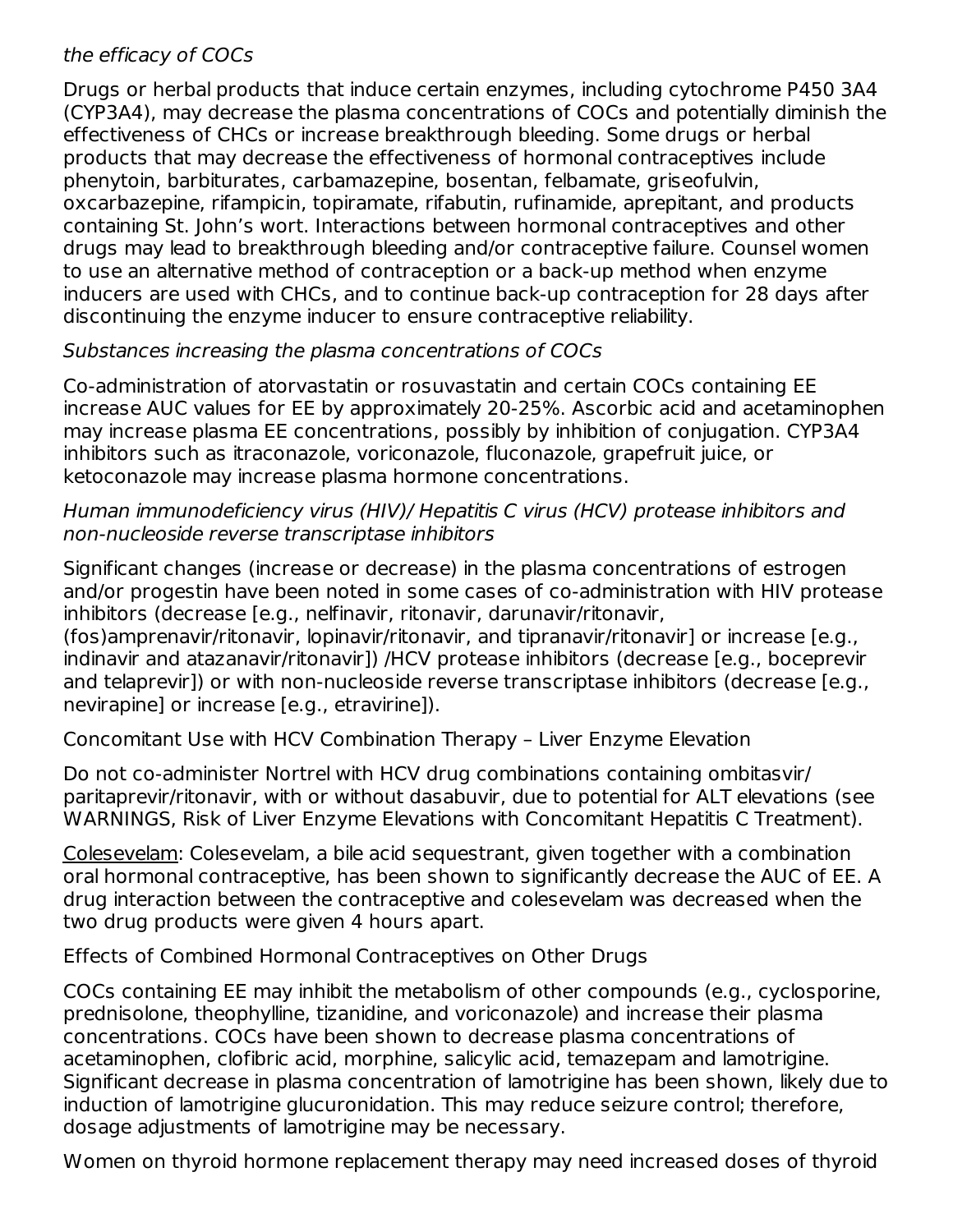hormone because serum concentrations of thyroid-binding globulin increases with use of COCs.

# **9. Interactions with Laboratory Tests**

Certain endocrine and liver function tests and blood components may be affected by oral contraceptives:

- a. Increased prothrombin and factors VII, VIII, IX, and X; decreased antithrombin 3; increased norepinephrine-induced platelet aggregability.
- b. Increased thyroid binding globulin (TBG) leading to increased circulating total thyroid hormone, as measured by protein-bound iodine (PBI), T4 by column or by radioimmunoassay. Free T3 resin uptake is decreased, reflecting the elevated TBG, free T4 concentration is unaltered.
- c. Other binding proteins may be elevated in serum.
- d. Sex-binding globulins are increased and result in elevated levels of total circulating sex steroids and corticoids; however, free or biologically active levels remain unchanged.
- e. Triglycerides may be increased and levels of various other lipids and lipoproteins may be affected.
- f. Glucose tolerance may be decreased.
- g. Serum folate levels may be depressed by oral contraceptive therapy. This may be of clinical significance if a woman becomes pregnant shortly after discontinuing oral contraceptives.

# **10. Carcinogenesis**

See WARNINGS.

# **11. Pregnancy**

Pregnancy Category X. See CONTRAINDICATIONS and WARNINGS.

# **12. Nursing Mothers**

Small amounts of oral contraceptive steroids have been identified in the milk of nursing mothers and a few adverse effects on the child have been reported, including jaundice and breast enlargement. In addition, combined oral contraceptives given in the postpartum period may interfere with lactation by decreasing the quantity and quality of breast milk. If possible, the nursing mother should be advised not to use combined oral contraceptives but to use other forms of contraception until she has completely weaned her child.

# **13. Pediatric Use**

Safety and efficacy of Nortrel 0.5/35 and 1/35 have been established in women of reproductive age. Safety and efficacy are expected to be the same for postpubertal adolescents under the age of 16 and for users 16 years and older. Use of this product before menarche is not indicated.

# **14. Geriatric Use**

This product has not been studied in women over 65 years of age and is not indicated in this population.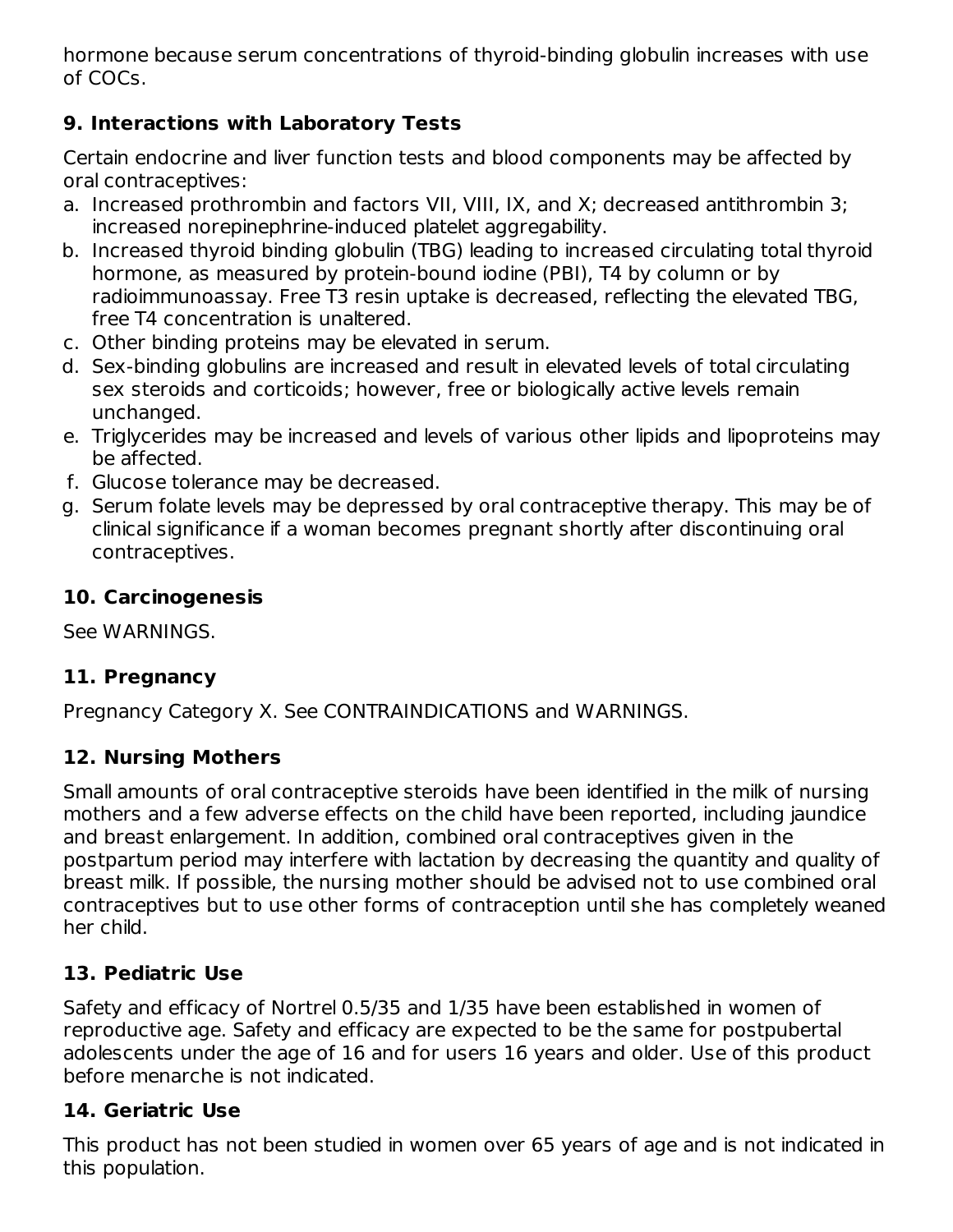### **INFORMATION FOR THE PATIENT**

See Patient Labeling printed below.

### **ADVERSE REACTIONS**

An increased risk of the following serious adverse reactions has been associated with the use of oral contraceptives (see WARNINGS).

- Thrombophlebitis and venous thrombosis with or without embolism
- Arterial thromboembolism
- Pulmonary embolism
- Myocardial infarction
- Cerebral hemorrhage
- Cerebral thrombosis
- Hypertension
- Gallbladder disease
- Hepatic adenomas or benign liver tumors

There is evidence of an association between the following conditions and the use of oral contraceptives:

- Mesenteric thrombosis
- Retinal thrombosis

The following adverse reactions have been reported in patients receiving oral contraceptives and are believed to be drug-related:

- Nausea
- Vomiting
- Gastrointestinal symptoms (such as abdominal cramps and bloating)
- Breakthrough bleeding
- Spotting
- Change in menstrual flow
- Amenorrhea
- Temporary infertility after discontinuation of treatment
- Edema
- Melasma which may persist
- Breast changes: tenderness, enlargement, secretion
- Change in weight (increase or decrease)
- Change in cervical erosion and secretion
- Diminution in lactation when given immediately postpartum
- Cholestatic jaundice
- Migraine
- Allergic reaction, including rash, urticaria, angioedema
- Mental depression
- Reduced tolerance to carbohydrates
- Vaginal candidiasis
- Change in corneal curvature (steepening)
- Intolerance to contact lenses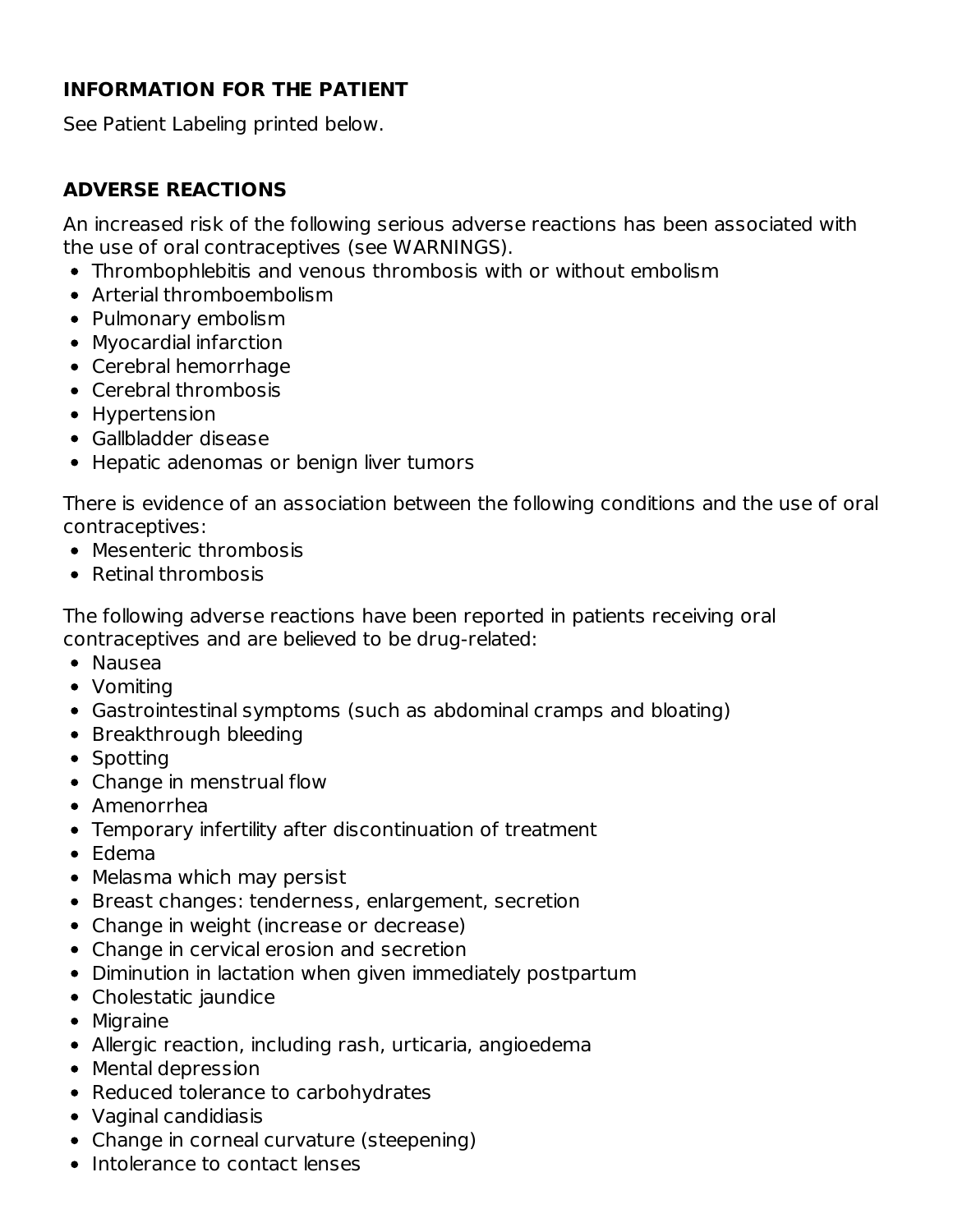The following adverse reactions have been reported in users of oral contraceptives and a causal association has been neither confirmed nor refuted:

- Pre-menstrual syndrome
- Cataracts
- Changes in appetite
- Cystitis-like syndrome
- Headache
- Nervousness
- Dizziness
- Hirsutism
- Loss of scalp hair
- Erythema multiforme
- Erythema nodosum
- Hemorrhagic eruption
- Vaginitis
- Porphyria
- Impaired renal function
- Hemolytic uremic syndrome
- Acne
- Changes in libido
- Colitis
- Budd-Chiari Syndrome

The following adverse reactions were also reported in clinical trials or during postmarketing experience: Gastrointestinal Disorders: diarrhea, pancreatitis; Musculoskeletal and Connective Tissue Disorders: muscle spasms, back pain; Reproductive System and Breast Disorders vulvovaginal pruritus, pelvic pain, dysmenorrhea, vulvovaginal dryness; Psychiatric Disorders: anxiety, mood swings, mood altered; Skin and Subcutaneous Tissue Disorders: pruritus, photosensitivity reaction; General Disorders and Administration Site Conditions: edema peripheral, fatigue, irritability, asthenia, malaise; Neoplasms Benign, Malignant, and Unspecified (Including Cysts and Polyps): breast cancer, breast mass, breast neoplasm, cervix carcinoma; Immune System Disorders: anaphylactic/anaphylactoid reaction; Hepatobiliary Disorders: hepatitis, cholelithiasis.

# **OVERDOSAGE**

Serious ill effects have not been reported following acute ingestion of large doses of oral contraceptives by young children. Overdosage may cause nausea, and withdrawal bleeding may occur in females.

# **NON-CONTRACEPTIVE HEALTH BENEFITS**

The following non-contraceptive health benefits related to the use of combined oral contraceptives are supported by epidemiological studies which largely utilized oral contraceptive formulations containing estrogen doses exceeding 0.035 mg of ethinyl estradiol or 0.05 mg mestranol.<sup>73-78</sup>

Effects on menses: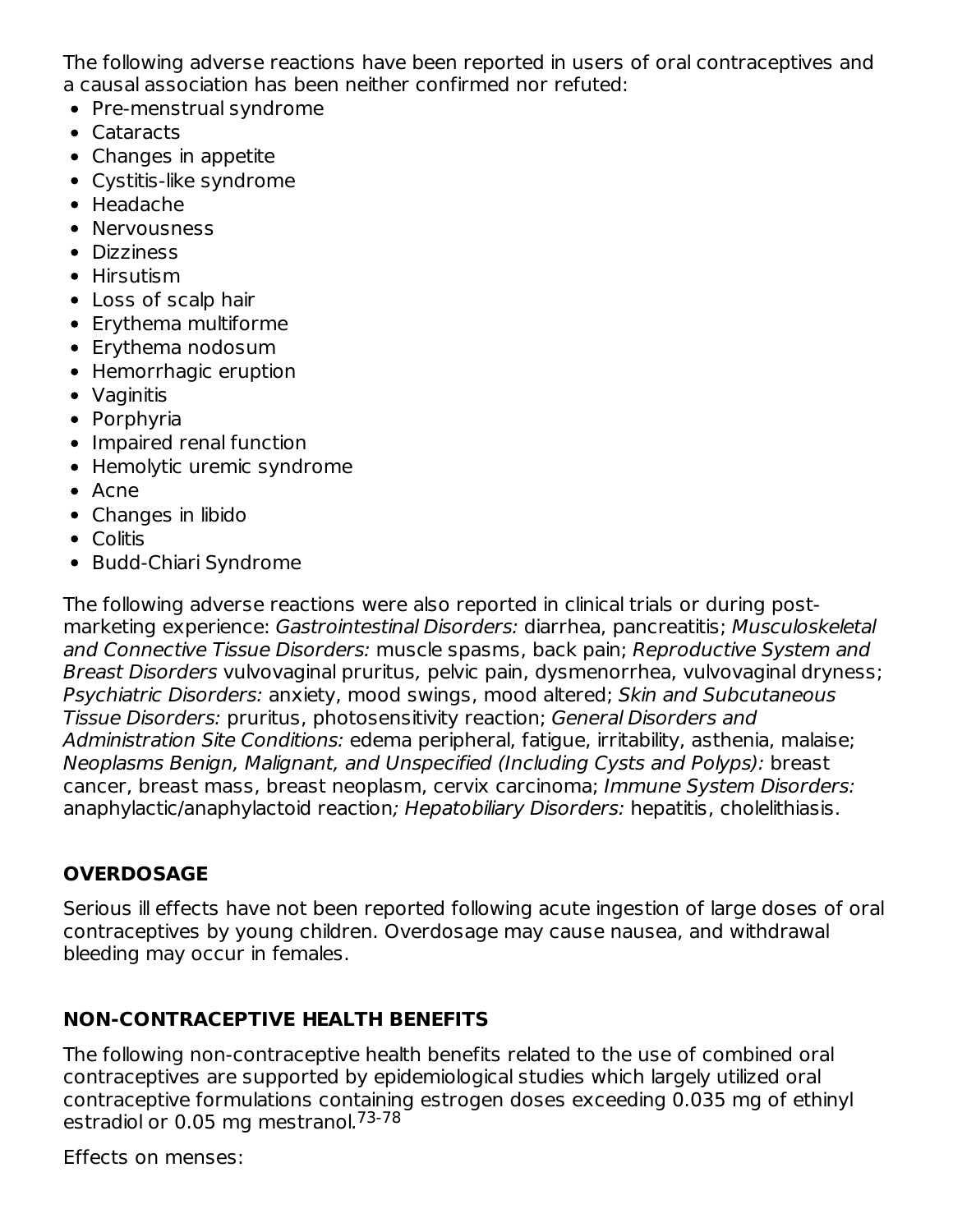- increased menstrual cycle regularity
- decreased blood loss and decreased incidence of iron deficiency anemia
- decreased incidence of dysmenorrhea

Effects related to inhibition of ovulation:

- decreased incidence of functional ovarian cysts
- decreased incidence of ectopic pregnancies

Other effects:

- decreased incidence of fibroadenomas and fibrocystic disease of the breast
- decreased incidence of acute pelvic inflammatory disease
- decreased incidence of endometrial cancer
- decreased incidence of ovarian cancer

# **DOSAGE AND ADMINISTRATION**

To achieve maximum contraceptive effectiveness, Nortrel (norethindrone and ethinyl estradiol tablets) must be taken exactly as directed and at intervals not exceeding 24 hours. Nortrel (norethindrone and ethinyl estradiol tablets) is available in the Blister Pack Tablet Dispenser which is preset for a Sunday Start. Day 1 Start is also available.

# **21-Day Regimen (Sunday Start):**

When taking Nortrel 1/35 (norethindrone and ethinyl estradiol tablets) (21) Day Regimen, the first "active" tablet should be taken on the first Sunday after menstruation begins. If the period begins on Sunday, the first "active" tablet should be taken that day. Take one active tablet daily for 21 days. For subsequent cycles, no tablets are taken for 7 days, then a tablet is taken the next day (Sunday). For the first cycle of a Sunday Start regimen, another method of contraception, such as a condom or spermicide, should be used until after the first 7 consecutive days of administration.

If the patient misses one (1) "active" tablet in Weeks 1, 2, or 3, the tablet should be taken as soon as she remembers. If the patient misses two (2) "active" tablets in Week 1 or Week 2, the patient should take two (2) tablets the day she remembers and two (2) tablets the next day; and then continue taking one (1) tablet a day until she finishes the pack. The patient should be instructed to use a back-up method of birth control, such as a condom or spermicide, if she has sex in the seven (7) days after missing pills. If the patient misses two (2) "active" tablets in the third week or misses three (3) or more "active" tablets in a row, the patient should continue taking one tablet every day until Sunday. On Sunday the patient should throw out the rest of the pack and start a new pack that same day. The patient should be instructed to use a back-up method of birth control if she has sex in the seven (7) days after missing pills.

Complete instructions to facilitate patient counseling on proper pill usage may be found in the Detailed Patient Labeling ("How to Take the Pill" section).

# **21-Day Regimen (Day 1 Start):**

The dosage of Nortrel 1/35 (norethindrone and ethinyl estradiol tablets) (21) Day Regimen, for the initial cycle of therapy is one "active" tablet administered daily from the 1st day through the 21st day of the menstrual cycle, counting the first day of menstrual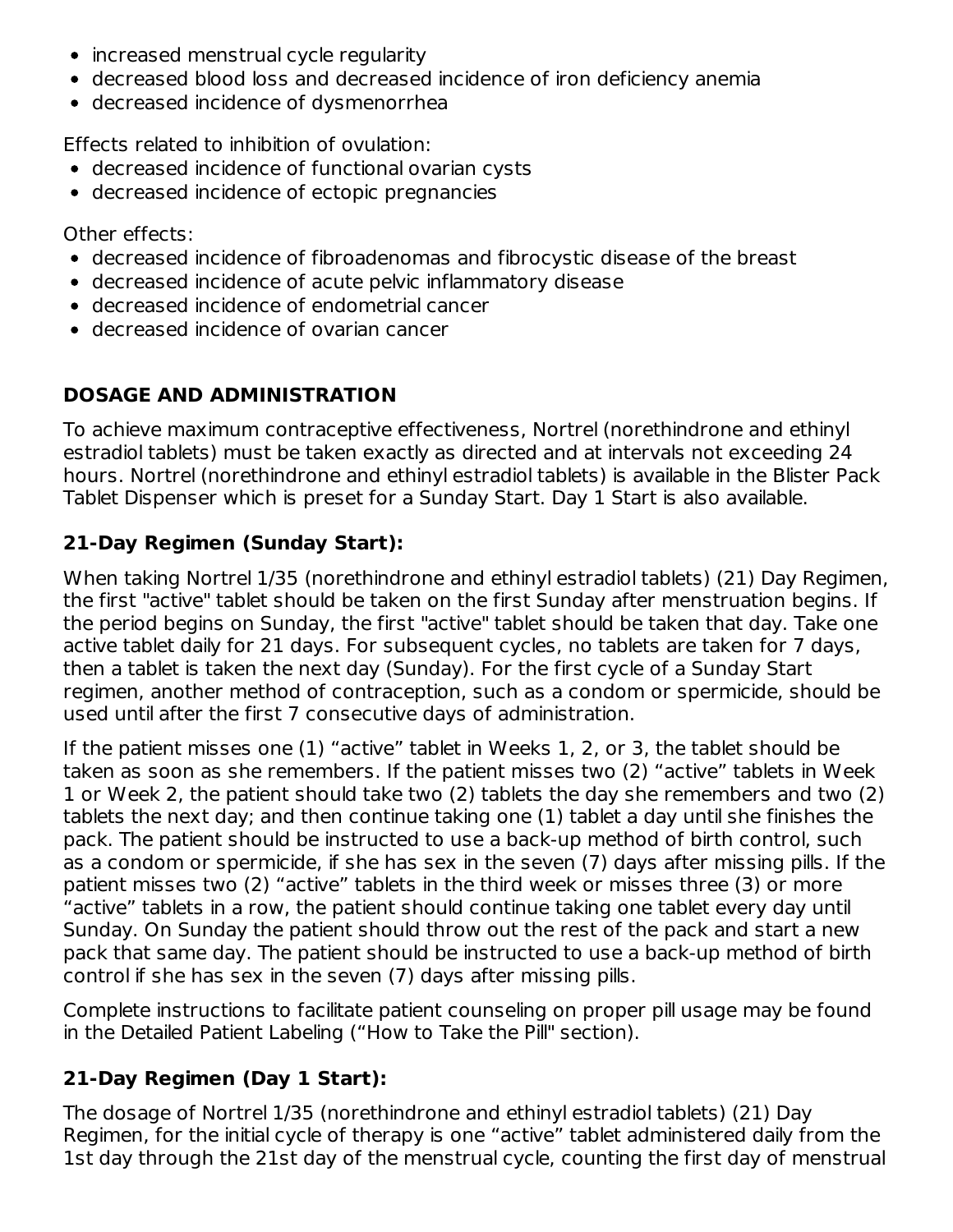flow as "Day 1." For subsequent cycles, no tablets are taken for 7 days, then a new course is started of one tablet a day for 21 days. The dosage regimen then continues with 7 days of no medication, followed by 21 days of medication, instituting a threeweeks-on, one-week-off dosage regimen.

If the patient misses one (1) "active" tablet in Weeks 1, 2, or 3, the tablet should be taken as soon as she remembers. If the patient misses two (2) "active" tablets in Week 1 or Week 2, the patient should take two (2) tablets the day she remembers and two (2) tablets the next day; and then continue taking one (1) tablet a day until she finishes the pack. The patient should be instructed to use a back-up method of birth control, such as a condom or spermicide, if she has sex in the seven (7) days after missing pills. If the patient misses two (2) "active" tablets in the third week or misses three (3) or more "active" tablets in a row, the patient should throw out the rest of the pack and start a new pack that same day. The patient should be instructed to use a back-up method of birth control if she has sex in the seven (7) days after missing pills.

Complete instructions to facilitate patient counseling on proper pill usage may be found in the Detailed Patient Labeling ("How to Take the Pill" section).

# **28-Day Regimen (Sunday Start):**

When taking Nortrel 1/35 and 0.5/35 (norethindrone and ethinyl estradiol tablets) (28) Day Regimen, the first "active" tablet should be taken on the first Sunday after menstruation begins. If the period begins on Sunday, the first "active" tablet should be taken that day. Take one active tablet daily for 21 days followed by one white "reminder" tablet daily for 7 days. After 28 tablets have been taken, a new course is started the next day (Sunday). For the first cycle of a Sunday Start regimen, another method of contraception such as a condom or spermicide should be used until after the first 7 consecutive days of administration.

If the patient misses one (1) "active" tablet in Weeks 1, 2, or 3, the tablet should be taken as soon as she remembers. If the patient misses two (2) "active" tablets in Week 1 or Week 2, the patient should take two (2) tablets the day she remembers and two (2) tablets the next day; and then continue taking one (1) tablet a day until she finishes the pack. The patient should be instructed to use a back-up method of birth control such as a condom or spermicide if she has sex in the seven (7) days after missing pills. If the patient misses two (2) "active" tablets in the third week or misses three (3) or more "active" tablets in a row, the patient should continue taking one tablet every day until Sunday. On Sunday the patient should throw out the rest of the pack and start a new pack that same day. The patient should be instructed to use a back-up method of birth control if she has sex in the seven (7) days after missing pills.

Complete instructions to facilitate patient counseling on proper pill usage may be found in the Detailed Patient Labeling ("How to Take the Pill" section).

# **28-Day Regimen (Day 1 Start):**

The dosage of Nortrel 1/35 and 0.5/35 (norethindrone and ethinyl estradiol tablets) (28) Day Regimen, for the initial cycle of therapy is one "active" tablet administered daily from the 1st through the 21st day of the menstrual cycle, counting the first day of menstrual flow as "Day 1" followed by one white "reminder" tablet daily for 7 days. Tablets are taken without interruption for 28 days. After 28 tablets have been taken, a new course is started the next day.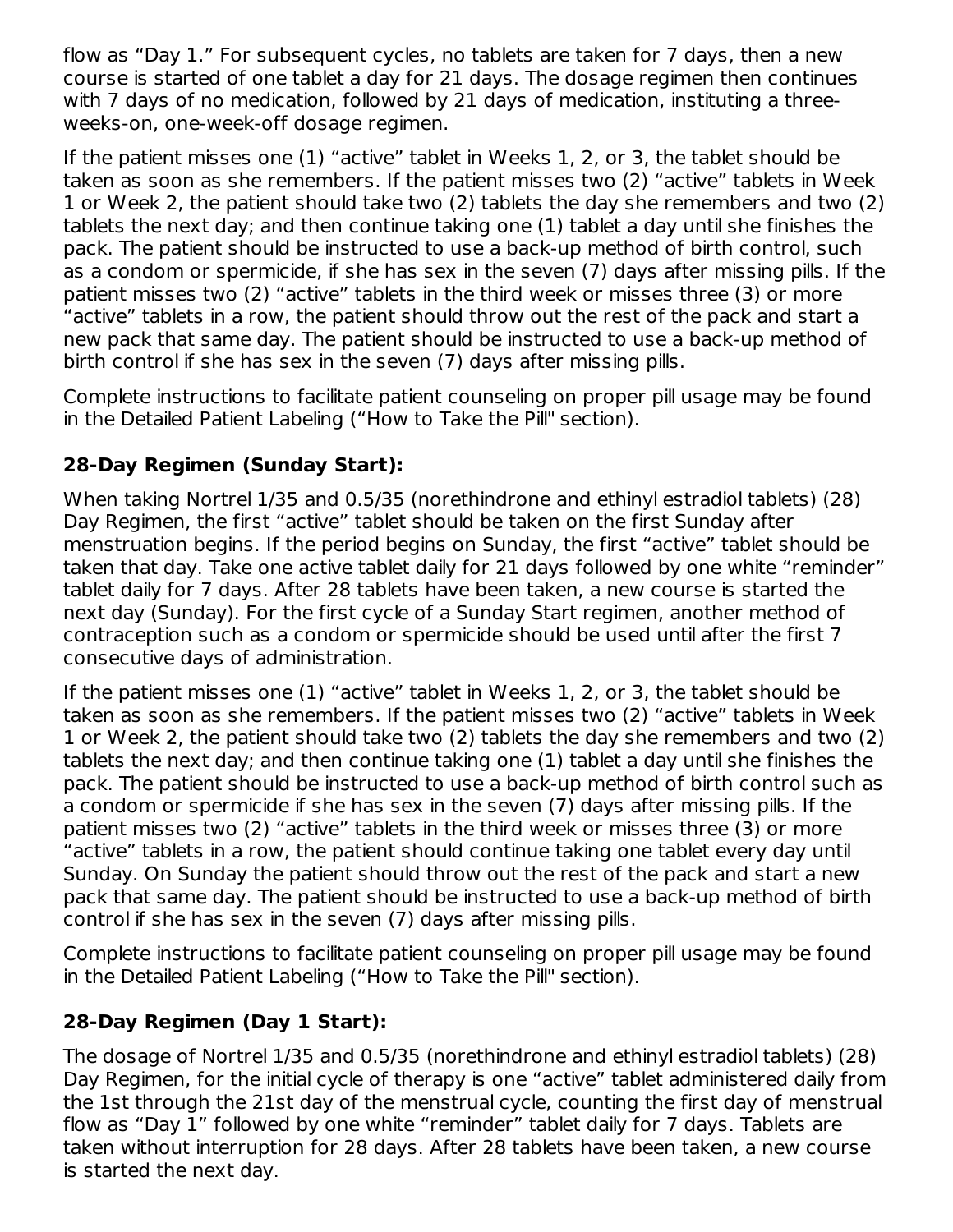If the patient misses one (1) "active" tablet in Weeks 1, 2, or 3, the tablet should be taken as soon as she remembers. If the patient misses two (2) "active" tablets in Week 1 or Week 2, the patient should take two (2) tablets the day she remembers and two (2) tablets the next day; and then continue taking one (1) tablet a day until she finishes the pack. The patient should be instructed to use a back-up method of birth control such as a condom or spermicide if she has sex in the seven (7) days after missing pills. If the patient misses two (2) "active" tablets in the third week or misses three (3) or more "active" tablets in a row, the patient should throw out the rest of the pack and start a new pack that same day. The patient should be instructed to use a back-up method of birth control if she has sex in the seven (7) days after missing pills.

Complete instructions to facilitate patient counseling on proper pill usage may be found in the Detailed Patient Labeling ("How to Take the Pill" section).

The use of Nortrel 1/35 and 0.5/35 (norethindrone and ethinyl estradiol tablets) for contraception may be initiated 4 weeks postpartum in women who elect not to breastfeed. When the tablets are administered during the postpartum period, the increased risk of thromboembolic disease associated with the postpartum period must be considered. (See CONTRAINDICATIONS and WARNINGS concerning thromboembolic disease. See also PRECAUTIONS, Nursing Mothers.) The possibility of ovulation and conception prior to initiation of medication should be considered.

(See Discussion of Dose-Related Risk of Vascular Disease from Oral Contraceptives.)

# **ADDITIONAL INSTRUCTIONS**

Breakthrough bleeding, spotting, and amenorrhea are frequent reasons for patients discontinuing oral contraceptives. In breakthrough bleeding, as in all cases of irregular bleeding from the vagina, nonfunctional causes should be borne in mind. In undiagnosed persistent or recurrent abnormal bleeding from the vagina, adequate diagnostic measures are indicated to rule out pregnancy or malignancy. If pathology has been excluded, time or a change to another formulation may solve the problem. Changing to an oral contraceptive with a higher estrogen content, while potentially useful in minimizing menstrual irregularity, should be done only if necessary since this may increase the risk of thromboembolic disease.

Use of oral contraceptives in the event of a missed menstrual period:

- 1. If the patient has not adhered to the prescribed schedule, the possibility of pregnancy should be considered at the time of the first missed period and oral contraceptive use should be discontinued if pregnancy is confirmed.
- 2. If the patient has adhered to the prescribed regimen and misses two consecutive periods, pregnancy should be ruled out.

# **HOW SUPPLIED**

**Nortrel 1/35 (norethindrone and ethinyl estradiol tablets USP), 1 mg/0.035 ® mg 21 Day Regimen** blister cards contain 21 yellow, round flat-faced, beveled-edge, unscored tablets, debossed with stylized b on one side and 949 on the other side. Each tablet contains 1 mg of norethindrone and 0.035 mg of ethinyl estradiol.

Cartons of 3 Blister Cards (NDC 0555-9009-42)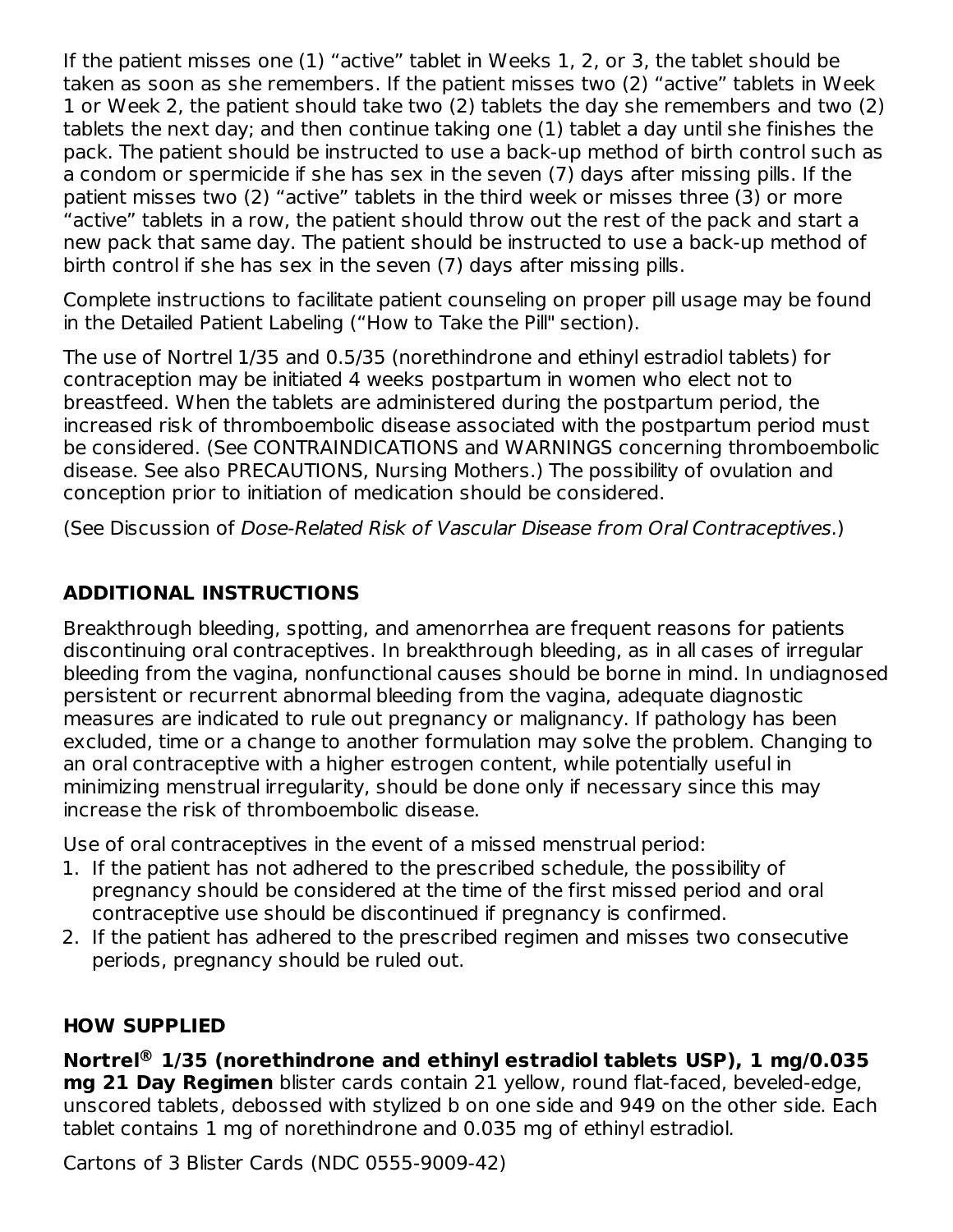**Nortrel 1/35 (norethindrone and ethinyl estradiol tablets USP), 1 mg/0.035 ® mg 28 Day Regimen** blister cards contain 21 yellow, round, flat-faced, beveled-edge, unscored tablets, debossed with stylized b on one side and 949 on the other side and 7 white, round, flat-faced, beveled-edge, unscored, inert tablets, debossed with stylized b on one side and 944 on the other side.

Cartons of 6 Blister Cards (NDC 0555-9010-58)

**Nortrel 0.5/35 (norethindrone and ethinyl estradiol tablets USP), 0.5 ®mg/0.035 mg 28 Day Regimen** blister cards contain 21 light yellow, round, flat-faced, beveled-edge, unscored tablets, debossed with stylized b on one side and 941 on the other side and 7 white, round, flat-faced, beveled-edge, unscored, inert tablets, debossed with stylized b on one side and 944 on the other side.

Cartons of 3 Blister Cards (NDC 0555-9008-67)

Store at 20° to 25°C (68° to 77°F) [See USP Controlled Room Temperature].

KEEP THIS AND ALL MEDICATIONS OUT OF THE REACH OF CHILDREN.

# **REFERENCES**

- 1. Trussell J. Contraceptive efficacy. In Hatcher RA, Trussell J, Stewart F, Cates W, Stewart GK, Kowal D, Guest F, Contraceptive Technology: Seventeenth Revised Edition. New York NY: Irvington Publishers, 1998.
- 2. Stadel BV. Oral contraceptives and cardiovascular disease. (Pt. 1). N Engl J Med 1981; 305:612-618.
- 3. Stadel BV. Oral contraceptives and cardiovascular disease. (Pt. 2). N Engl J Med 1981; 305:672-677.
- 4. Adam SA, Thorogood M. Oral contraception and myocardial infarction revisited: the effects of new preparations and prescribing patterns. Br J Obstet Gynecol 1981; 88:838-845.
- 5. Mann JI, Inman WH. Oral contraceptives and death from myocardial infarction. Br Med | 1975; 2(5965): 245-248.
- 6. Mann JI, Vessey MP, Thorogood M, Doll R. Myocardial infarction in young women with special reference to oral contraceptive practice. Br Med J 1975; 2(5956):241-245.
- 7. Royal College of General Practitioners' Oral Contraception Study: further analyses of mortality in oral contraceptive users. Lancet 1981; 1:541-546.
- 8. Slone D, Shapiro S, Kaufman DW, Rosenberg L, Miettinen OS, Stolley PD. Risk of myocardial infarction in relation to current and discontinued use of oral contraceptives. N Engl J Med 1981; 305:420-424.
- 9. Vessey MP. Female hormones and vascular disease an epidemiological overview. Br J Fam Plann 1980; 6(Supplement):1-12.
- 10. Russell-Briefel RG, Ezzati TM, Fulwood R, Perlman JA, Murphy RS. Cardiovascular risk status and oral contraceptive use, United States, 1976-80. Prevent Med 1986; 15:352-362.
- 11. Goldbaum GM, Kendrick JS, Hogelin GC, Gentry EM. The relative impact of smoking and oral contraceptive use on women in the United States. JAMA 1987; 258:1339- 1342.
- 12. Layde PM, Beral V. Further analyses of mortality in oral contraceptive users; Royal College of General Practitioners' Oral Contraception Study. (Table 5) Lancet 1981; 1:541-546.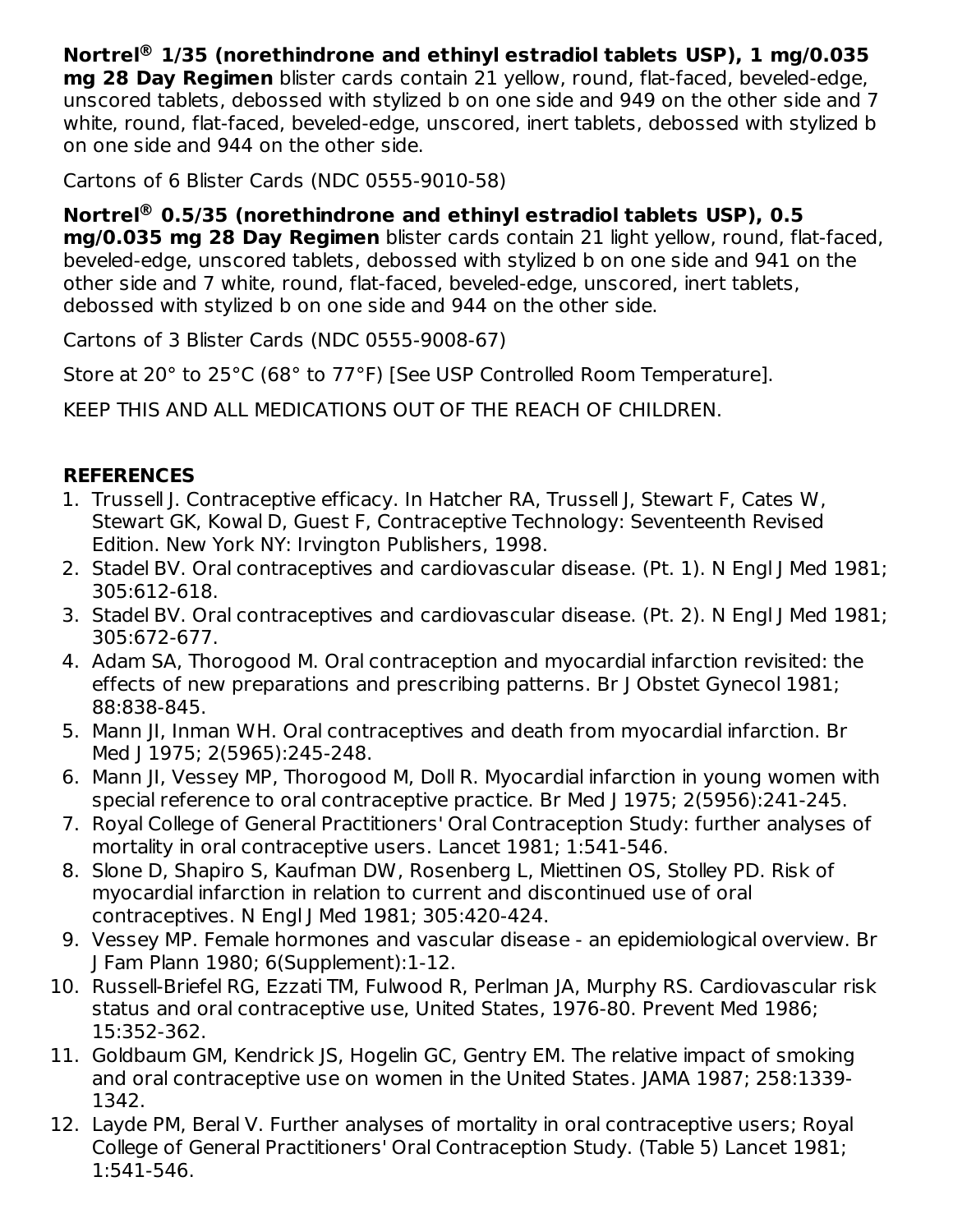- 13. Knopp RH. Arteriosclerosis risk: the roles of oral contraceptives and postmenopausal estrogens. J Reprod Med 1986; 31(9) (Supplement):913-921.
- 14. Krauss RM, Roy S. Mishell DR, Casagrande J, Pike MC. Effects of two low-dose oral contraceptives on serum lipids and lipoproteins: Differential changes in high-density lipoproteins subclasses. Am J Obstet 1983; 145:446-452.
- 15. Wahl P, Walden C, Knopp R, Hoover J, Wallace R, Heiss G, Rifkind B. Effect of estrogen/progestin potency on lipid/lipoprotein cholesterol. N Engl J Med 1983; 308:862-867.
- 16. Wynn V, Niththyananthan R. The effect of progestin in combined oral contraceptives on serum lipids with special reference to high density lipoproteins. Am J Obstet Gynecol 1982; 142:766-771.
- 17. Wynn V, Godsland I. Effects of oral contraceptives on carbohydrate metabolism. J Reprod Med 1986; 31(9)(Supplement):892-897.
- 18. La Rosa JC. Atherosclerotic risk factors in cardiovascular disease. J. Reprod Med 1986; 31(9)(Supplement):906-912.
- 19. Inman WH, Vessey MP. Investigation of death from pulmonary, coronary, and cerebral thrombosis and embolism in women of child-bearing age. Br Med J 1968; 2(5599):193-199.
- 20. Maguire MG, Tonascia J, Sartwell PE, Stolley PD, Tockman MS. Increased risk of thrombosis due to oral contraceptives: a further report. Am J Epidemiol 1979; 110(2):188-195.
- 21. Petitti DB, Wingerd J, Pellegrin F, Ramacharan S. Risk of vascular disease in women: smoking, oral contraceptives, noncontraceptive estrogens, and other factors. JAMA 1979; 242:1150-1154.
- 22. Vessey MP, Doll R. Investigation of relation between use of oral contraceptives and thromboembolic disease. Br Med J 1968; 2(5599):199-205.
- 23. Vessey MP, Doll R. Investigation of relation between use of oral contraceptives and thromboembolic disease. A further report. Br Med J 1969; 2(5658):651-657.
- 24. Porter JB, Hunter JR, Danielson DA, Jick H. Stergachis A. Oral contraceptives and nonfatal vascular disease - recent experience. Obstet Gynecol 1982; 59(3):299-302.
- 25. Vessey M, Doll R, Peto R, Johnson B, Wiggins P. A long-term follow-up study of women using different methods of contraception: an interim report. J Biosocial Sci 1976; 8:375-427.
- 26. Royal College of General Practitioners: Oral Contraceptives, venous thrombosis, and varicose veins. J Royal Coll Gen Pract 1978; 28:393-399.
- 27. Collaborative Group for the Study of Stroke in Young Women: Oral contraception and increased risk of cerebral ischemia or thrombosis. N Engl J Med 1973; 288:871-878.
- 28. Petitti DB, Wingerd J. Use of oral contraceptives, cigarette smoking, and risk of subarachnoid hemorrhage. Lancet 1978; 2:234-236.
- 29. Inman WH. Oral contraceptives and fatal subarachnoid hemorrhage. Br Med J 1979; 2(6203):1468-1470.
- 30. Collaborative Group for the Study of Stroke in Young Women: Oral Contraceptives and stroke in young women: associated risk factors. JAMA 1975; 231:718-722.
- 31. Inman WH, Vessey MP, Westerholm B, Engelund A. Thromboembolic disease and the steroidal content of oral contraceptives. A report to the Committee on Safety of Drugs. Br Med J 1970; 2:203-209.
- 32. Meade TW, Greenberg G, Thompson SG. Progestogens and cardiovascular reactions associated with oral contraceptives and a comparison of the safety of 50- and 35 mcg estrogen preparations. Br Med J 1980; 280(6224):1157-1161.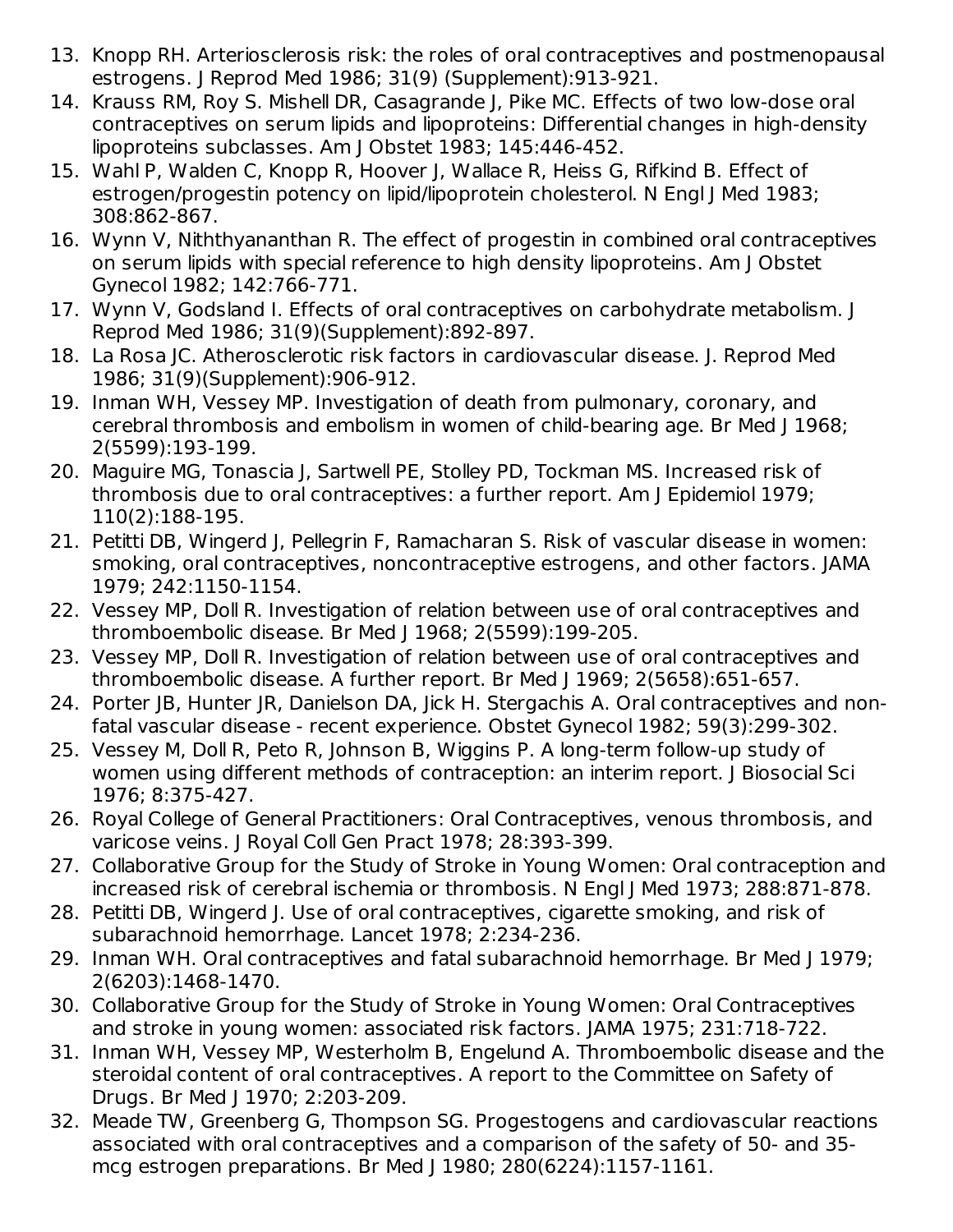- 33. Kay CR. Progestogens and arterial disease-evidence from the Royal College of General Practitioners' Study. Am J Obstet Gynecol 1982; 142:762-765.
- 34. Royal College of General Practitioners: Incidence of arterial disease among oral contraceptive users. J Royal Coll Gen Pract 1983; 33:75-82.
- 35. Ory HW. Mortality associated with fertility and fertility control: 1983. Family Planning Perspectives 1983; 15:50-56.
- 36. The Cancer and Steroid Hormone Study of the Centers for Disease Control and the National Institute of Child Health and Human Development: Oral contraceptive use and the risk of breast cancer. N Engl J Med 1986; 315:405-411.
- 37. Pike MC, Henderson BE, Krailo MD, Duke A, Roy S. Breast cancer in young women and use of oral contraceptives: possible modifying effect of formulation and age at use. Lancet 1983; 2:926-929.
- 38. Paul C, Skegg DG, Spears GFS, Kaldor JM. Oral contraceptives and breast cancer: A national study. Br Med J 1986; 293:723-725.
- 39. Miller DR, Rosenberg L, Kaufman DW, Schottenfeld D, Stolley PD, Shapiro S. Breast cancer risk in relation to early oral contraceptive use. Obstet Gynecol 1986; 68:863- 868.
- 40. Olsson H, Olsson ML, Moller TR, Ranstam J, Holm P. Oral contraceptive use and breast cancer in young women in Sweden (letter). Lancet 1985; 1 (8431): 748-749.
- 41. McPherson K, Vessey M, Neil A, Doll R, Jones L, Roberts M. Early contraceptive use and breast cancer: Results of another case-control study. Br J Cancer 1987; 56:653- 660.
- 42. Huggins GR, Zucker PF. Oral contraceptives and neoplasia: 1987 update. Fertil Steril 1987; 47:733-761.
- 43. McPherson K, Drife JO. The pill and breast cancer: why the uncertainty? Br Med J 1986; 293:709-710.
- 44. Shapiro S. Oral contraceptives time to take stock. N Engl J Med 1987; 315:450-451.
- 45. Ory H, Naib Z, Conger SB, Hatcher RA, Tyler CW. Contraceptive choice and prevalence of cervical dysplasia and carcinoma in situ. Am J Obstet Gynecol 1976; 124:573-577.
- 46. Vessey MP, Lawless M, McPherson K, Yeates D. Neoplasia of the cervix uteri and contraception: a possible adverse effect of the pill. Lancet 1983; 2:930.
- 47. Brinton LA, Huggins GR, Lehman HF, Malli K, Savitz DA, Trapido E, Rosenthal J, Hoover R. Long term use of oral contraceptives and risk of invasive cervical cancer. Int J Cancer 1986; 38:339-344.
- 48. WHO Collaborative Study of Neoplasia and Steroid Contraceptives: Invasive cervical cancer and combined oral contraceptives. Br Med J 1985; 290:961-965.
- 49. Rooks JB, Ory HW, Ishak KG, Strauss LT, Greenspan JR, Hill AP, Tyler CW. Epidemiology of hepatocellular adenoma: the role of oral contraceptive use. JAMA 1979; 242:644-648.
- 50. Bein NN, Goldsmith HS. Recurrent massive hemorrhage from benign hepatic tumors secondary to oral contraceptives. Br J Surg 1977; 64:433-435.
- 51. Klatskin G, Hepatic tumors: possible relationship to use of oral contraceptives. Gastroenterology 1977; 73:386-394.
- 52. Henderson BE, Preston-Martin S, Edmondson HA, Peters RL, Pike MC. Hepatocellular carcinoma and oral contraceptives. Br J Cancer 1983; 48:437-440.
- 53. Neuberger J, Forman D, Doll R, Williams R. Oral contraceptives and hepatocellular carcinoma. Br Med J 1986; 292:1355-1357.
- 54. Forman D, Vincent TJ, Doll R. Cancer of the liver and oral contraceptives. Br Med J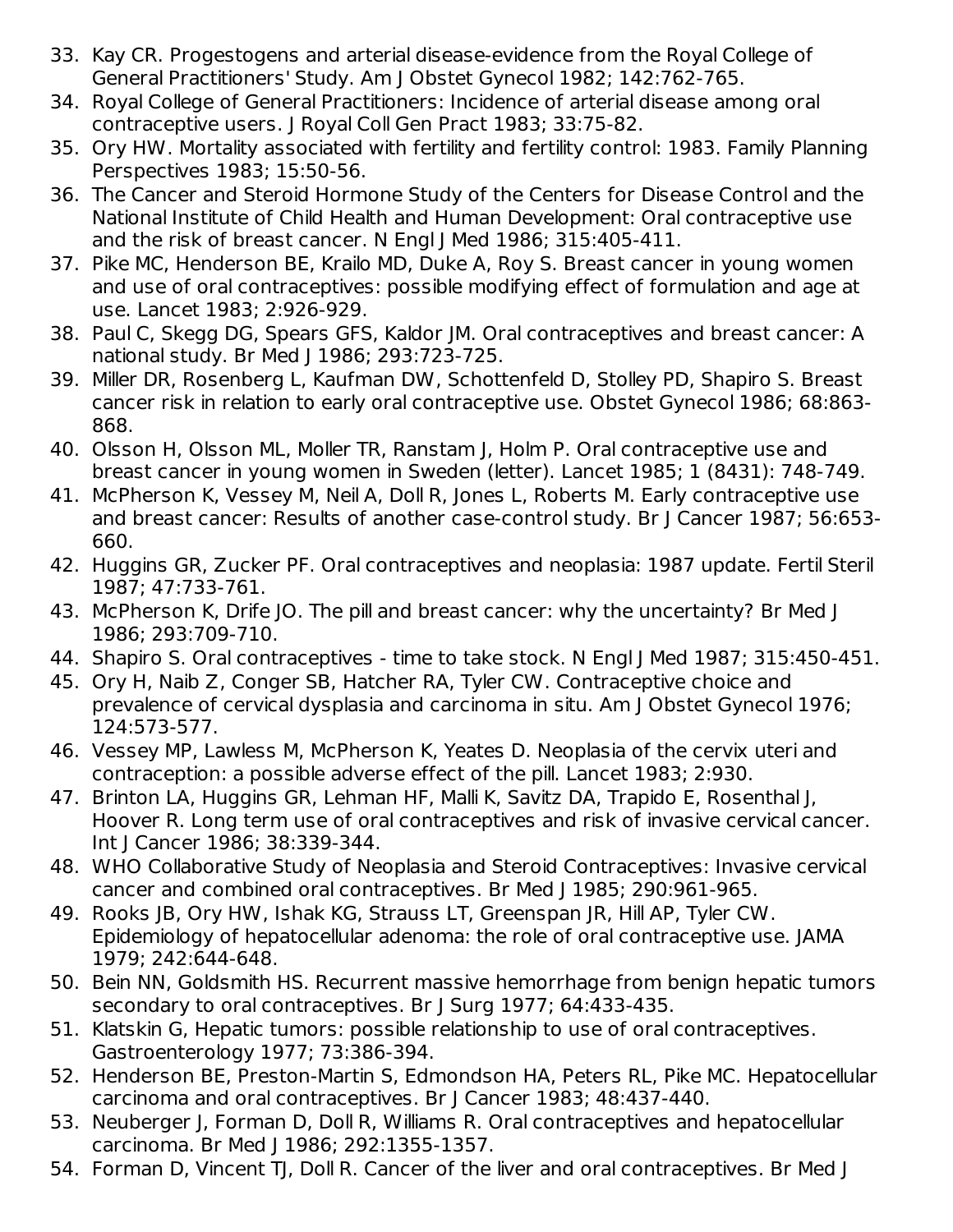1986; 292:1357-1361.

- 55. Harlap S, Eldor J. Births following oral contraceptive failures. Obstet Gynecol 1980; 55:447-452.
- 56. Savolainen E, Saksela E, Saxen L. Teratogenic hazards of oral contraceptives analyzed in a national malformation register. Am J Obstet Gynecol 1981; 140:521- 524.
- 57. Janerich DT, Piper JM, Glebatis DM. Oral contraceptives and birth defects. Am J Epidemiol 1980; 112:73-79.
- 58. Ferencz C, Matanoski GM, Wilson PD, Rubin JD, Neill CA, Gutberlet R. Maternal hormone therapy and congenital heart disease. Teratology 1980; 21:225-239.
- 59. Rothman KJ, Fyler DC, Goldblatt A, Kreidberg MB. Exogenous hormones and other drug exposures of children with congenital heart disease. Am J Epidemiol 1979; 109:433-439.
- 60. Boston Collaborative Drug Surveillance Program: Oral contraceptives and venous thromboembolic disease, surgically confirmed gallbladder disease, and breast tumors. Lancet 1973; 1:1399-1404.
- 61. Royal College of General Practitioners: Oral contraceptives and health. New York, Pittman 1974.
- 62. Layde PM, Vessey MP, Yeates D. Risk of gallbladder disease: a cohort study of young women attending family planning clinics. J Epidemiol Community Health 1982; 36:274- 278.
- 63. Rome Group for Epidemiology and Prevention of Cholelithiasis (GREPCO): Prevalence of gallstone disease in an Italian adult female population. Am J Epidemiol 1984; 119:796-805.
- 64. Storm BL, Tamragouri RT, Morse ML, Lazar EL, West SL, Stolley PD, Jones JK. Oral contraceptives and other risk factors for gallbladder disease. Clin Pharmacol Ther 1986; 39:335-341.
- 65. Wynn V, Adams PW, Godsland IF, Melrose J, Niththyananthan R, Oakley NW, Seedj A. Comparison of effects of different combined oral contraceptive formulations on carbohydrate and lipid metabolism. Lancet 1979; 1:1045-1049.
- 66. Wynn V. Effect of progesterone and progestins on carbohydrate metabolism. In: Progesterone and Progestin. Bardin CW, Milgrom E, Mauvis-Jarvis P. eds. New York, Raven Press 1983; pp. 395-410.
- 67. Perlman JA, Roussell-Briefel RG, Ezzati TM, Lieberknecht G. Oral glucose tolerance and the potency of oral contraceptive progestogens. J Chronic Dis 1985; 38:857-864.
- 68. Royal College of General Practitioners' Oral Contraception Study: Effect on hypertension and benign breast disease of progestogen component in combined oral contraceptives. Lancet 1977; 1:624.
- 69. Fisch IR, Frank J. Oral contraceptives and blood pressure. JAMA 1977; 237:2499- 2503.
- 70. Laragh AJ. Oral contraceptive induced hypertension nine years later. Am J Obstet Gynecol 1976; 126:141-147.
- 71. Ramcharan S, Peritz E, Pellegrin FA, Williams WT. Incidence of hypertension in the Walnut Creek Contraceptive Drug Study cohort: In: Pharmacology of steroid contraceptive drugs. Garattini S, Berendes HW. Eds. New York, Raven Press, 1977; pp. 277-288, (Monographs of the Mario Negri Institute for Pharmacological Research Milan).
- 72. Stockley I. Interactions with oral contraceptives. J Pharm 1976; 216:140-143.
- 73. The Cancer and Steroid Hormone Study of the Centers for Disease Control and the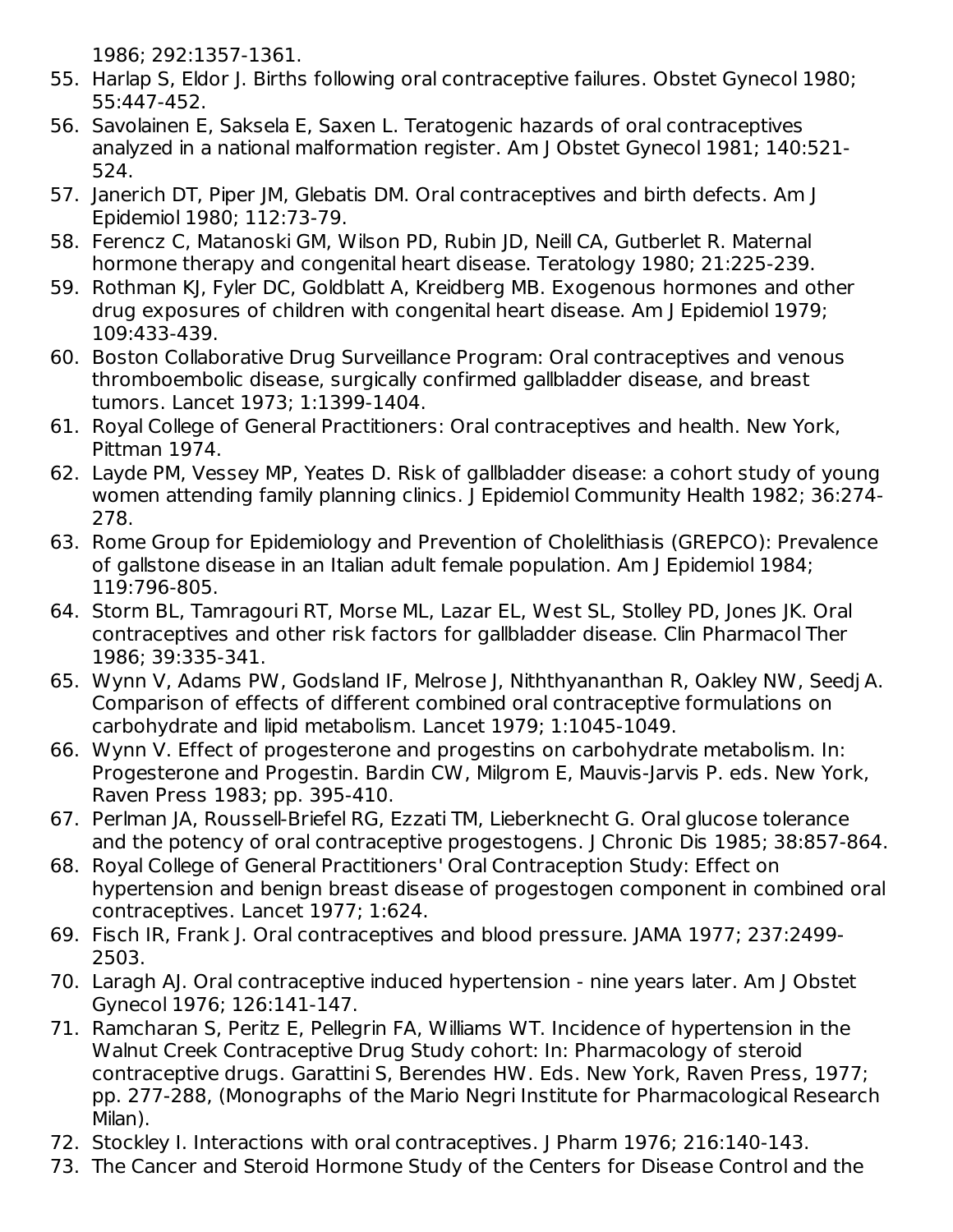National Institute of Child Health and Human Development: Oral contraceptive use and the risk of ovarian cancer. JAMA 1983; 249:1596-1599.

- 74. The Cancer and Steroid Hormone Study of the Centers for Disease Control and the National Institute of Child Health and Human Development: Combination oral contraceptive use and the risk of endometrial cancer. JAMA 1987; 257:796-800.
- 75. Ory HW. Functional ovarian cysts and oral contraceptives: negative association confirmed surgically. JAMA 1974; 228:68-69.
- 76. Ory HW, Cole P, MacMahon B, Hoover R. Oral contraceptives and reduced risk of benign breast disease. N Engl J Med 1976; 294:419-422.
- 77. Ory HW. The noncontraceptive health benefits from oral contraceptive use. Fam Plann Perspect 1982; 14:182-184.
- 78. Ory HW, Forrest JD, Lincoln R. Making choices: Evaluating the health risks and benefits of birth control methods. New York, The Alan Guttmacher Institute, 1983; p. 1.
- 79. Schlesselman J, Stadel BV, Murray P, Lai S. Breast cancer in relation to early use of oral contraceptives. JAMA 1988; 259:1828-1833.
- 80. Hennekens CH, Speizer FE, Lipnick RJ, Rosner B, Bain C, Belanger C, Stampfer MJ, Willett W, Peto R. A case-control study of oral contraceptive use and breast cancer. JNCI 1984; 72:39-42.
- 81. LaVecchia C, Decarli A, Fasoli M, Franceschi S, Gentile A, Negri E, Parazzini F, Tognoni G. Oral contraceptives and cancers of the breast and of the female genital tract. Interim results from a case-control study. Br J Cancer 1986; 54:311-317.
- 82. Meirik O, Lund E, Adami H, Bergstrom R, Christoffersen T, Bergsjo P. Oral contraceptive use and breast cancer in young women. A Joint National Case-control study in Sweden and Norway. Lancet 1986; 11:650-654.
- 83. Kay CR, Hannaford PC. Breast cancer and the pill-A further report from the Royal College of General Practitioners' oral contraception study. Br J Cancer 1988; 58:675- 680.
- 84. Stadel BV, Lai S, Schlesselman JJ, Murray P. Oral contraceptives and premenopausal breast cancer in nulliparous women. Contraception 1988; 38:287-299.
- 85. Miller DR, Rosenberg L, Kaufman DW, Stolley P, Warshauer ME, Shapiro S. Breast cancer before age 45 and oral contraceptive use: New Findings. Am J Epidemiol 1989; 129:269-280.
- 86. The UK National Case-Control Study Group, Oral contraceptive use and breast cancer risk in young women. Lancet 1989; 1:973-982.
- 87. Schlesselman JJ. Cancer of the breast and reproductive tract in relation to use of oral contraceptives. Contraception 1989; 40:1-38.
- 88. Vessey MP, McPherson K, Villard Mackintosh L, Yeates D. Oral contraceptives and breast cancer: latest findings in a large cohort study. Br J Cancer 1989; 59: 613-617.
- 89. Jick SS, Walker AM, Stergachis A, Jick H. Oral contraceptives and breast cancer. Br J Cancer 1989; 59:618-621.
- 90. Collaborative Group on Hormonal Factors in Breast Cancer. Breast cancer and hormonal contraceptives: collaborative reanalysis of individual data on 53,297 women with breast cancer and 100,239 women without breast cancer from 54 epidemiological studies. Lancet 1996; 347:1713-1727.
- 91. Palmer JR, Rosenberg L, Kaufman DW, Warshauer ME, Stolley P, Shapiro S. Oral Contraceptive Use and Liver Cancer. Am J Epidemiol 1989; 130:878-882.
- 92. Improving access to quality care in family planning: Medical eligibility criteria for contraceptive use. Geneva, WHO, Family and Reproductive Health, 1996.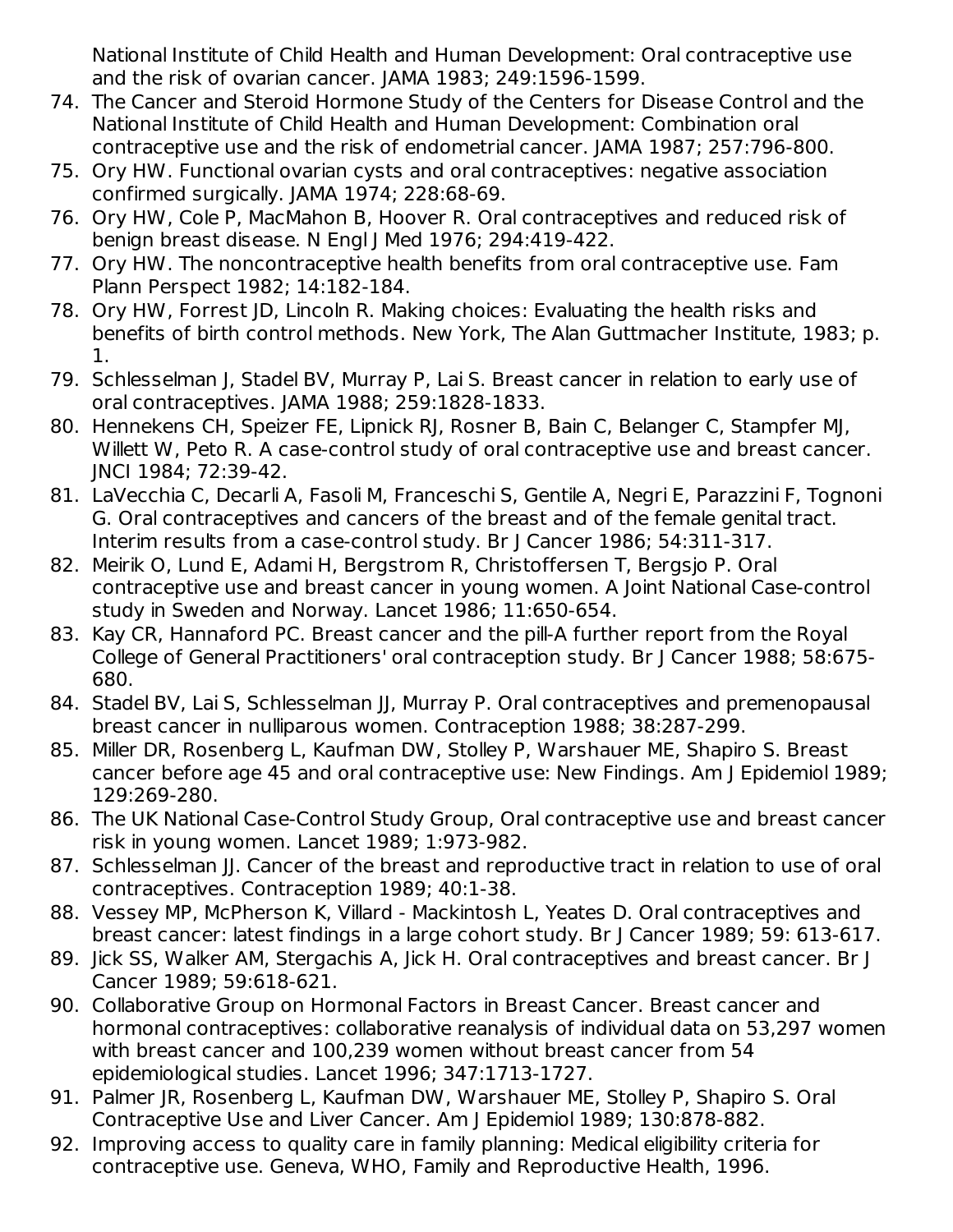- 93. Bork K, Fischer B, DeWald G. Recurrent episodes of skin angioedema and severe attacks of abdominal pain induced by oral contraceptives or hormone replacement therapy. Am J Med 2003;114:294-298.
- 94. Van Giersbergen PLM, Halabi A, Dingemanse J. Pharmacokinetic interaction between bosentan and the oral contraceptives norethisterone and ethinyl estradiol. Int J Clin Pharmacol Ther 2006;44(3):113-118.
- 95. Christensen J, Petrenaite V, Atterman J, et al. Oral contraceptives induce lamotrigine metabolism: evidence from a double-blind, placebo-controlled trial. Epilepsia 2007;48(3):484-489.
- 96. Chobanian et al. Seventh report of the joint national committee on prevention, detection, evaluation, and treatment of high blood pressure. Hypertension 2003;42;1206–1252.
- 97. Brown KS, Armstrong IC, Wang A, Walker JR, Noveck RJ, Swearingen D, Allison M, Kissling JC, Kisicki J, Salazar D. Effect of the bile acid sequestrant colesevelam on the pharmacokinetics of pioglitazone, repaglinide, estrogen estradiol, norethindrone, levothyroxine, and glyburide. J Clin Pharmacol 2010;50:554–565.

### **Teva Pharmaceuticals USA, Inc.**

North Wales, PA 19454

Rev. E 8/2017

# **BRIEF SUMMARY PATIENT PACKAGE INSERT**

Oral contraceptives, also known as "birth control pills" or "the pill," are taken to prevent pregnancy and when taken correctly without missing any pills, have a failure rate of approximately 1% per year. The typical failure rate is approximately 5% per year when women who miss pills are included. For most women oral contraceptives are also free of serious or unpleasant side effects. However, forgetting to take pills considerably increases the chances of pregnancy.

For the majority of women, oral contraceptives can be taken safely. But there are some women who are at high risk of developing certain serious diseases that can be fatal or may cause temporary or permanent disability. The risks associated with taking oral contraceptives increase significantly if you:

- smoke
- have high blood pressure, diabetes, high cholesterol
- have or have had clotting disorders, heart attack, stroke, angina pectoris, cancer of the breast or sex organs, jaundice or malignant or benign liver tumors.

Although cardiovascular disease risks may be increased with oral contraceptive use after age 40 in healthy, non-smoking women (even with the newer low-dose formulations), there are also greater potential health risks associated with pregnancy in older women.

You should not take the pill if you suspect you are pregnant or have unexplained vaginal bleeding.

**Do not use Nortrel 0.5/35 and 1/35 if you smoke cigarettes and are over 35 ®years old. Smoking increases your risk of serious cardiovascular side effects (heart and blood vessel problems) from combination oral contraceptives,**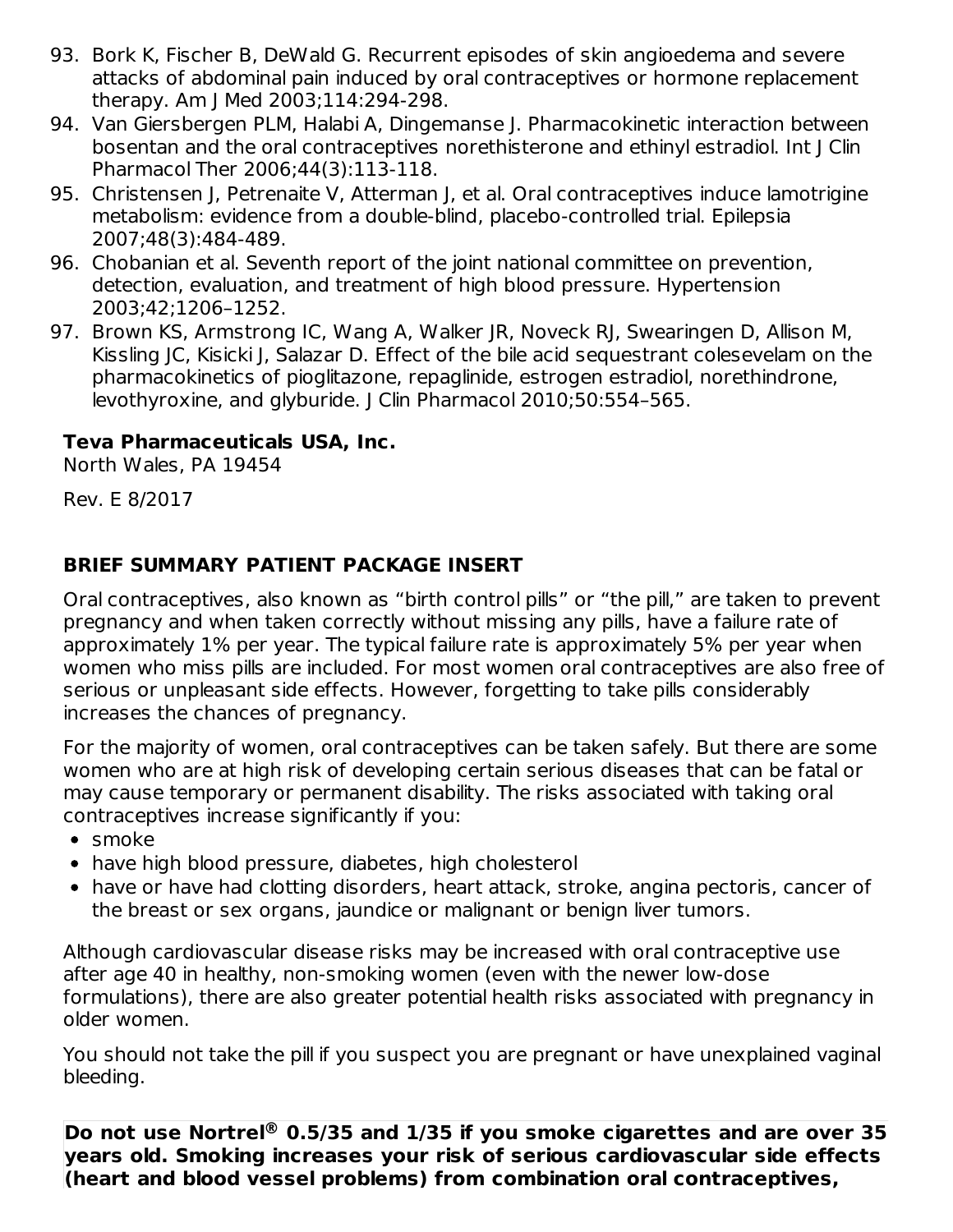#### **(heart and blood vessel problems) from combination oral contraceptives, including death from heart attack, blood clots or stroke. This risk increases with age and the number of cigarettes you smoke.**

Most side effects of the pill are not serious. The most common such effects are nausea, vomiting, bleeding between menstrual periods, weight gain, breast tenderness, and difficulty wearing contact lenses. These side effects, especially nausea and vomiting, may subside within the first three months of use.

The serious side effects of the pill occur very infrequently, especially if you are in good health and are young. However, you should know that the following medical conditions have been associated with or made worse by the pill:

- 1. Blood clots in the legs (thrombophlebitis), lungs (pulmonary embolism), stoppage or rupture of a blood vessel in the brain (stroke), blockage of blood vessels in the heart (heart attack or angina pectoris) or other organs of the body. As mentioned above, smoking increases the risk of heart attacks and strokes and subsequent serious medical consequences.
- 2. In rare cases, oral contraceptives can cause benign but dangerous liver tumors. These benign liver tumors can rupture and cause fatal internal bleeding. In addition, some studies report an increased risk of developing liver cancer. However, liver cancers are rare.
- 3. High blood pressure, although blood pressure usually returns to normal when the pill is stopped.

The symptoms associated with these serious side effects are discussed in the detailed leaflet given to you with your supply of pills. Notify your healthcare professional if you notice any unusual physical disturbances while taking the pill. In addition, drugs such as rifampin, bosentan, as well as some seizure medicines and herbal preparations containing St. John's wort (Hypericum perforatum) may decrease oral contraceptive effectiveness.

Oral contraceptives may interact with lamotrigine (LAMICTAL®), a seizure medicine used for epilepsy. This may increase the risk of seizures so your healthcare professional may need to adjust the dose of lamotrigine.

Various studies give conflicting reports on the relationship between breast cancer and oral contraceptive use. Oral contraceptive use may slightly increase your chance of having breast cancer diagnosed, particularly after using hormonal contraceptives at a younger age. After you stop using hormonal contraceptives, the chances of having breast cancer diagnosed begin to go back down. You should have regular breast examinations by a healthcare professional and examine your own breasts monthly. Tell your healthcare professional if you have a family history of breast cancer or if you have had breast nodules or an abnormal mammogram. Women who currently have or have had breast cancer should not use oral contraceptives because breast cancer is usually a hormone-sensitive tumor.

Some studies have found an increase in the incidence of cancer of the cervix in women who use oral contraceptives. However, this finding may be related to factors other than the use of oral contraceptives. There is insufficient evidence to rule out the possibility that the pill may cause such cancers.

Taking the combination pill provides some important non-contraceptive benefits. These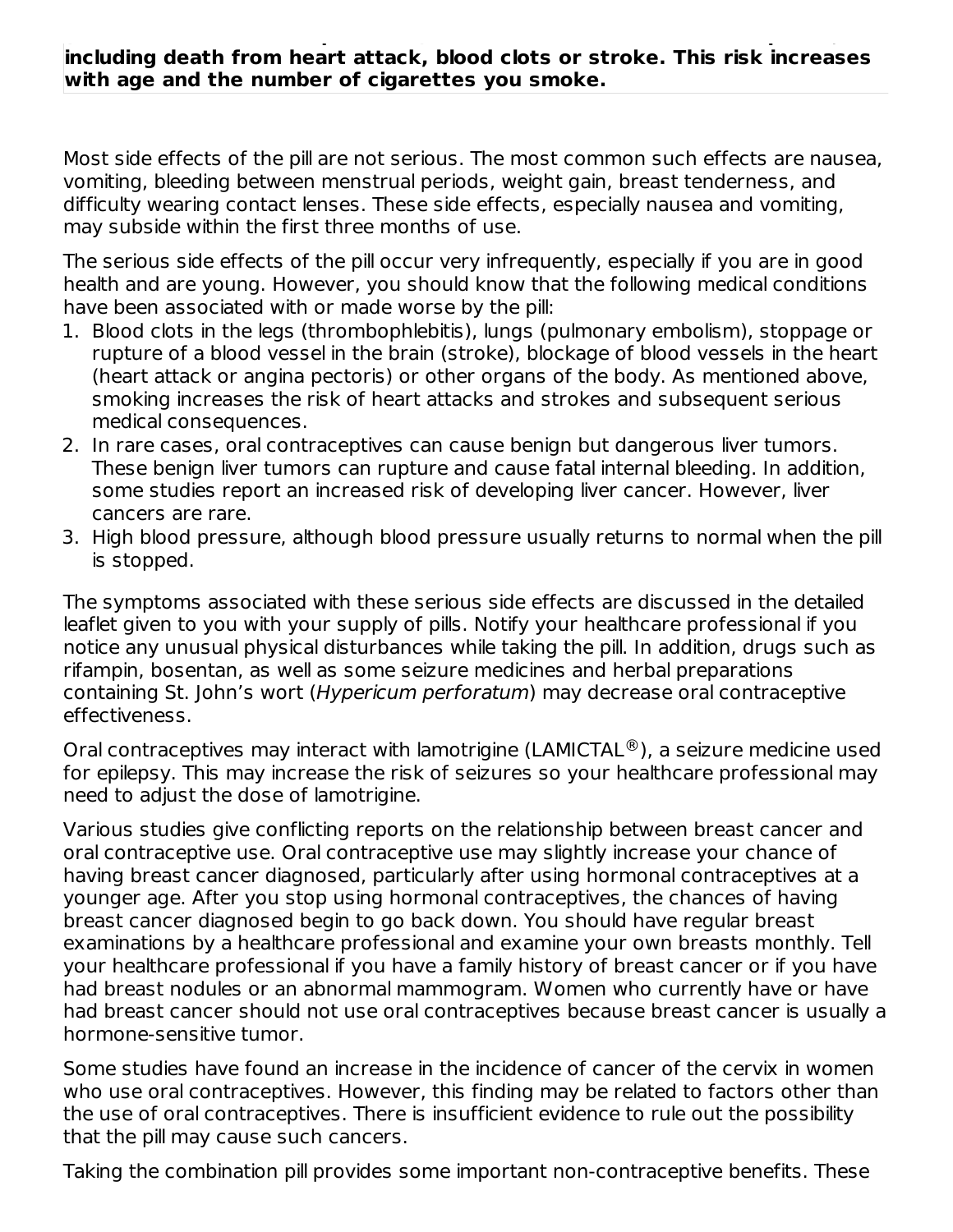include less painful menstruation, less menstrual blood loss and anemia, fewer pelvic infections, and fewer cancers of the ovary and the lining of the uterus.

Be sure to discuss any medical condition you may have with your healthcare professional. Your healthcare professional will take a medical and family history before prescribing oral contraceptives and will examine you. The physical examination may be delayed to another time if you request it and the healthcare professional believes that it is a good medical practice to postpone it. You should be reexamined at least once a year while taking oral contraceptives. Your pharmacist should have given you the detailed patient information labeling which gives you further information which you should read and discuss with your healthcare professional.

**This product (like all oral contraceptives) is intended to prevent pregnancy. It does not protect against transmission of HIV (AIDS) and other sexually transmitted diseases such as chlamydia, genital herpes, genital warts, gonorrhea, hepatitis B, and syphilis.**

### **HOW TO TAKE THE PILL**

# **IMPORTANT POINTS TO REMEMBER**

BEFORE YOU START TAKING YOUR PILLS:

- 1. BE SURE TO READ THESE DIRECTIONS: Before you start taking your pills. Anytime you are not sure what to do.
- 2. THE RIGHT WAY TO TAKE THE PILL IS TO TAKE ONE PILL EVERY DAY AT THE SAME TIME.

If you miss pills you could get pregnant. This includes starting the pack late. The more pills you miss, the more likely you are to get pregnant.

- 3. MANY WOMEN HAVE SPOTTING OR LIGHT BLEEDING, OR MAY FEEL SICK TO THEIR STOMACH DURING THE FIRST 1-3 PACKS OF PILLS. If you feel sick to your stomach, do not stop taking the pill. The problem will usually go away. If it doesn't go away, check with your healthcare professional.
- 4. MISSING PILLS CAN ALSO CAUSE SPOTTING OR LIGHT BLEEDING, even when you make up these missed pills. On the days you take 2 pills to make up for missed pills, you could also feel a little sick to your stomach.
- 5. IF YOU HAVE VOMITING OR DIARRHEA, or IF YOU TAKE SOME MEDICINES, your pills may not work as well. Use a back-up method (such as a condom or spermicide) until you check with your healthcare professional.
- 6. IF YOU HAVE TROUBLE REMEMBERING TO TAKE THE PILL, talk to your healthcare professional about how to make pill-taking easier or about using another method of birth control.
- 7. IF YOU HAVE ANY QUESTIONS OR ARE UNSURE ABOUT THE INFORMATION IN THIS LEAFLET, call your healthcare professional.

### **BEFORE YOU START TAKING YOUR PILLS**

- 1. DECIDE WHAT TIME OF DAY YOU WANT TO TAKE YOUR PILL. It is important to take it at about the same time every day.
- 2. LOOK AT YOUR PILL PACK TO SEE IF IT HAS 21 OR 28 PILLS. The 21-pill pack has 21 "active" pills (with hormones) to take for 3 weeks. This is followed by 1 week without pills.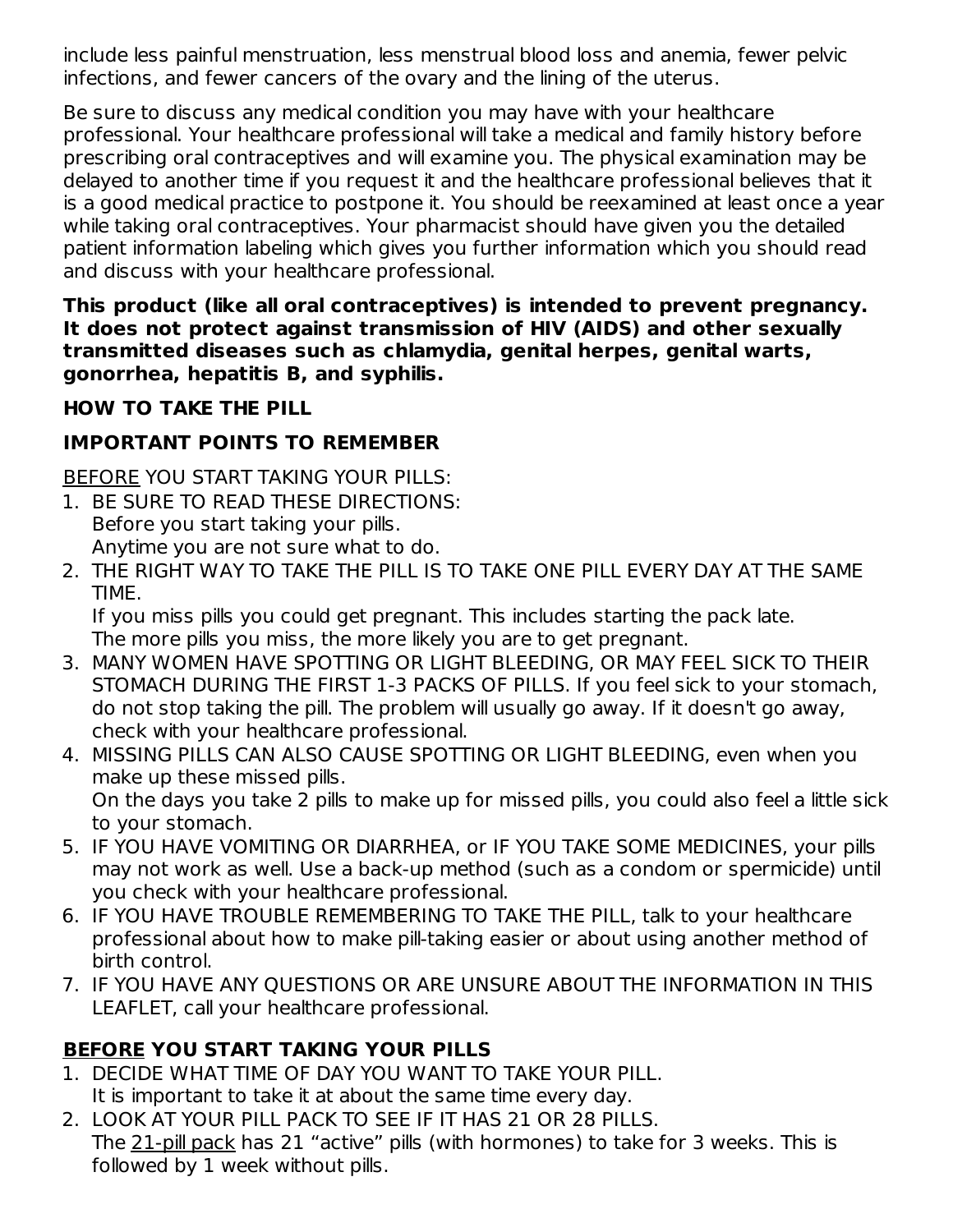The 28-pill pack has 21 "active" pills (with hormones) to take for 3 weeks. This is followed by 1 week of white "reminder" pills (without hormones).

**Nortrel 1/35 (norethindrone and ethinyl estradiol tablets):** There are 21 yellow "active" pills.

### **Nortrel 0.5/35 (norethindrone and ethinyl estradiol tablets):** There are 21

light yellow "active" pills.

3. ALSO FIND:

1) where on the pack to start taking pills,

2) in what order to take the pills.

CHECK ADDITIONAL INSTRUCTIONS FOR USING THIS PACKAGE IN THE BRIEF SUMMARY PATIENT PACKAGE INSERT.

4. BE SURE YOU HAVE READY AT ALL TIMES: ANOTHER KIND OF BIRTH CONTROL (such as a condom or spermicide) to use as a back-up method in case you miss pills. AN EXTRA, FULL PILL PACK.

### **WHEN TO START THE FIRST PACK OF PILLS**

You have a choice of which day to start taking your first pack of pills. Nortrel 1/35 and 0.5/35 (norethindrone and ethinyl estradiol tablets)are available in the Blister Pack Tablet Dispenser which is preset for a Sunday Start. Day 1 Start is also provided. Decide with your healthcare professional which is the best day for you. Pick a time of day which will be easy to remember.

#### **SUNDAY START:**

**Nortrel 1/35 (norethindrone and ethinyl estradiol tablets):** Take the first yellow "active" pill of the first pack on the Sunday after your period starts, even if you are still bleeding. If your period begins on Sunday, start the pack the same day.

**Nortrel 0.5/35 (norethindrone and ethinyl estradiol tablets):** Take the first light yellow "active" pill of the first pack on the Sunday after your period starts, even if you are still bleeding. If your period begins on Sunday, start the pack the same day.

Use another method of birth control such as a condom or spermicide as a back-up method if you have sex anytime from the Sunday you start your first pack until the next Sunday (7 days).

#### **DAY 1 START:**

**Nortrel 1/35 (norethindrone and ethinyl estradiol tablets):** Take the first yellow "active" pill of the first pack during the first 24 hours of your period.

**Nortrel 0.5/35 (norethindrone and ethinyl estradiol tablets):** Take the first light yellow "active" pill of the first pack during the first 24 hours of your period.

You will not need to use a back-up method of birth control, since you are starting the pill at the beginning of your period.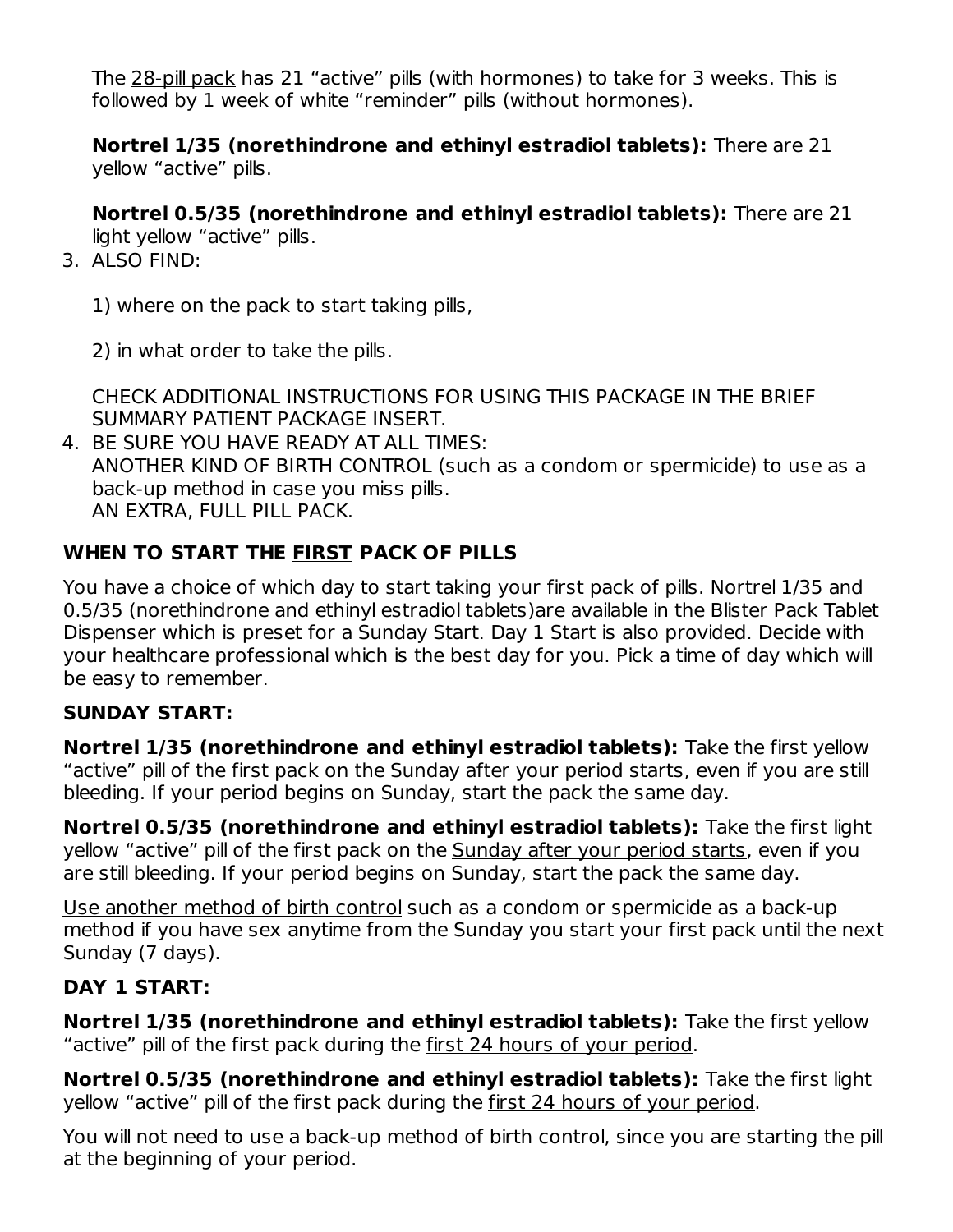# **WHAT TO DO DURING THE MONTH**

#### 1. **TAKE ONE PILL AT THE SAME TIME EVERY DAY UNTIL THE PACK IS EMPTY.** Do not skip pills even if you are spotting or bleeding between monthly periods or feel sick to your stomach (nausea). Do not skip pills even if you do not have sex very often.

### 2. **WHEN YOU FINISH A PACK OR SWITCH YOUR BRAND OF PILLS:**

**21 pills:**Wait 7 days to start the next pack. You will probably have your period during that week. Be sure that no more than 7 days pass between 21-day packs. **28 pills:**Start the next pack on the day after your last white "reminder" pill. Do not wait any days between packs.

### **WHAT TO DO IF YOU MISS PILLS**

### **Nortrel 1/35 (norethindrone and ethinyl estradiol tablets):**

#### If you **MISS 1** yellow "active" pill:

- 1. Take it as soon as you remember. Take the next pill at your regular time. This means you may take 2 pills in 1 day.
- 2. You do not need to use a back-up birth control method if you have sex.

### If you **MISS 2** yellow "active" pills in a row in **WEEK 1 OR WEEK 2** of your pack:

- 1. Take 2 pills on the day you remember and 2 pills the next day.
- 2. Then take 1 pill a day until you finish the pack.
- 3. You COULD BECOME PREGNANT if you have sex in the 7 days after you miss pills. You MUST use another birth control method (such as a condom or spermicide) as a back-up method for those 7 days.

### If you **MISS 2** yellow "active" pills in a row in **THE 3RD WEEK**:

### 1a. **If you are a Sunday Starter:**

Keep taking 1 pill every day until Sunday. On Sunday, THROW OUT the rest of the pack and start a new pack of pills that same day.

#### 1b. **If you are a Day 1 Starter:**

THROW OUT the rest of the pill pack and start a new pack that same day.

2. You may not have your period this month but this is expected. However, if you miss your period 2 months in a row, call your healthcare professional because you might be pregnant.

3. You COULD BECOME PREGNANT if you have sex in the <u>7 days</u> after you miss pills. You MUST use another birth control method (such as a condom or spermicide) as a back-up method for those 7 days.

If you **MISS 3 OR MORE** yellow "active" pills in a row (during the first 3 weeks):

#### 1a. **If you are a Sunday Starter:**

Keep taking 1 pill every day until Sunday. On Sunday, THROW OUT the rest of the pack and start a new pack of pills that same day.

### 1b. **If you are a Day 1 Starter:**

THROW OUT the rest of the pill pack and start a new pack that same day.

2. You may not have your period this month but this is expected. However, if you miss your period 2 months in a row, call your doctor or clinic because you might be pregnant.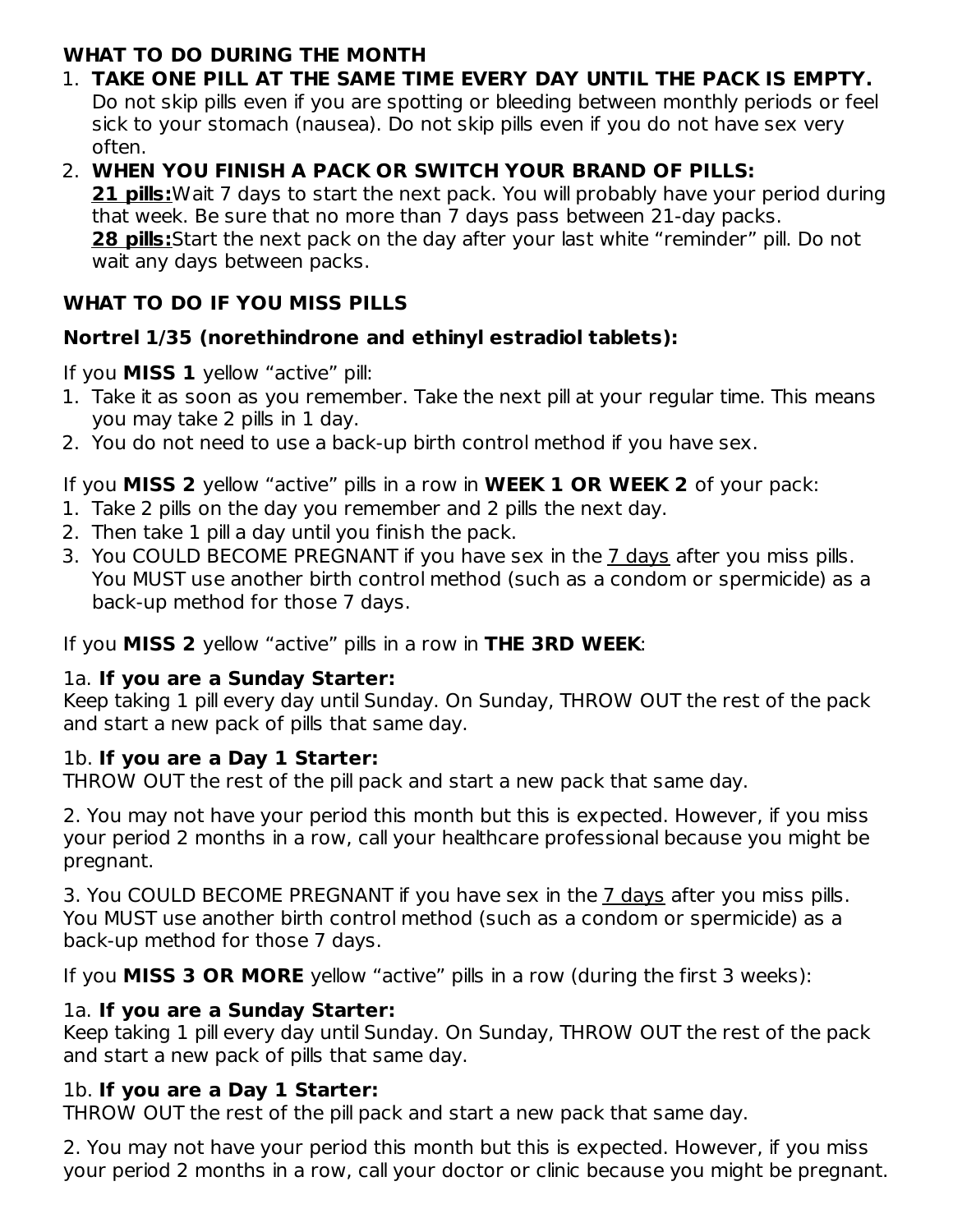3. You COULD BECOME PREGNANT if you have sex in the 7 days after you miss pills. You MUST use another birth control method (such as a condom or spermicide) as a back-up method for those 7 days.

### **Nortrel 0.5/35 (norethindrone and ethinyl estradiol tablets):**

### If you **MISS 1** light yellow "active" pill:

- 1. Take it as soon as you remember. Take the next pill at your regular time. This means you may take 2 pills in 1 day.
- 2. You do not need to use a back-up birth control method if you have sex.

### If you **MISS 2** light yellow "active" pills in a row in **WEEK 1 OR WEEK 2** of your pack:

- 1. Take 2 pills on the day you remember and 2 pills the next day.
- 2. Then take 1 pill a day until you finish the pack.
- 3. You COULD BECOME PREGNANT if you have sex in the 7 days after you miss pills. You MUST use another birth control method (such as a condom or spermicide) as a back-up method for those 7 days.

### If you **MISS 2** light yellow "active" pills in a row in **THE 3RD WEEK**:

### 1a. **If you are a Sunday Starter:**

Keep taking 1 pill every day until Sunday. On Sunday, THROW OUT the rest of the pack and start a new pack of pills that same day.

### 1b. **If you are a Day 1 Starter:**

THROW OUT the rest of the pill pack and start a new pack that same day.

2. You may not have your period this month but this is expected. However, if you miss your period 2 months in a row, call your healthcare professional because you might be pregnant.

3. You COULD BECOME PREGNANT if you have sex in the 7 days after you miss pills. You MUST use another birth control method (such as a condom or spermicide) as a back-up method for those 7 days.

If you **MISS 3 OR MORE** light yellow "active" pills in a row (during the first 3 weeks):

### 1a. **If you are a Sunday Starter:**

Keep taking 1 pill every day until Sunday. On Sunday, THROW OUT the rest of the pack and start a new pack of pills that same day.

### 1b. **If you are a Day 1 Starter:**

THROW OUT the rest of the pill pack and start a new pack that same day.

2. You may not have your period this month but this is expected. However, if you miss your period 2 months in a row, call your healthcare professional because you might be pregnant.

3. You COULD BECOME PREGNANT if you have sex in the 7 days after you miss pills. You MUST use another birth control method (such as a condom or spermicide) as a back-up method for those 7 days.

# **A REMINDER FOR THOSE ON 28-DAY PACKS**

If you forget any of the 7 white "reminder" pills in Week 4: THROW AWAY the pills you missed. Keep taking 1 pill each day until the pack is empty. You do not need a back-up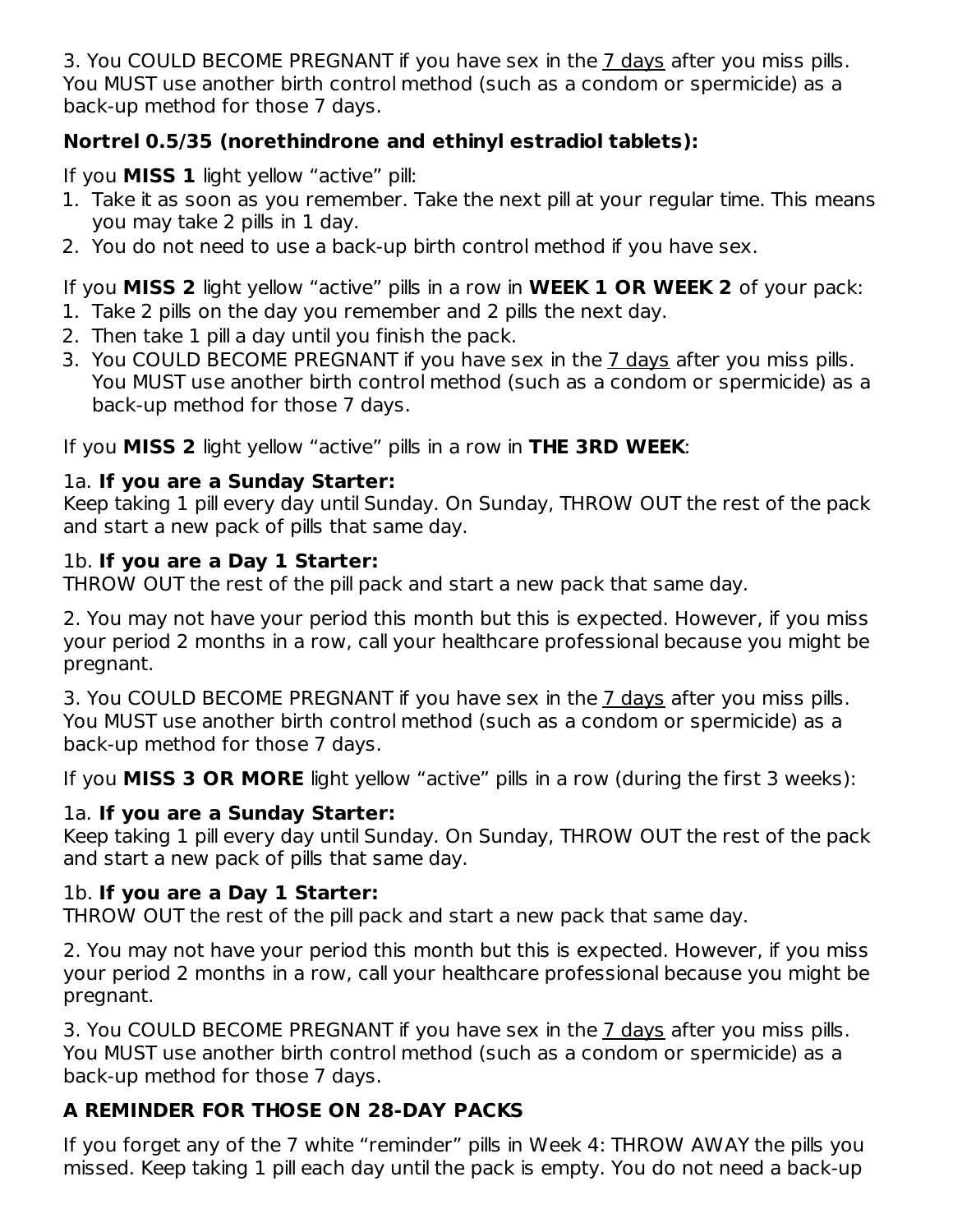#### method.

#### **FINALLY, IF YOU ARE STILL NOT SURE WHAT TO DO ABOUT THE PILLS YOU HAVE MISSED:**

Use a BACK-UP METHOD anytime you have sex.

KEEP TAKING ONE "ACTIVE" PILL EACH DAY until you can reach your healthcare professional.

### **How to Use the Blister Cards for the 21 Tablets**

- 1. The blister pack comes to you set up for Sunday Start. If your healthcare professional has instructed you to start pill-taking on the SUNDAY after your menstrual period has begun, or if your period begins on Sunday you will take your first pill that very same day. **Start with the Sunday pill in row #1**. After the Saturday pill has been taken, begin taking the pills in row #2, and so on, until all 21 pills have been taken. You will then take no pills for one week (seven days).
- 2. If you start pill-taking on a day other than SUNDAY, peel the attached sticker by selecting the day of the week you plan to start. Place the sticker over the pre-printed days of the week and make sure it lines up with the pills. This sticker will help to remind you to take your pill every day. Take the yellow pill which corresponds to the day in row #1 for the 1/35 day regimen of the first pack during the first 24 hours of your period.
- 3. After the last (Saturday) pill in row #3 has been taken, if any remain in the first row, complete your 21-pill schedule by taking one pill daily starting with Sunday in row #1 until all the pills have been taken.
- 4. When you start taking the pill for the first time, use an additional method of protection until you have taken your first 7 pills.
- 5. Your tablet dispenser consists of three parts, the foil pouch, wallet, and a blister pack containing 21 individually sealed pills. Note that the pills are arranged in three numbered rows of 7 pills each with the days of the week printed above them. All 21 pills are "active" birth control pills.
- 6. You must take your pills in order, one pill each day at intervals of 24 hours. To remove a pill, push down on the pill with your thumb and forefinger so that the pill releases through the back of the dispenser. See diagram below: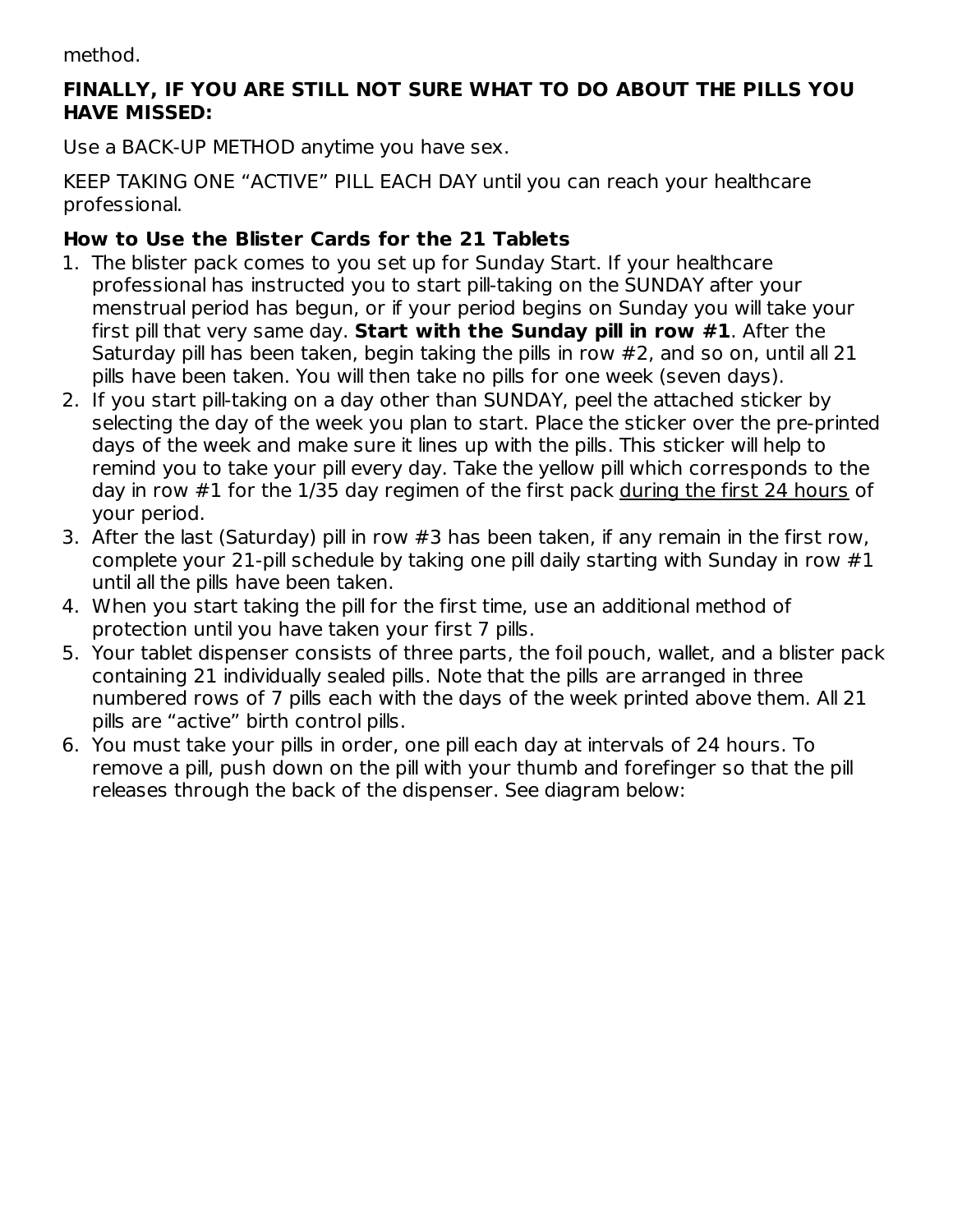

**Note:** Rows 1, 2 and 3 are "active" pills.

- 7. Proceed taking one pill each day until all pills have been taken.
- 8. After you have taken your last pill, wait for 7 days. During this time your period should begin.
- 9. On the eighth day, start a new pack of pills even if your period is not yet over.

# **How to Use the Blister Cards for the 28 Tablets**

- 1. The blister card comes to you set up for Sunday Start. If your healthcare professional has instructed you to start pill-taking on the SUNDAY after your menstrual period has begun or if your period begins on Sunday you will take your first pill that very same day. **Start with the Sunday pill in row #1**. Take one active pill daily for 21 days followed by one white placebo pill daily for 7 days.
- 2. If you start pill-taking on a day other than SUNDAY, peel the attached sticker by selecting the day of the week you plan to start. Place the sticker over the pre-printed days of the week and make sure it lines up with the pills. This sticker will help to remind you to take your pill every day. Take the yellow pill which corresponds to the day in row #1 for both the 1/35 day regimen and the 0.5/35 day regimen of the first pack during the first 24 hours of your period. After taking all of the pills at the end of row #3, go back to row #1 and complete the "active" pills. Once all of the active pills have been taken, proceed to row #4 and take the 7 "reminder" pills to complete the pack.
- 3. When you start taking the pill for the first time, use an additional method of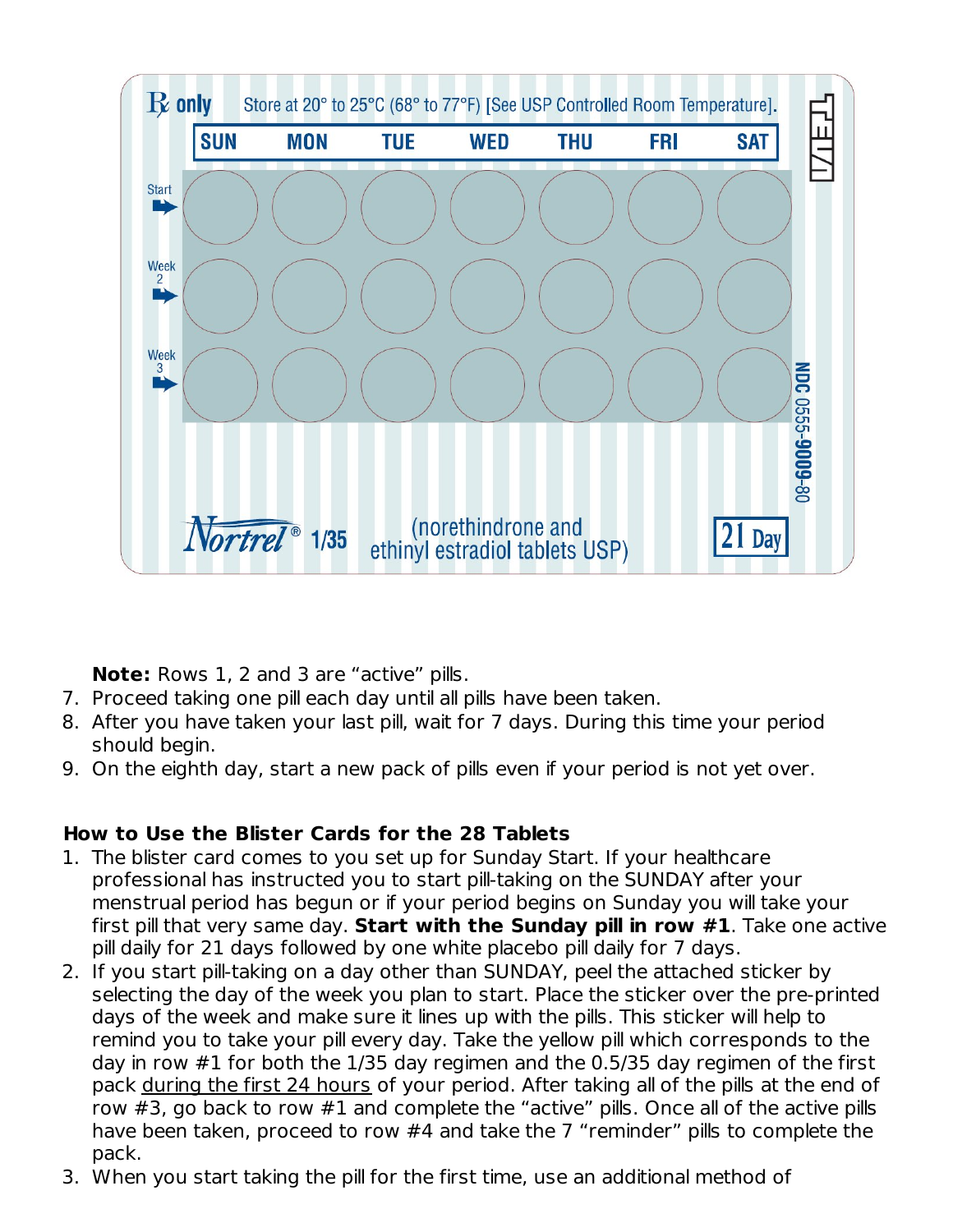protection until you have taken your first 7 pills.

- 4. Your tablet dispenser consists of three parts, the foil pouch, wallet, and a blister pack containing 28 individually sealed pills. Note that the pills are arranged in four numbered rows of 7 pills each with the days of the week printed above them. The 21 colored pills are "active" birth control pills. The 7 white pills are inactive; their purpose is to help make your pill-taking schedule simple and easy to remember.
- 5. You must take your pills in order, one pill each day at intervals of 24 hours. Always start with the colored pills in row #1. To remove a pill, push down on the pill with your thumb and forefinger so that the pill releases through the back of the dispenser. See diagram below:



**Note:** Rows 1, 2 and 3 are "active" pills and row #4 contains the "reminder" pills.

- 6. After you have taken all 21 pills, take one white pill daily for 7 days: During this time your period should begin.
- 7. After you have taken all of the pills, start a new pack of pills even if your period is not yet over.

THREE WAYS TO REMEMBER IN WHAT ORDER TO TAKE THE PILLS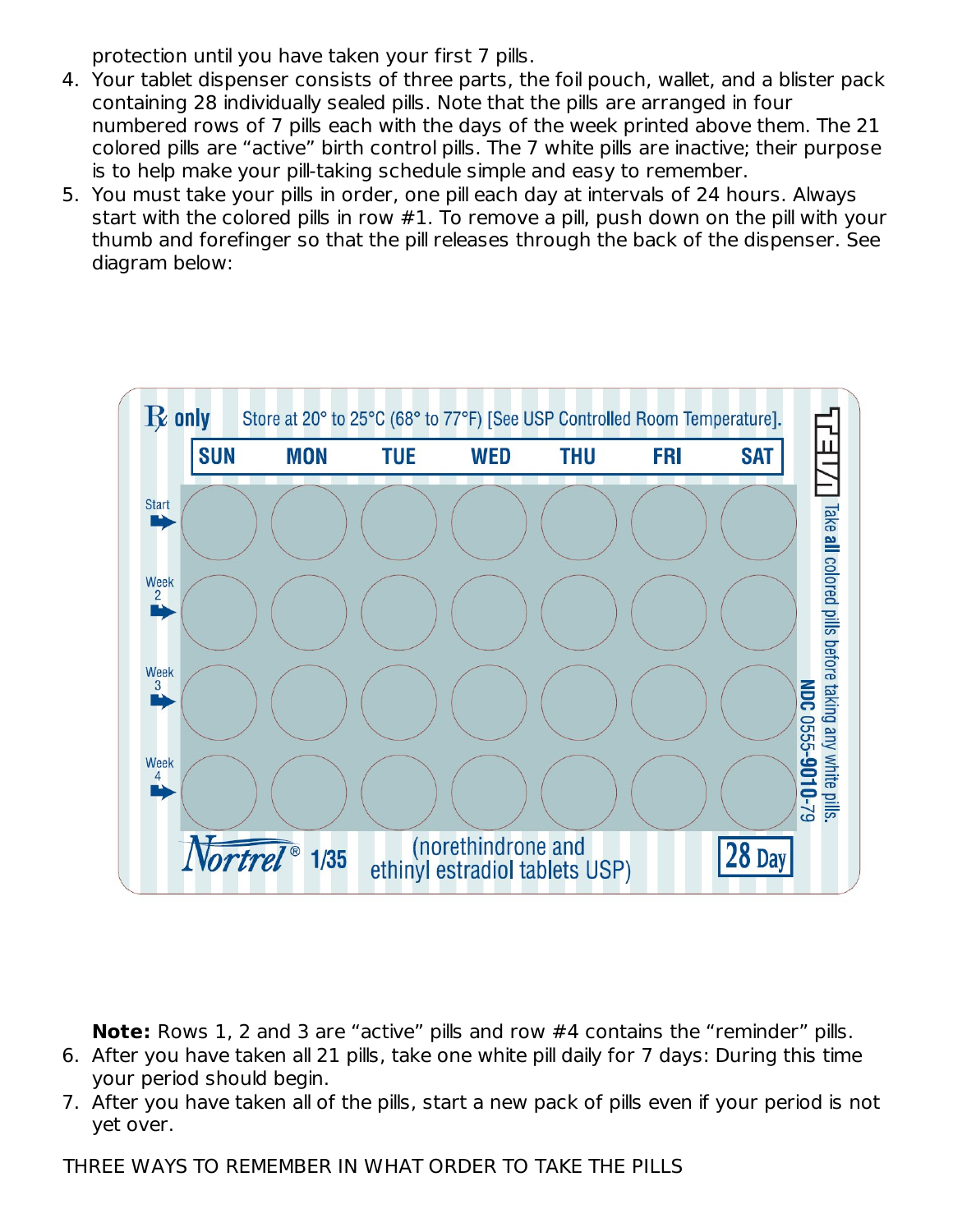- 1. Follow the sticker with the days of the week (placed above the pills).
- 2. Always go from left to right.
- 3. Always finish your pills.

# **DETAILED PATIENT LABELING**

#### **PLEASE NOTE: This labeling is revised from time to time as important new medical information becomes available. Therefore, please review this labeling carefully.**

The following oral contraceptive products contain a combination of an estrogen and progestogen, the two kinds of female hormones:

### **Nortrel 1/35 (norethindrone and ethinyl estradiol tablets) (21) Day Regimen ® and (28) Day Regimen:**

Each yellow tablet contains 1 mg norethindrone and 0.035 mg ethinyl estradiol. Each white tablet in the 1/35 (28) day regimen contains inert ingredients.

### **Nortrel 0.5/35 (norethindrone and ethinyl estradiol tablets) (28) Day ®Regimen:**

Each light yellow tablet contains 0.5 mg norethindrone and 0.035 mg ethinyl estradiol. Each white tablet in the 0.5/35 mg (28) day regimen contains inert ingredients.

# **INTRODUCTION**

Any woman who considers using oral contraceptives (the birth control pill or the pill) should understand the benefits and risks of using this form of birth control. This patient labeling will give you much of the information you will need to make this decision and will also help you determine if you are at risk of developing any of the serious side effects of the pill. It will tell you how to use the pill properly so that it will be as effective as possible. However, this labeling is not a replacement for a careful discussion between you and your healthcare professional. You should discuss the information provided in this labeling with him or her, both when you first start taking the pill and during your revisits. You should also follow your healthcare professional's advice with regard to regular check-ups while you are on the pill.

# **EFFECTIVENESS OF ORAL CONTRACEPTIVES**

Oral contraceptives or "birth control pills" or "the pill" are used to prevent pregnancy and are more effective than other non-surgical methods of birth control. When they are taken correctly, without missing any pills, the chance of becoming pregnant is approximately 1% (1 pregnancy per 100 women per year of use). Typical failure rates are approximately 5% per year including women who do not always take the pills exactly as directed. The chance of becoming pregnant increases with each missed pill during a menstrual cycle.

In comparison, typical failure rates for other methods of birth control during the first year of use are as follows:

| Implant: $< 1\%$                | Male sterilization: $<$ 1%               |
|---------------------------------|------------------------------------------|
| Injection: $< 1\%$              | Cervical Cap with spermicides: 20 to 40% |
| ID: 1 to 2%                     | Condom alone (male): 14%                 |
| Diaphragm with spermicides: 20% | Condom alone (female): 21%               |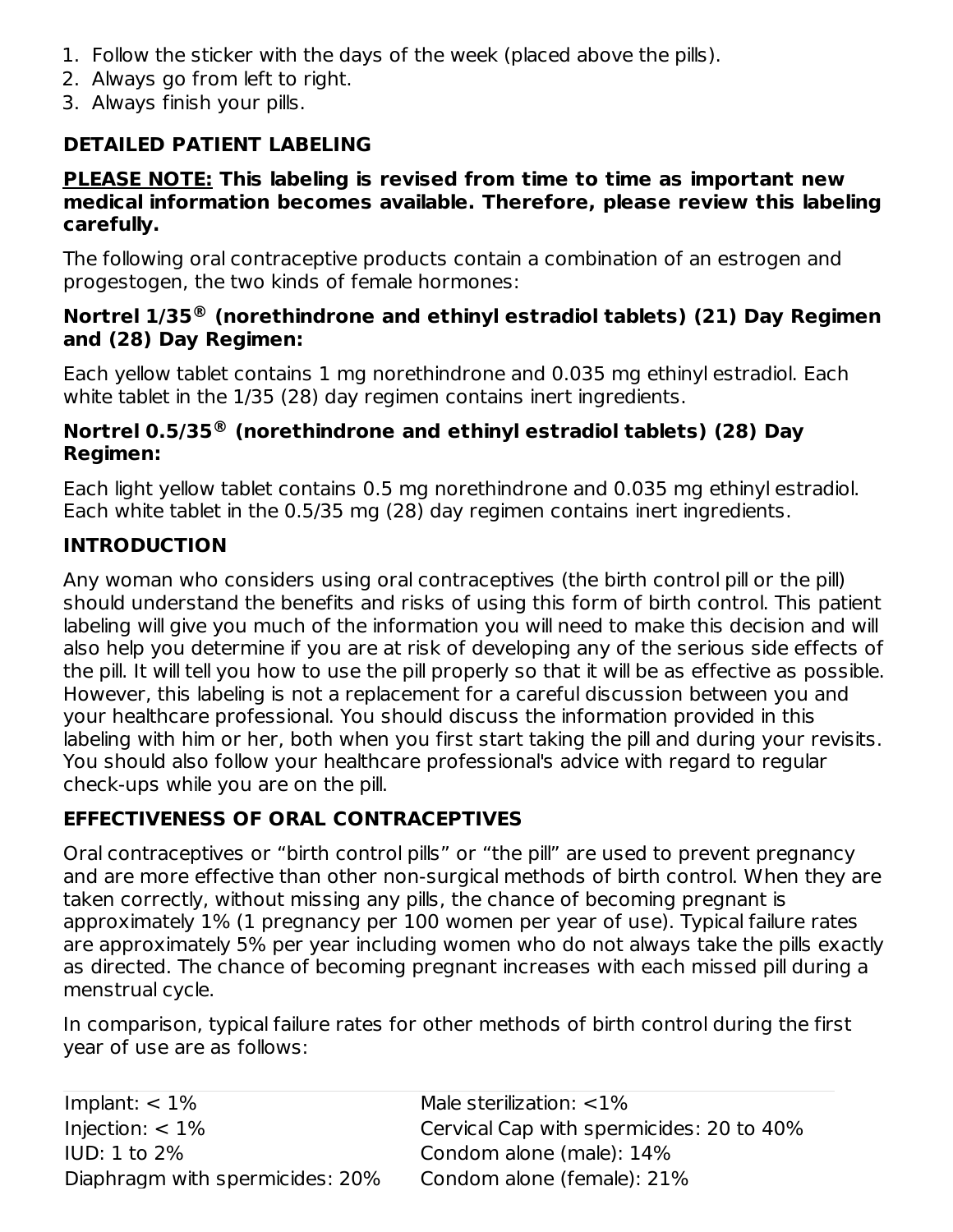### **WHO SHOULD NOT TAKE ORAL CONTRACEPTIVES**

Diaphragm with spermicides: 20% Condom alone (female): 21%

**Do not use Nortrel 0.5/35 and 1/35 if you smoke cigarettes and are over 35 ®years old. Smoking increases your risk of serious cardiovascular side effects (heart and blood vessel problems) from combination oral contraceptives, including death from heart attack, blood clots or stroke. This risk increases with age and the number of cigarettes you smoke.**

Some women should not use the pill. For example, you should not take the pill if you have any of the following conditions:

- A history of heart attack or stroke
- Blood clots in the legs (thrombophlebitis), lungs (pulmonary embolism), or eyes
- A history of blood clots in the deep veins of your legs
- An inherited problem that makes your blood clot more than normal
- Chest pain (angina pectoris)
- Known or suspected breast cancer or cancer of the lining of the uterus, cervix or vagina
- Unexplained vaginal bleeding (until a diagnosis is reached by your healthcare professional)
- Yellowing of the whites of the eyes or of the skin (jaundice) during pregnancy or during previous use of the pill
- Liver tumor (benign or cancerous)
- Take any Hepatitis C drug combination containing ombitasvir/paritaprevir/ ritonavir, with or without dasabuvir. This may increase levels of the liver enzyme "alanine" aminotransferase" (ALT) in the blood.
- Known or suspected pregnancy
- Valvular heart disease with complications
- Severe hypertension
- Diabetes with vascular involvement
- Headaches with focal neurological symptoms
- If you plan to have surgery with prolonged bed rest
- Hypersensitivity to any component of this product.

Tell your healthcare professional if you have ever had any of these conditions. Your healthcare professional can recommend a safer method of birth control.

# **OTHER CONSIDERATIONS BEFORE TAKING ORAL CONTRACEPTIVES**

Tell your healthcare professional if you have or have had:

- Breast nodules, fibrocystic disease of the breast, an abnormal breast x-ray or mammogram
- Diabetes
- Elevated cholesterol or triglycerides
- High blood pressure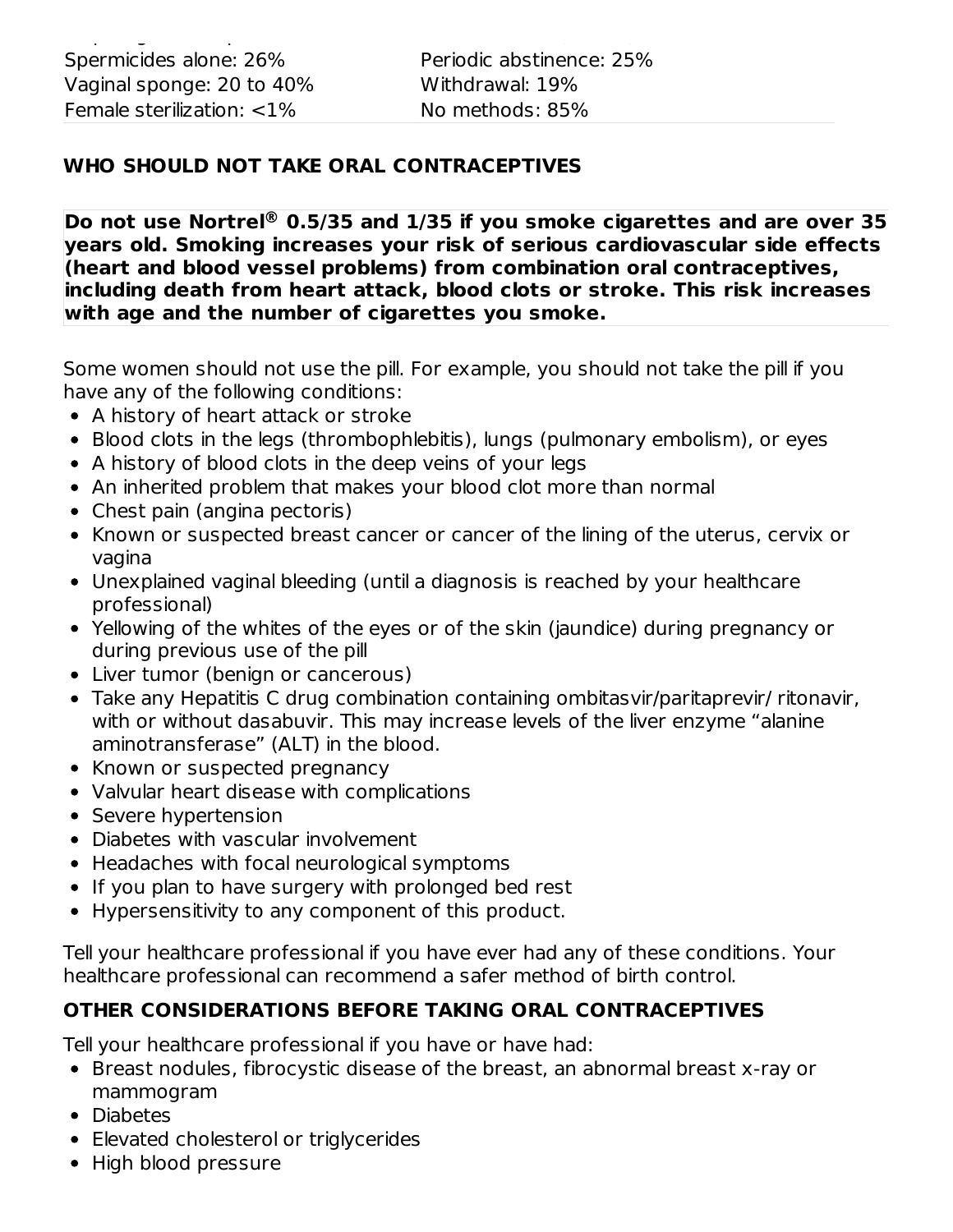- Migraine or other headaches or epilepsy
- Mental depression
- Gallbladder, liver, heart or kidney disease
- History of scanty or irregular menstrual periods

Women with any of these conditions should be checked often by their healthcare professional if they choose to use oral contraceptives.

Also, be sure to inform your healthcare professional if you smoke or are on any medications.

# **RISKS OF TAKING ORAL CONTRACEPTIVES**

### **1. Risk of developing blood clots**

Blood clots and blockage of blood vessels are one of the most serious side effects of taking oral contraceptives and can cause death or serious disability. Serious blood clots can happen especially if you smoke, are obese, or are older than 35 years of age. Serious blood clots are more likely to happen when you:

- First start taking birth control pills
- Restart the same or different birth control pills after not using them for a month or more

In particular, a clot in the legs can cause thrombophlebitis and a clot that travels to the lungs can cause a sudden blocking of the vessel carrying blood to the lungs. Rarely, clots occur in the blood vessels of the eye and may cause blindness, double vision, or impaired vision.

If you take oral contraceptives and need elective surgery, need to stay in bed for a prolonged illness or injury or have recently delivered a baby, you may be at risk of developing blood clots. You should consult your healthcare professional about stopping oral contraceptives three to four weeks before surgery and not taking oral contraceptives for two weeks after surgery or during bed rest. You should also not take oral contraceptives soon after delivery of a baby. It is advisable to wait for at least four weeks after delivery if you are not breastfeeding or four weeks after a second trimester abortion. If you are breastfeeding, you should wait until you have weaned your child before using the pill. (See also the section on Breastfeedingin General Precautions.)

The risk of circulatory disease in oral contraceptive users may be higher in users of high-dose pills and may be greater with longer duration of oral contraceptive use. In addition, some of these increased risks may continue for a number of years after stopping oral contraceptives. The risk of abnormal blood clotting increases with age in both users and nonusers of oral contraceptives, but the increased risk from the oral contraceptive appears to be present at all ages. For women aged 20 to 44, it is estimated that about 1 in 2,000 using oral contraceptives will be hospitalized each year because of abnormal clotting. Among nonusers in the same age group, about 1 in 20,000 would be hospitalized each year. For oral contraceptive users in general, it has been estimated that in women between the ages of 15 and 34 the risk of death due to a circulatory disorder is about 1 in 12,000 per year, whereas for nonusers the rate is about 1 in 50,000 per year. In the age group 35 to 44, the risk is estimated to be about 1 in 2,500 per year for oral contraceptive users and about 1 in 10,000 per year for nonusers.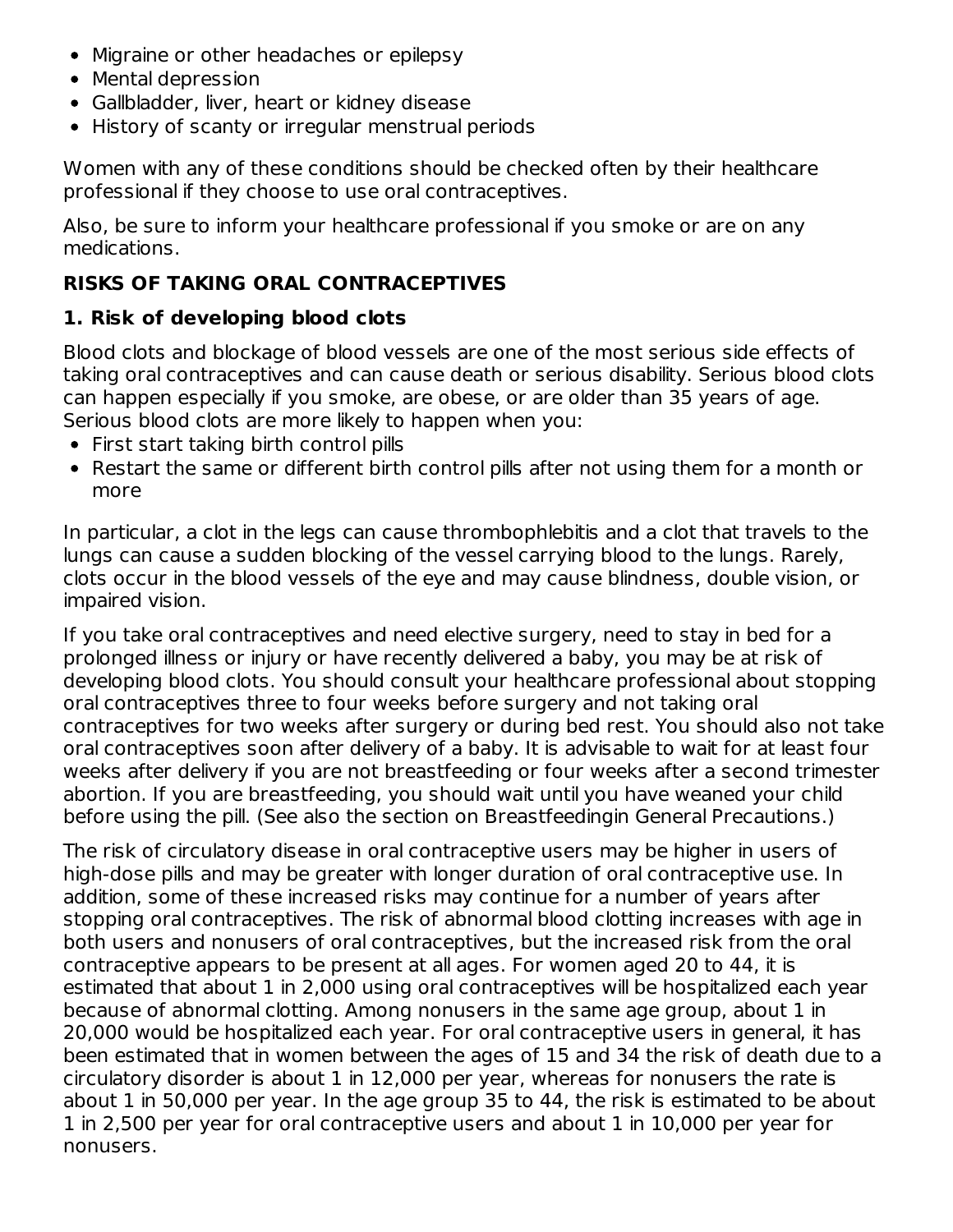### **2. Heart attacks and strokes**

Oral contraceptives may increase the tendency to develop strokes (stoppage or rupture of blood vessels in the brain) and angina pectoris and heart attacks (blockage of blood vessels in the heart). Any of these conditions can cause death or serious disability.

Smoking greatly increases the possibility of suffering heart attacks and strokes. Furthermore, smoking and the use of oral contraceptives greatly increase the chances of developing and dying of heart disease.

### **3. Gallbladder disease**

Oral contraceptive users probably have a greater risk than nonusers of having gallbladder disease, although this risk may be related to pills containing high doses of estrogens.

### **4. Liver tumors**

In rare cases, oral contraceptives can cause benign but dangerous liver tumors. These benign liver tumors can rupture and cause fatal internal bleeding. In addition, some studies report an increased risk of developing liver cancer. However, liver cancers are rare.

### **5. Cancer of the reproductive organs and breasts**

Various studies give conflicting reports on the relationship between breast cancer and oral contraceptive use. Oral contraceptive use may slightly increase your chance of having breast cancer diagnosed, particularly after using hormonal contraceptives at a younger age. After you stop using hormonal contraceptives, the chances of having breast cancer diagnosed begin to go back down. You should have regular breast examinations by a healthcare professional and examine your own breasts monthly. Tell your healthcare professional if you have a family history of breast cancer or if you have had breast nodules or an abnormal mammogram. Women who currently have or have had breast cancer should not use oral contraceptives because breast cancer is usually a hormone-sensitive tumor.

Some studies have found an increase in the incidence of cancer of the cervix in women who use oral contraceptives. However, this finding may be related to factors other than the use of oral contraceptives. There is insufficient evidence to rule out the possibility that the pill may cause such cancers.

### **ESTIMATED RISK OF DEATH FROM A BIRTH CONTROL METHOD OR PREGNANCY**

All methods of birth control and pregnancy are associated with a risk of developing certain diseases which may lead to disability or death. An estimate of the number of deaths associated with different methods of birth control and pregnancy has been calculated and is shown in the following table.

#### **ANNUAL NUMBER OF BIRTH-RELATED OR METHOD-RELATED DEATHS ASSOCIATED WITH CONTROL OF FERTILITY PER 100,000 NONSTERILE WOMEN, BY FERTILITY CONTROL METHOD ACCORDING TO AGE**

| Method of control and outcome |  |  | 15-19 20-24 25-29 30-34 35-39 40-44 |  |
|-------------------------------|--|--|-------------------------------------|--|
| No fertility control methods* |  |  | 7.0 7.4 9.1 14.8 25.7 28.2          |  |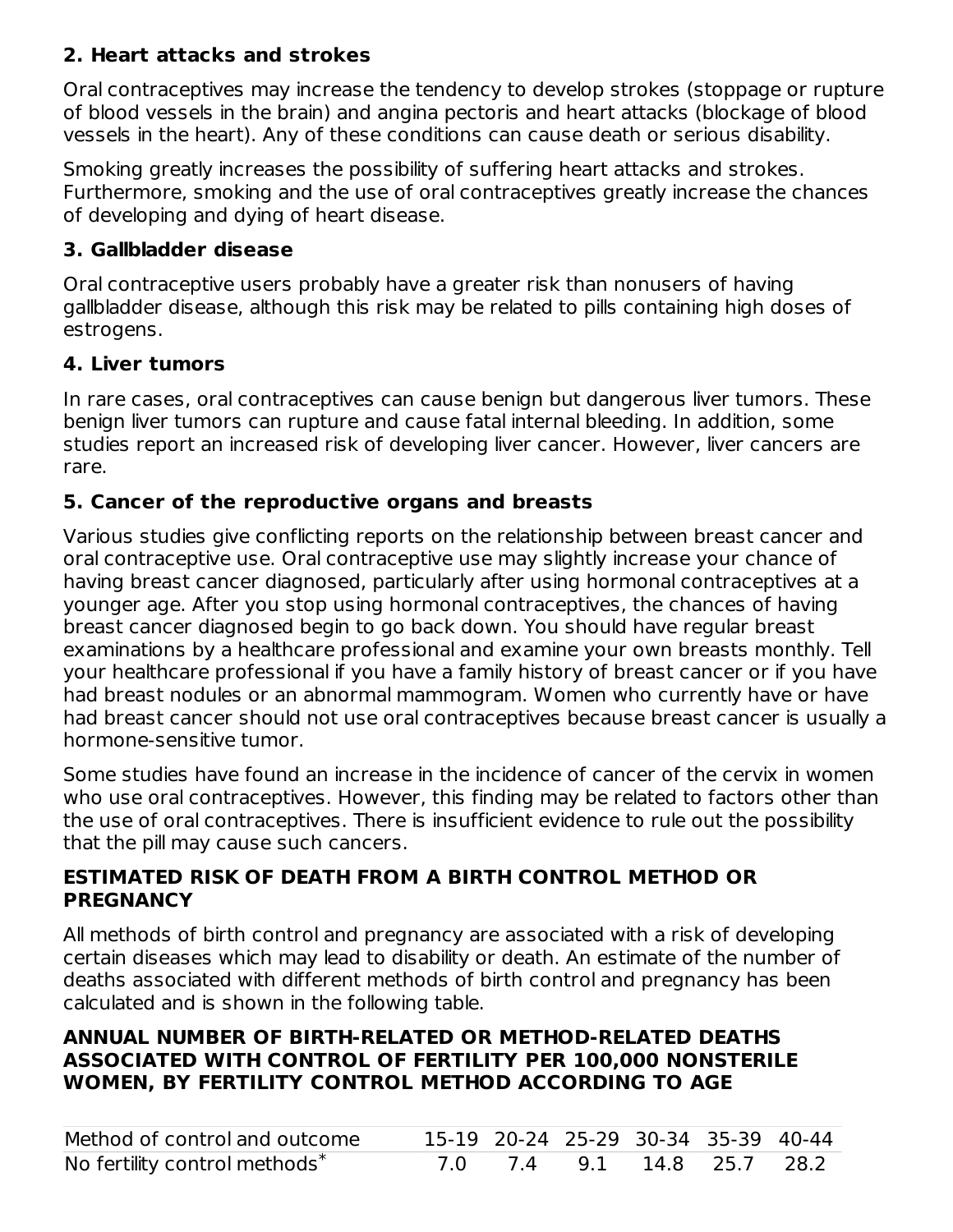| Oral contraceptives non-smoker*   | 0.3 | 0.5 | 0.9 | 1.9  | 13.8 | 31.6  |
|-----------------------------------|-----|-----|-----|------|------|-------|
| Oral contraceptives smoker*       | 2.2 | 3.4 | 6.6 | 13.5 | 51.1 | 117.2 |
| $IUD^*$                           | 0.8 | 0.8 | 1.O | 1.0  | 14   | 1.4   |
| $Condom^*$                        | 1.1 | 1.6 | 0.7 | 0.2  | በ 3  | 0.4   |
| Diaphragm/spermicide <sup>*</sup> | 1.9 | 12  | 12  | 1.3  | 22   | 2.8   |
| Periodic abstinence <sup>*</sup>  | 2.5 | 1 6 | 1 ค | 17   | 2 g  | 3.6   |

\* Deaths are method-related

In the above table, the risk of death from any birth control method is less than the risk of childbirth, except for oral contraceptive users over the age of 35 who smoke and pill users over the age of 40 even if they do not smoke. It can be seen in the table that for women aged 15 to 39, the risk of death was highest with pregnancy (7-26 deaths per 100,000 women, depending on age). Among pill users who do not smoke, the risk of death was always lower than that associated with pregnancy for any age group, although over the age of 40, the risk increases to 32 deaths per 100,000 women, compared to 28 associated with pregnancy at that age. However, for pill users who smoke and are over the age of 35, the estimated number of deaths exceeds those for other methods of birth control. If a woman is over the age of 40 and smokes, her estimated risk of death is four times higher (117/100,000 women) than the estimated risk associated with pregnancy (28/100,000 women) in that age group.

The suggestion that women over 40 who do not smoke should not take oral contraceptives is based on information from older, higher dose pills. An Advisory Committee of the FDA discussed this issue in 1989 and recommended that the benefits of low dose oral contraceptive use by healthy, non-smoking women over 40 years of age may outweigh the possible risks.

# **WARNING SIGNALS**

If any of these adverse effects occur while you are taking oral contraceptives, call your healthcare professional immediately:

- Sharp chest pain, coughing of blood, or sudden shortness of breath (indicating a possible clot in the lung)
- Pain in the calf (indicating a possible clot in the leg)
- Crushing chest pain or heaviness in the chest (indicating a possible heart attack)
- Sudden severe headache or vomiting, dizziness or fainting, disturbances of vision or speech, weakness, or numbness in an arm or leg (indicating a possible stroke)
- Sudden partial or complete loss of vision (indicating a possible clot in the eye)
- Breast lumps (indicating possible breast cancer or fibrocystic disease of the breast; ask your healthcare professional to show you how to examine your breasts)
- Severe pain or tenderness in the stomach area (indicating a possibly ruptured liver tumor)
- Difficulty in sleeping, weakness, lack of energy, fatigue, or change in mood (possibly indicating severe depression)
- Jaundice or a yellowing of the skin or eyeballs, accompanied frequently by fever, fatigue, loss of appetite, dark colored urine, or light colored bowel movements (indicating possible liver problems)

# **SIDE EFFECTS OF ORAL CONTRACEPTIVES**

**1. Vaginal bleeding**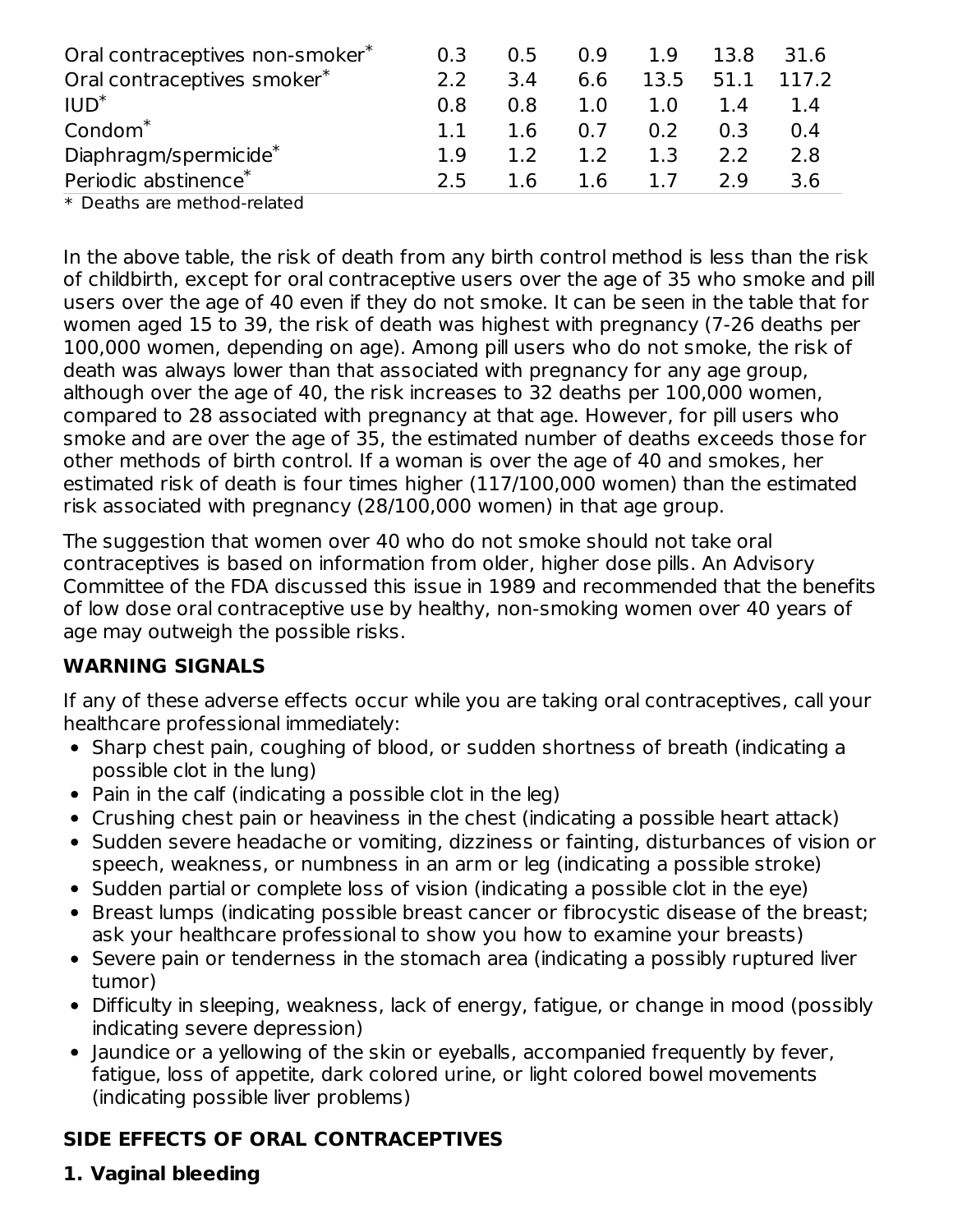Irregular vaginal bleeding or spotting may occur while you are taking the pills. Irregular bleeding may vary from slight staining between menstrual periods to breakthrough bleeding which is a flow much like a regular period. Irregular bleeding occurs most often during the first few months of oral contraceptive use, but may also occur after you have been taking the pill for some time. Such bleeding may be temporary and usually does not indicate any serious problems. It is important to continue taking your pills on schedule. If the bleeding occurs in more than one cycle or lasts for more than a few days, talk to your healthcare professional.

# **2. Contact lenses**

If you wear contact lenses and notice a change in vision or an inability to wear your lenses, contact your healthcare professional.

### **3. Fluid retention**

Oral contraceptives may cause edema (fluid retention) with swelling of the fingers or ankles and may raise your blood pressure. If you experience fluid retention, contact your healthcare professional.

### **4. Melasma**

A spotty darkening of the skin is possible, particularly of the face, which may persist.

### **5. Other side effects**

Other side effects may include nausea, vomiting and diarrhea, muscle cramps, change in appetite, headache, nervousness, depression, dizziness, loss of scalp hair, rash, vaginal infections, pancreatitis, skin sensitivity to the sun or ultraviolet, and allergic reactions.

If any of these side effects bother you, call your healthcare professional.

# **GENERAL PRECAUTIONS**

### **1. Missed periods and use of oral contraceptives before or during early pregnancy**

There may be times when you may not menstruate regularly after you have completed taking a cycle of pills. If you have taken your pills regularly and miss one menstrual period, continue taking your pills for the next cycle but be sure to inform your healthcare professional before doing so. If you have not taken the pills daily as instructed and missed a menstrual period, you may be pregnant. If you missed two consecutive menstrual periods, you may be pregnant. Check with your healthcare professional immediately to determine whether you are pregnant. Do not continue to take oral contraceptives until you are sure you are not pregnant, but continue to use another method of contraception.

There is no conclusive evidence that oral contraceptive use is associated with an increase in birth defects, when taken inadvertently during early pregnancy. Previously, a few studies had reported that oral contraceptives might be associated with birth defects, but these findings have not been seen in more recent studies. Nevertheless, oral contraceptives should not be used during pregnancy. You should check with your healthcare professional about risks to your unborn child of any medication taken during pregnancy.

# **2. While breastfeeding**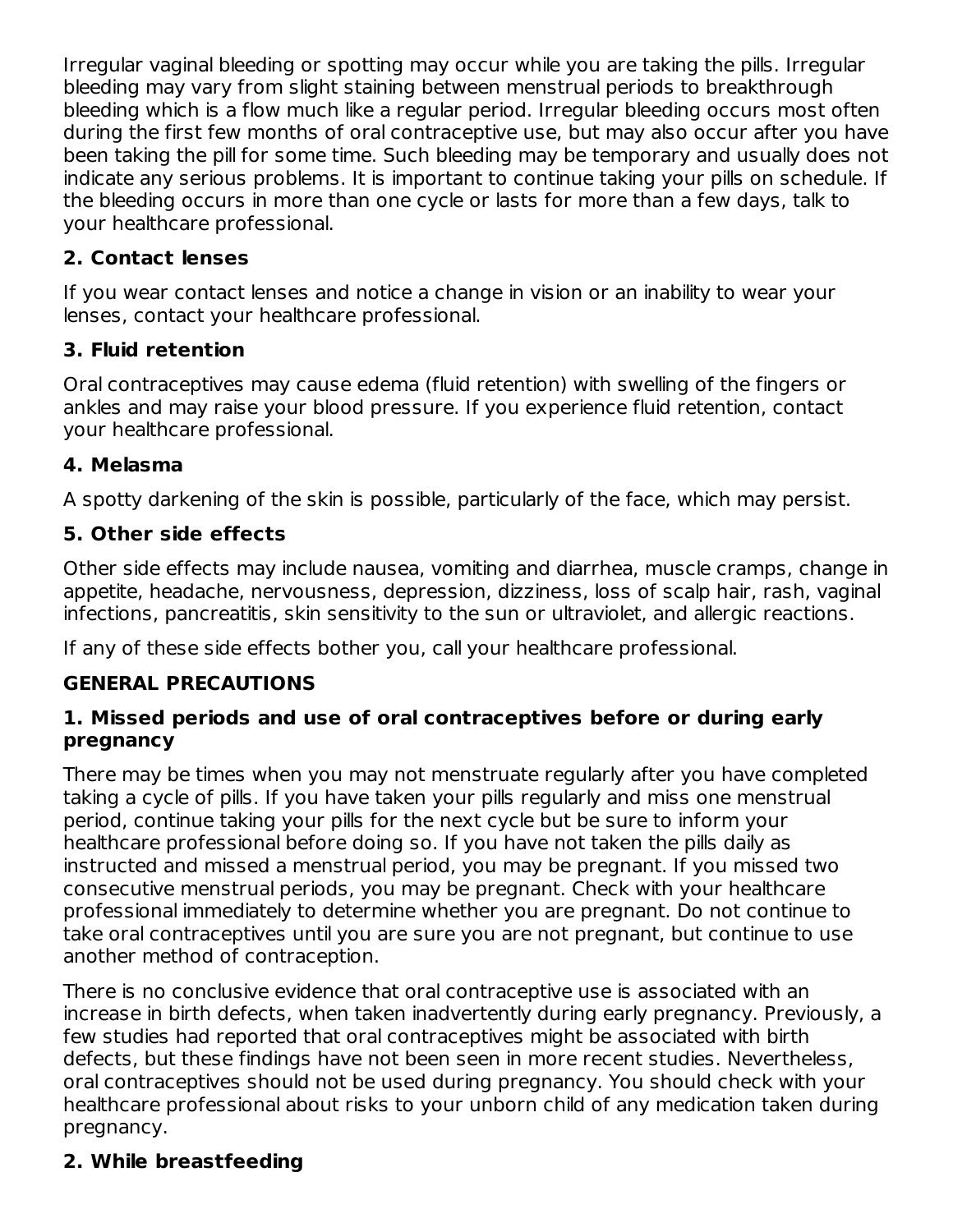If you are breastfeeding, consult your healthcare professional before starting oral contraceptives. Some of the drug will be passed on to the child in the milk. A few adverse effects on the child have been reported, including yellowing of the skin (jaundice) and breast enlargement. In addition, combined oral contraceptives may decrease the amount and quality of your milk. If possible, do not use combined oral contraceptives while breastfeeding. You should use another method of contraception since breastfeeding provides only partial protection from becoming pregnant and this partial protection decreases significantly as you breastfeed for longer periods of time. You should consider starting combined oral contraceptives only after you have weaned your child completely.

# **3. Laboratory tests**

If you are scheduled for any laboratory tests, tell your healthcare professional you are taking birth control pills. Certain blood tests may be affected by birth control pills.

### **4. Drug interactions**

Tell your healthcare provider about all medicines and herbal products that you take.

Some medicines and herbal products may make hormonal birth control less effective, including, but not limited to:

- certain seizure medicines (carbamazepine, felbamate, oxcarbazepine, phenytoin, rufinamide, and topiramate)
- aprepitant
- barbiturates
- bosentan
- colesevelam
- griseofulvin
- certain combinations of HIV medicines (nelfinavir, ritonavir, ritonavir-boosted protease inhibitors)
- certain non nucleoside reverse transcriptase inhibitors (nevirapine)
- rifampin and rifabutin
- St. John's wort

Use another birth control method (such as a condom and spermicide or diaphragm and spermicide) when you take medicines that may make Nortrel 0.5/35 or 1/35 less effective.

Some medicines and grapefruit juice may increase your level of the hormone ethinyl estradiol if used together, including:

- acetaminophen
- ascorbic acid
- medicines that affect how your liver breaks down other medicines (itraconazole, ketoconazole, voriconazole, and fluconazole)
- certain HIV medicines (atazanavir, indinavir)
- atorvastatin
- rosuvastatin
- etravirine

Hormonal birth control methods may interact with lamotrigine, a seizure medicine used for epilepsy. This may increase the risk of seizures, so your healthcare provider may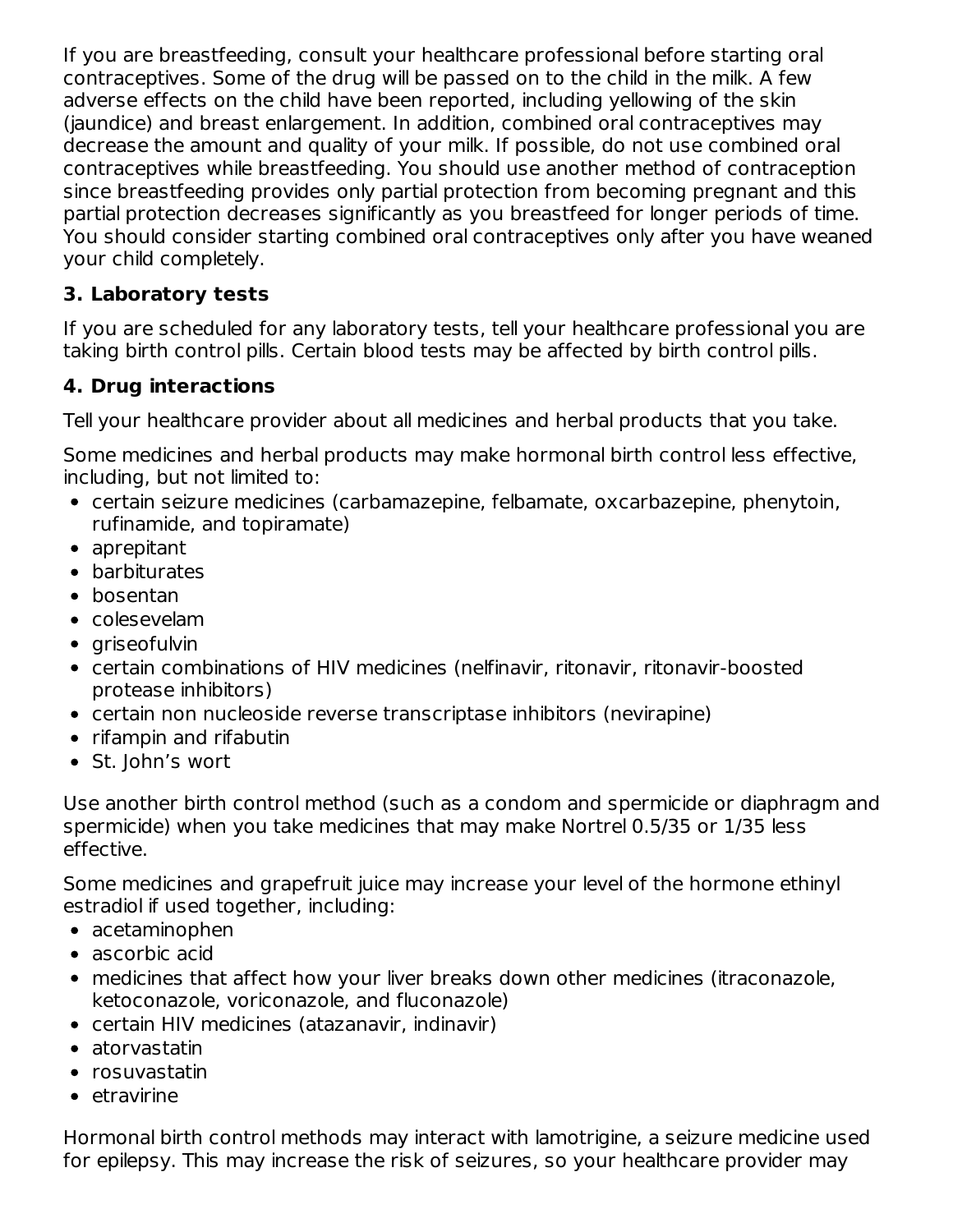need to adjust the dose of lamotrigine.

Women on thyroid replacement therapy may need increased doses of thyroid hormone.

Know the medicines you take. Keep a list of them to show your doctor and pharmacist when you get a new medicine.

### **5. Sexually transmitted diseases**

**This product (like all oral contraceptives) is intended to prevent pregnancy. It does not protect against transmission of HIV (AIDS) and other sexually transmitted diseases such as chlamydia, genital herpes, genital warts, gonorrhea, hepatitis B, and syphilis.**

# **HOW TO TAKE THE PILL**

# **IMPORTANT POINTS TO REMEMBER**

BEFORE YOU START TAKING YOUR PILLS:

- 1. BE SURE TO READ THESE DIRECTIONS: Before you start taking your pills. Anytime you are not sure what to do.
- 2. THE RIGHT WAY TO TAKE THE PILL IS TO TAKE ONE PILL EVERY DAY AT THE SAME TIME.

If you miss pills you could get pregnant. This includes starting the pack late. The more pills you miss, the more likely you are to get pregnant.

- 3. MANY WOMEN HAVE SPOTTING OR LIGHT BLEEDING, OR MAY FEEL SICK TO THEIR STOMACH DURING THE FIRST 1-3 PACKS OF PILLS. If you feel sick to your stomach, do not stop taking the pill. The problem will usually go away. If it doesn't go away, check with your healthcare professional.
- 4. MISSING PILLS CAN ALSO CAUSE SPOTTING OR LIGHT BLEEDING, even when you make up these missed pills. On the days you take 2 pills to make up for missed pills, you could also feel a little sick to your stomach.
- 5. IF YOU HAVE VOMITING OR DIARRHEA, or IF YOU TAKE SOME MEDICINES, your pills may not work as well. Use a back-up method (such as a condom or spermicide) until you check with your healthcare professional.
- 6. IF YOU HAVE TROUBLE REMEMBERING TO TAKE THE PILL, talk to your healthcare professional about how to make pill-taking easier or about using another method of birth control.
- 7. IF YOU HAVE ANY QUESTIONS OR ARE UNSURE ABOUT THE INFORMATION IN THIS LEAFLET, call your healthcare professional.

# **BEFORE YOU START TAKING YOUR PILLS**

1. DECIDE WHAT TIME OF DAY YOU WANT TO TAKE YOUR PILL.

It is important to take it at about the same time every day.

2. LOOK AT YOUR PILL PACK TO SEE IF IT HAS 21 OR 28 PILLS.

The 21-pill pack has 21 "active" pills (with hormones) to take for 3 weeks. This is followed by 1 week without pills.

The 28-pill pack has 21 "active" pills (with hormones) to take for 3 weeks. This is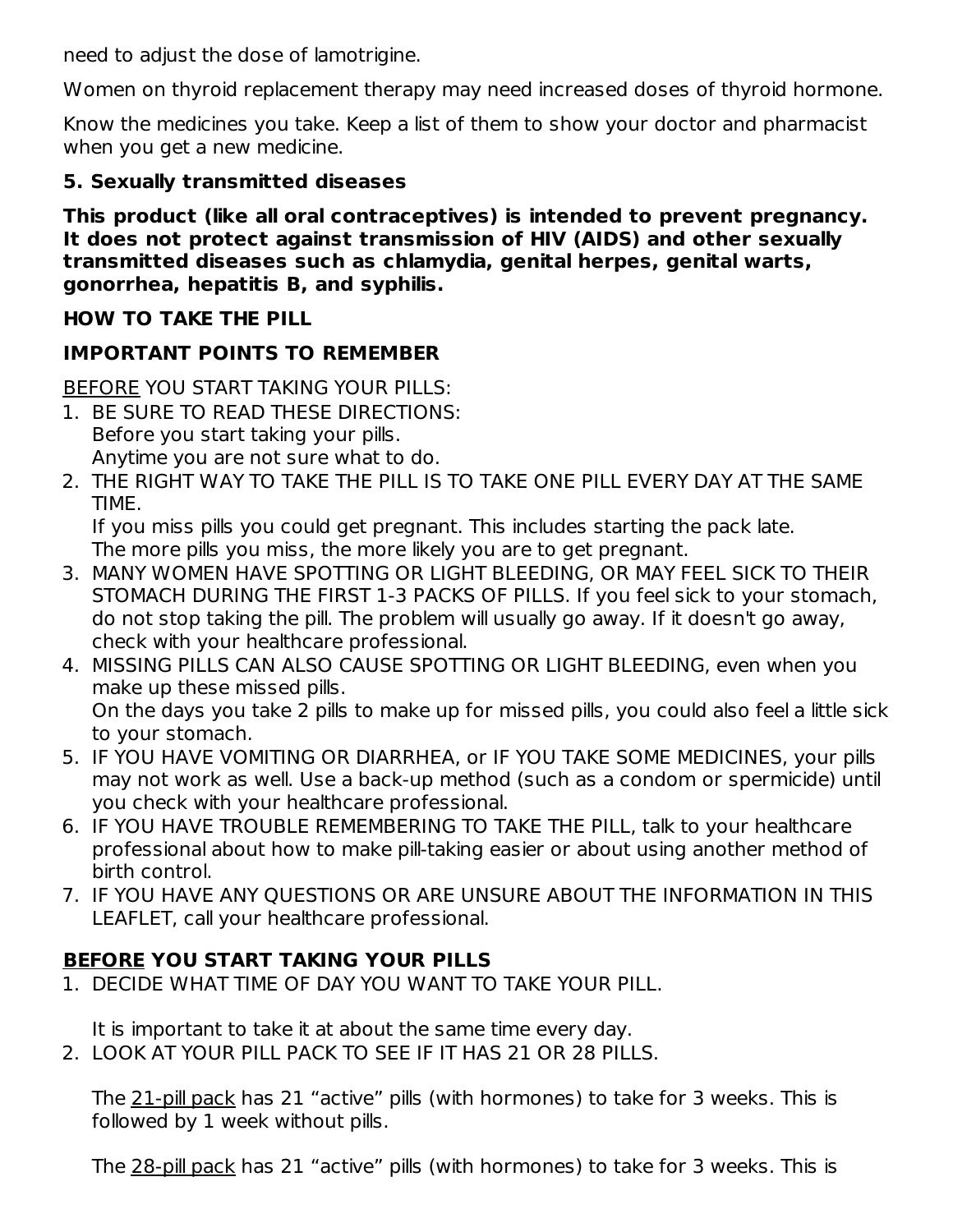followed by 1 week of white "reminder" pills (without hormones).

**Nortrel 1/35 (norethindrone and ethinyl estradiol tablets):** There are 21 yellow "active" pills.

**Nortrel 0.5/35 (norethindrone and ethinyl estradiol tablets):** There are 21 light yellow "active" pills.

3. ALSO FIND:

1) where on the pack to start taking pills,

2) in what order to take the pills.

CHECK ADDITIONAL INSTRUCTIONS FOR USING THIS PACKAGE IN THE BRIEF SUMMARY PATIENT PACKAGE INSERT.

4. BE SURE YOU HAVE READY AT ALL TIMES:

ANOTHER KIND OF BIRTH CONTROL (such as a condom or spermicide) to use as a back-up method in case you miss pills.

AN EXTRA, FULL PILL PACK.

### **WHEN TO START THE FIRST PACK OF PILLS**

You have a choice of which day to start taking your first pack of pills. **Nortrel 1/35 and 0.5/35 (norethindrone and ethinyl estradiol tablets)** are available in the Blister Pack Tablet Dispenser which is preset for a Sunday Start. Day 1 Start is also provided. Decide with your healthcare professional which is the best day for you. Pick a time of day which will be easy to remember.

#### **SUNDAY START:**

**Nortrel 1/35 (norethindrone and ethinyl estradiol tablets):** Take the first yellow "active" pill of the first pack on the Sunday after your period starts, even if you are still bleeding. If your period begins on Sunday, start the pack the same day.

**Nortrel 0.5/35 (norethindrone and ethinyl estradiol tablets):** Take the first light yellow "active" pill of the first pack on the Sunday after your period starts, even if you are still bleeding. If your period begins on Sunday, start the pack the same day.

Use another method of birth control such as a condom or spermicide as a back-up method if you have sex anytime from the Sunday you start your first pack until the next Sunday (7 days).

#### **DAY 1 START:**

**Nortrel 1/35 (norethindrone and ethinyl estradiol tablets):** Take the first yellow "active" pill of the first pack during the first 24 hours of your period.

**Nortrel 0.5/35 (norethindrone and ethinyl estradiol tablets):** Take the first light yellow "active" pill of the first pack during the first 24 hours of your period.

You will not need to use a back-up method of birth control, since you are starting the pill at the beginning of your period.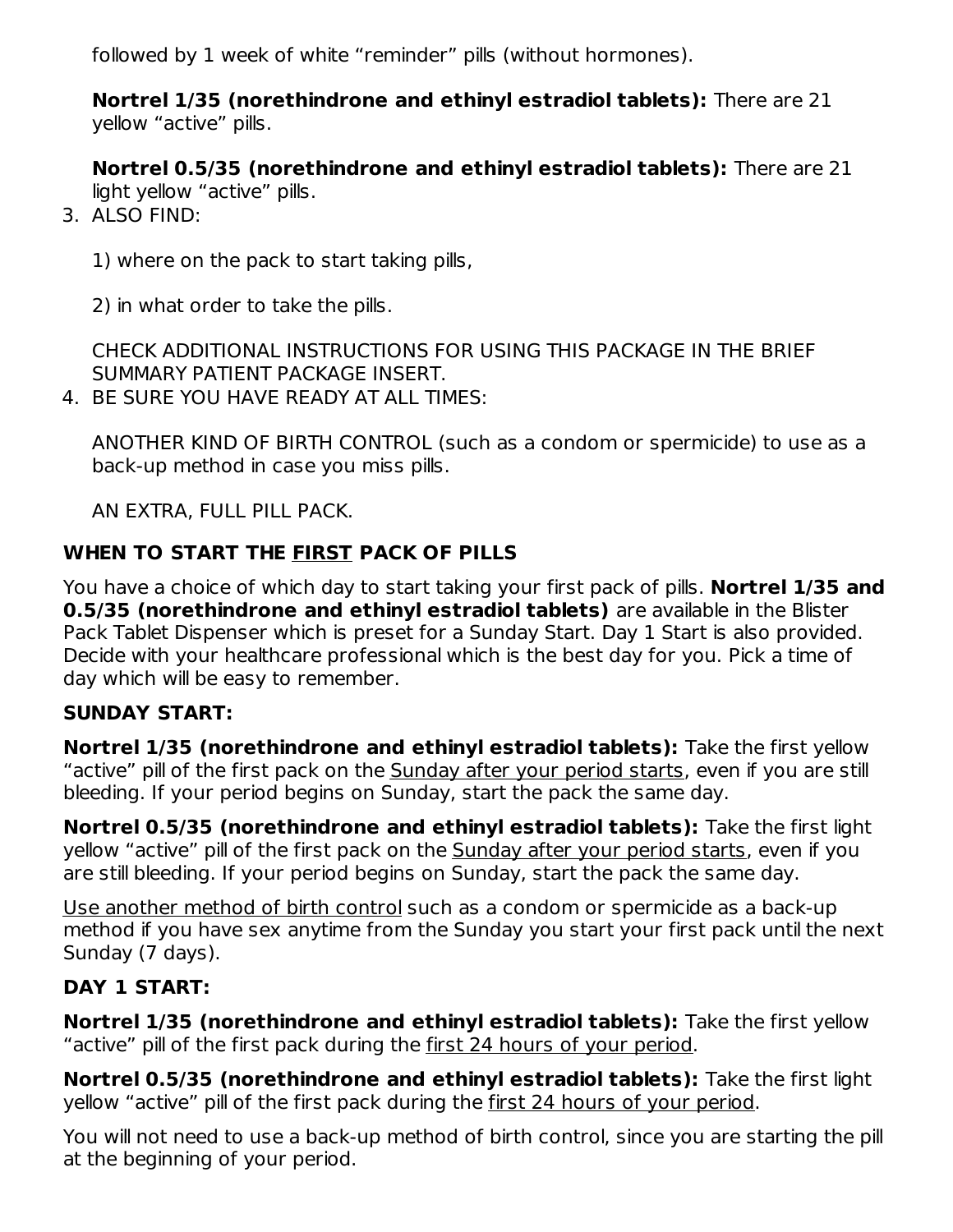# **WHAT TO DO DURING THE MONTH**

#### 1. **TAKE ONE PILL AT THE SAME TIME EVERY DAY UNTIL THE PACK IS EMPTY.** Do not skip pills even if you are spotting or bleeding between monthly periods or feel sick to your stomach (nausea). Do not skip pills even if you do not have sex very often.

# 2. **WHEN YOU FINISH A PACK OR SWITCH YOUR BRAND OF PILLS:**

**21 pills:** Wait 7 days to start the next pack. You will probably have your period during that week. Be sure that no more than 7 days pass between 21-day packs. **28 pills:** Start the next pack on the day after your last white "reminder" pill. Do not wait any days between packs.

### **WHAT TO DO IF YOU MISS PILLS**

#### **Nortrel 1/35 (norethindrone and ethinyl estradiol tablets):**

#### If you **MISS 1** yellow "active" pill:

- 1. Take it as soon as you remember. Take the next pill at your regular time. This means you may take 2 pills in 1 day.
- 2. You do not need to use a back-up birth control method if you have sex.

### If you **MISS 2** yellow "active" pills in a row in **WEEK 1 OR WEEK 2** of your pack:

- 1. Take 2 pills on the day you remember and 2 pills the next day.
- 2. Then take 1 pill a day until you finish the pack.
- 3. You COULD BECOME PREGNANT if you have sex in the 7 days after you miss pills. You MUST use another birth control method (such as a condom or spermicide) as a back-up method for those 7 days.

#### If you **MISS 2** yellow "active" pills in a row in **THE 3RD WEEK**:

#### 1a. **If you are a Sunday Starter:**

Keep taking 1 pill every day until Sunday. On Sunday, THROW OUT the rest of the pack and start a new pack of pills that same day.

#### 1b. **If you are a Day 1 Starter:**

THROW OUT the rest of the pill pack and start a new pack that same day.

2. You may not have your period this month but this is expected. However, if you miss your period 2 months in a row, call your healthcare professional because you might be pregnant.

3. You COULD BECOME PREGNANT if you have sex in the 7 days after you miss pills. You MUST use another birth control method (such as a condom or spermicide) as a back-up method for those 7 days.

If you **MISS 3 OR MORE** yellow "active" pills in a row (during the first 3 weeks):

#### 1a. **If you are a Sunday Starter:**

Keep taking 1 pill every day until Sunday. On Sunday, THROW OUT the rest of the pack and start a new pack of pills that same day.

#### 1b. **If you are a Day 1 Starter:**

THROW OUT the rest of the pill pack and start a new pack that same day.

2. You may not have your period this month but this is expected. However, if you miss your period 2 months in a row, call your healthcare professional because you might be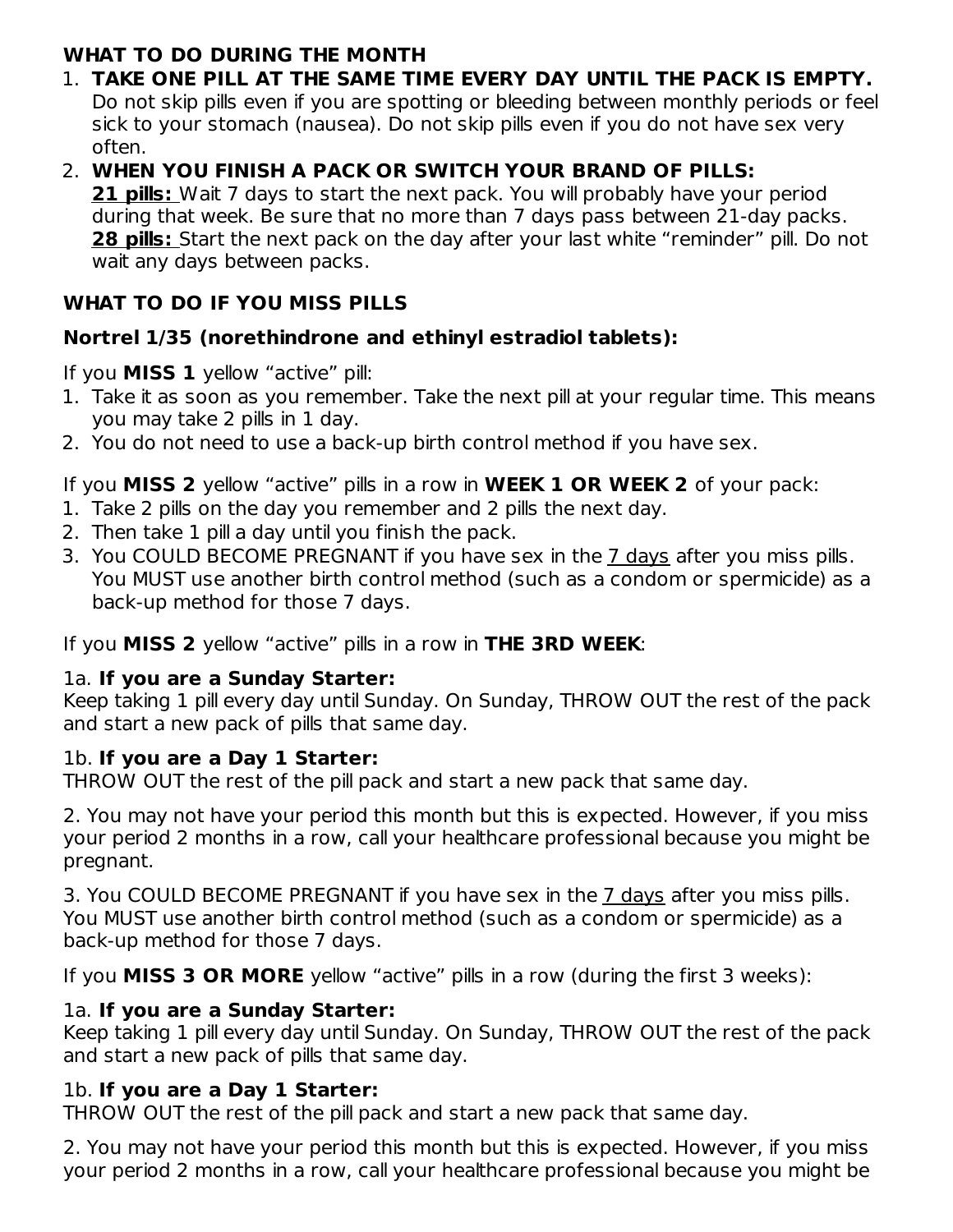pregnant.

3. You COULD BECOME PREGNANT if you have sex in the 7 days after you miss pills. You MUST use another birth control method (such as a condom or spermicide) as a back-up method for those 7 days.

### **Nortrel 0.5/35 (norethindrone and ethinyl estradiol tablets):**

### If you **MISS 1** light yellow "active" pill:

- 1. Take it as soon as you remember. Take the next pill at your regular time. This means you may take 2 pills in 1 day.
- 2. You do not need to use a back-up birth control method if you have sex.

### If you **MISS 2** light yellow "active" pills in a row in **WEEK 1 OR WEEK 2** of your pack:

- 1. Take 2 pills on the day you remember and 2 pills the next day.
- 2. Then take 1 pill a day until you finish the pack.
- 3. You COULD BECOME PREGNANT if you have sex in the 7 days after you miss pills. You MUST use another birth control method (such as a condom or spermicide) as a back-up method for those 7 days.

### If you **MISS 2** light yellow "active" pills in a row in **THE 3RD WEEK**:

### 1a. **If you are a Sunday Starter:**

Keep taking 1 pill every day until Sunday. On Sunday, THROW OUT the rest of the pack and start a new pack of pills that same day.

### 1b. **If you are a Day 1 Starter:**

THROW OUT the rest of the pill pack and start a new pack that same day.

2. You may not have your period this month but this is expected. However, if you miss your period 2 months in a row, call your healthcare professional because you might be pregnant.

3. You COULD BECOME PREGNANT if you have sex in the 7 days after you miss pills. You MUST use another birth control method (such as a condom or spermicide) as a back-up method for those 7 days.

If you **MISS 3 OR MORE** light yellow "active" pills in a row (during the first 3 weeks):

### 1a. **If you are a Sunday Starter:**

Keep taking 1 pill every day until Sunday. On Sunday, THROW OUT the rest of the pack and start a new pack of pills that same day.

# 1b. **If you are a Day 1 Starter:**

THROW OUT the rest of the pill pack and start a new pack that same day.

2. You may not have your period this month but this is expected. However, if you miss your period 2 months in a row, call your healthcare professional because you might be pregnant.

3. You COULD BECOME PREGNANT if you have sex in the 7 days after you miss pills. You MUST use another birth control method (such as a condom or spermicide) as a back-up method for those 7 days.

# **A REMINDER FOR THOSE ON 28-DAY PACKS**

If you forget any of the 7 white "reminder" pills in Week 4: THROW AWAY the pills you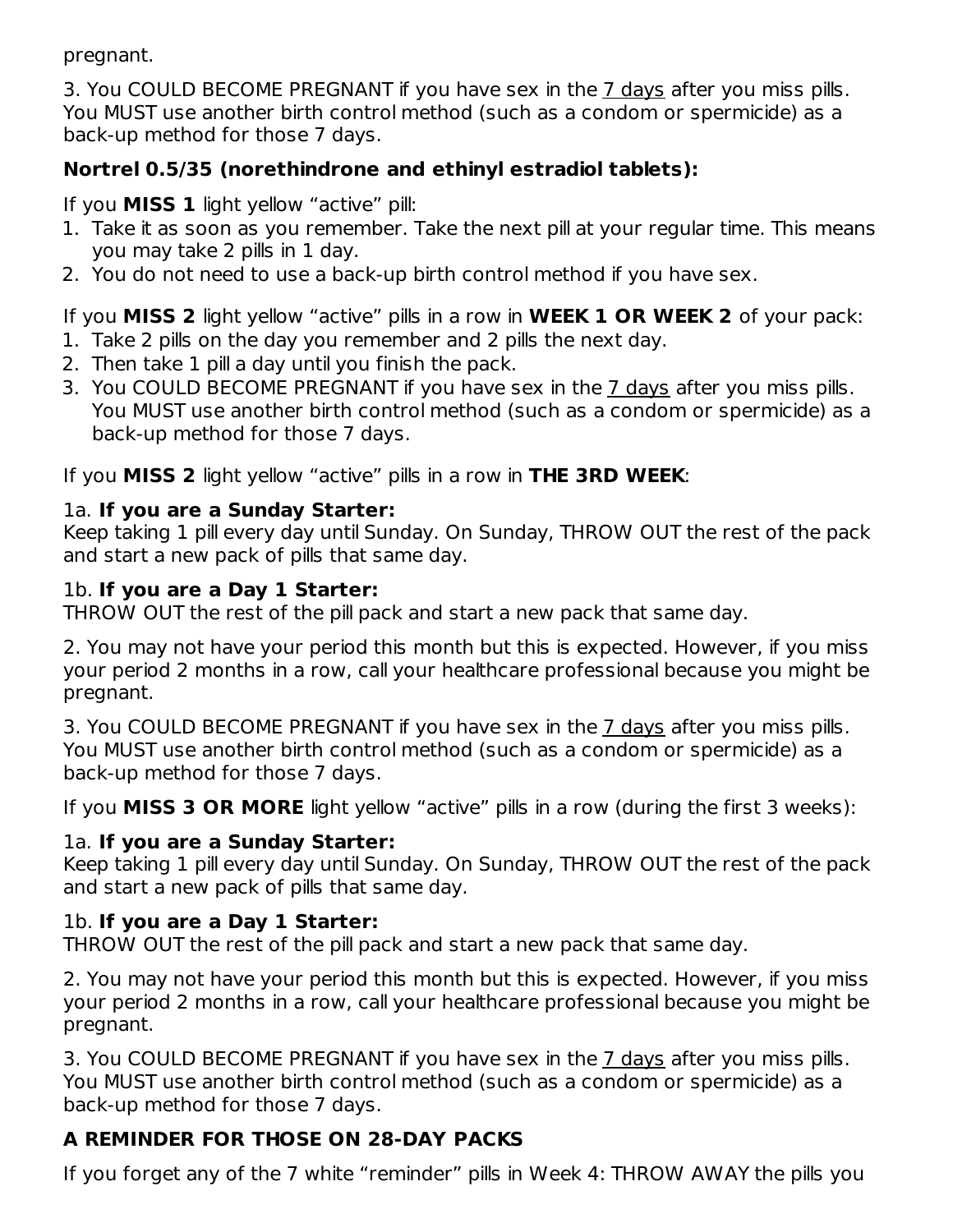missed. Keep taking 1 pill each day until the pack is empty. You do not need a back-up method.

### **FINALLY, IF YOU ARE STILL NOT SURE WHAT TO DO ABOUT THE PILLS YOU HAVE MISSED**

Use a BACK-UP METHOD anytime you have sex.

KEEP TAKING ONE "ACTIVE" PILL EACH DAY until you can reach your healthcare professional.

# **PREGNANCY DUE TO PILL FAILURE**

# **Combined Oral Contraceptives**

The incidence of pill failure resulting in pregnancy is approximately one percent (i.e., one pregnancy per 100 women per year) if taken every day as directed, but more typical failure rates are 5%. If failure does occur, the risk to the fetus is minimal.

# **PREGNANCY AFTER STOPPING THE PILL**

There may be some delay in becoming pregnant after you stop using oral contraceptives, especially if you had irregular menstrual cycles before you used oral contraceptives. It may be advisable to postpone conception until you begin menstruating regularly once you have stopped taking the pill and desire pregnancy.

There does not appear to be any increase in birth defects in newborn babies when pregnancy occurs soon after stopping the pill.

# **OVERDOSAGE**

Serious ill effects have not been reported following ingestion of large doses of oral contraceptives by young children. Overdosage may cause nausea and withdrawal bleeding in females. In case of overdosage, contact your healthcare professional or pharmacist.

# **OTHER INFORMATION**

Your healthcare professional will take a medical and family history before prescribing oral contraceptives and will examine you. The physical examination may be delayed to another time if you request it and the healthcare professional believes that it is a good medical practice to postpone it. You should be reexamined at least once a year. Be sure to inform your healthcare professional if there is a family history of any of the conditions listed previously in this leaflet. Be sure to keep all appointments with your healthcare professional, because this is a time to determine if there are early signs of side effects of oral contraceptive use.

Do not use the drug for any condition other than the one for which it was prescribed. This drug has been prescribed specifically for you; do not give it to others who may want birth control pills.

# **HEALTH BENEFITS FROM ORAL CONTRACEPTIVES**

In addition to preventing pregnancy, use of combined oral contraceptives may provide certain benefits. They are:

- menstrual cycles may become more regular
- blood flow during menstruation may be lighter and less iron may be lost. Therefore, anemia due to iron deficiency is less likely to occur.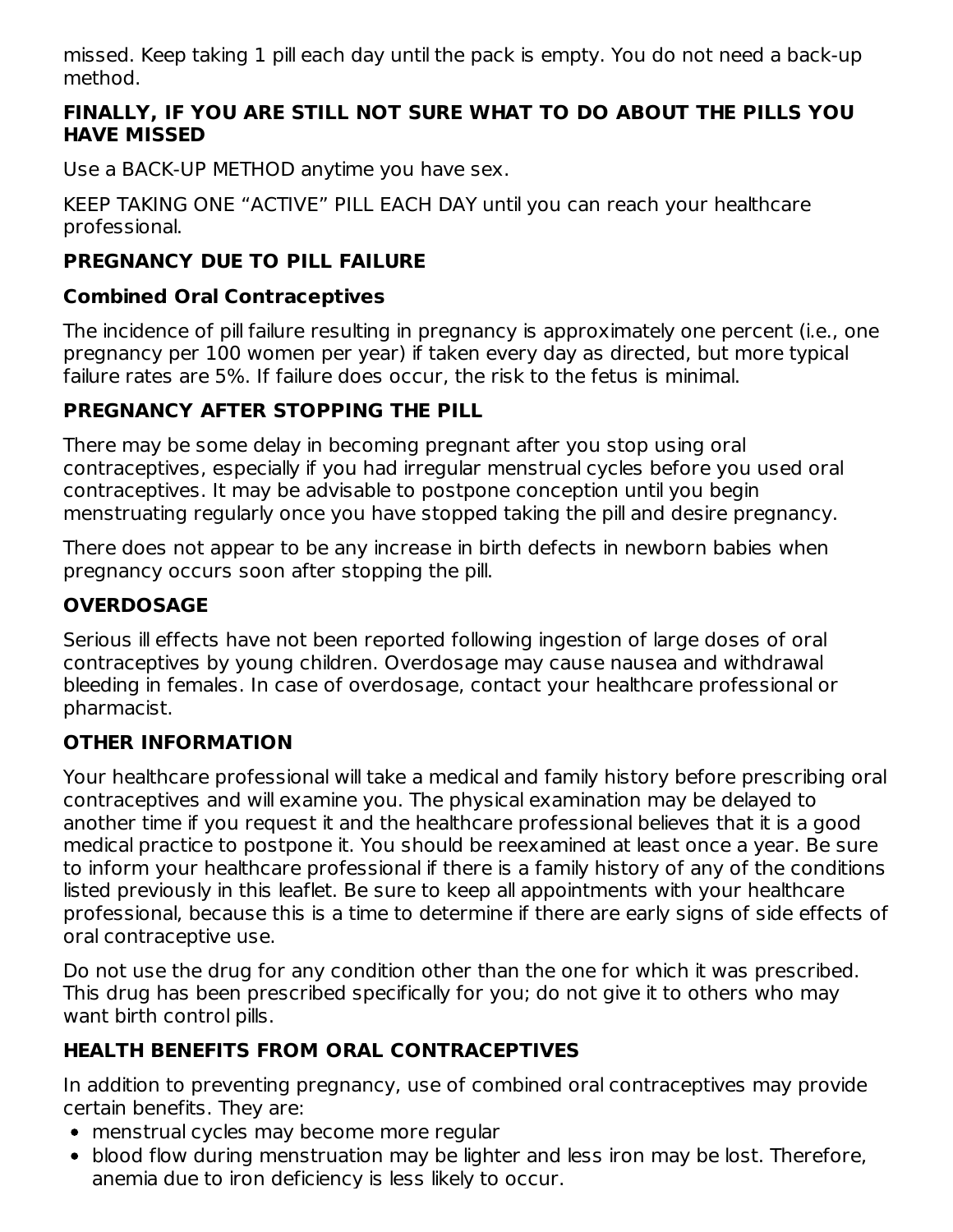- pain or other symptoms during menstruation may be encountered less frequently
- ectopic (tubal) pregnancy may occur less frequently

anemia due to iron deficiency is less likely to occur.

- noncancerous cysts or lumps in the breast may occur less frequently
- acute pelvic inflammatory disease may occur less frequently
- oral contraceptive use may provide some protection against developing two forms of cancer: cancer of the ovaries and cancer of the lining of the uterus.

If you want more information about birth control pills, ask your healthcare professional or pharmacist. They have a more technical leaflet called the Professional Labeling, which you may wish to read.

#### **Call your doctor for medical advice about side effects. You may report side effects to FDA at 1-800-FDA-1088.**

Store at 20° to 25°C (68° to 77°F).

KEEP THIS AND ALL MEDICATIONS OUT OF THE REACH OF CHILDREN.

All brand names listed are the registered trademarks of their respective owners and are not trademarks of Teva Pharmaceuticals USA.

#### **Teva Pharmaceuticals USA, Inc.**

North Wales, PA 19454

Rev. F 8/2017

#### **Norethindrone and Ethinyl Estradiol**



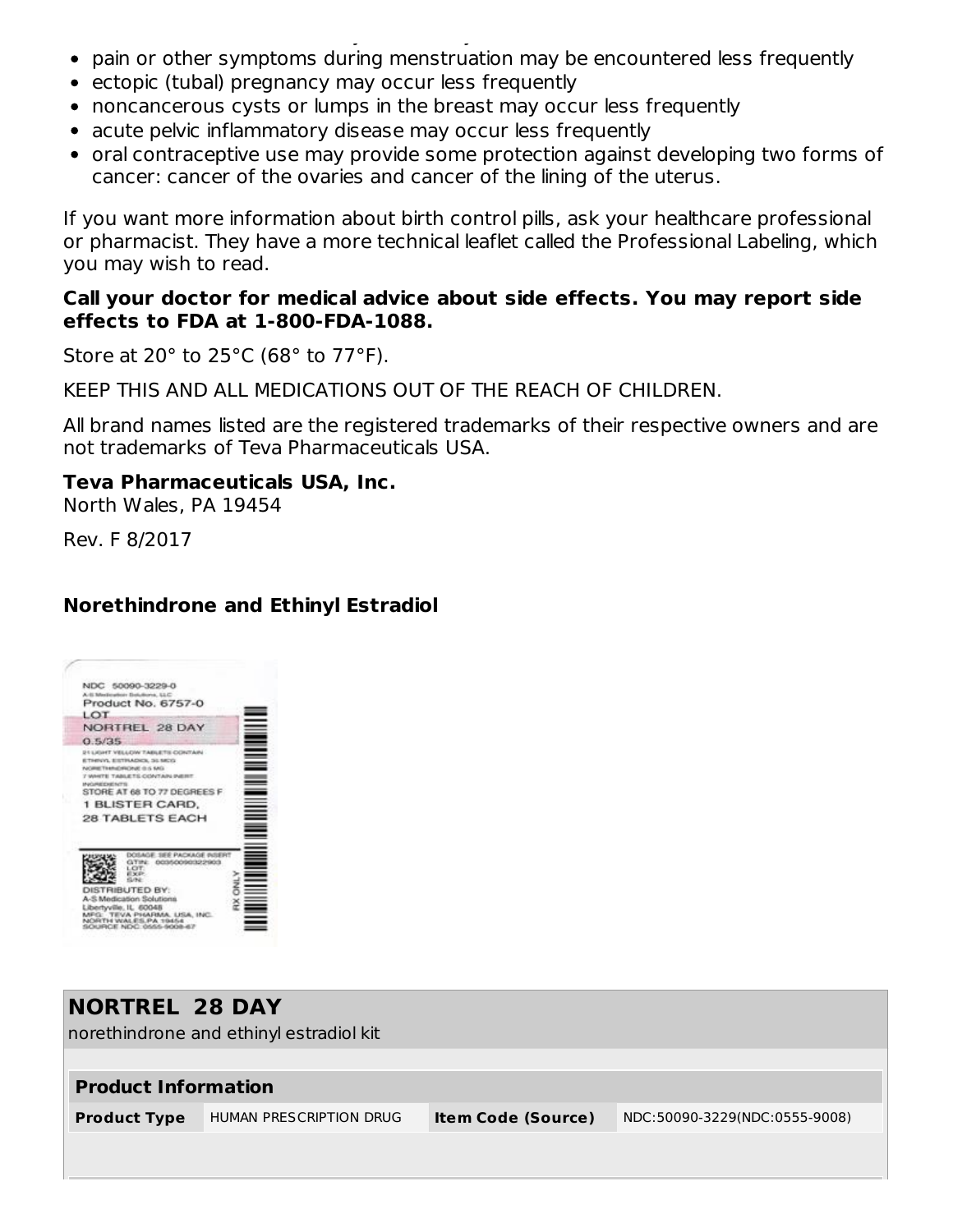| <b>Packaging</b>                                                                |                                       |                                                                           |                |                                       |                               |                                     |                   |
|---------------------------------------------------------------------------------|---------------------------------------|---------------------------------------------------------------------------|----------------|---------------------------------------|-------------------------------|-------------------------------------|-------------------|
| $\#$<br><b>Item Code</b>                                                        |                                       | <b>Package Description</b>                                                |                | <b>Marketing Start</b><br><b>Date</b> |                               | <b>Marketing End</b><br><b>Date</b> |                   |
| $\mathbf{1}$<br>0                                                               | Product                               | NDC:50090-3229- 1 in 1 KIT; Type 0: Not a Combination                     |                | 10/30/2017                            |                               |                                     |                   |
|                                                                                 |                                       |                                                                           |                |                                       |                               |                                     |                   |
| <b>Quantity of Parts</b>                                                        |                                       |                                                                           |                |                                       |                               |                                     |                   |
| Part #<br>Part 1                                                                | <b>Package Quantity</b>               |                                                                           | 21             |                                       | <b>Total Product Quantity</b> |                                     |                   |
| Part 2                                                                          |                                       |                                                                           | $\overline{7}$ |                                       |                               |                                     |                   |
|                                                                                 |                                       |                                                                           |                |                                       |                               |                                     |                   |
| Part 1 of 2                                                                     |                                       |                                                                           |                |                                       |                               |                                     |                   |
|                                                                                 |                                       |                                                                           |                |                                       |                               |                                     |                   |
|                                                                                 |                                       | <b>NORETHINDRONE AND ETHINYL ESTRADIOL</b>                                |                |                                       |                               |                                     |                   |
| norethindrone and ethinyl estradiol tablet                                      |                                       |                                                                           |                |                                       |                               |                                     |                   |
|                                                                                 |                                       |                                                                           |                |                                       |                               |                                     |                   |
| <b>Product Information</b>                                                      |                                       |                                                                           |                |                                       |                               |                                     |                   |
| <b>Route of Administration</b>                                                  |                                       | ORAL                                                                      |                |                                       |                               |                                     |                   |
|                                                                                 |                                       |                                                                           |                |                                       |                               |                                     |                   |
| <b>Active Ingredient/Active Moiety</b>                                          |                                       |                                                                           |                |                                       |                               |                                     |                   |
|                                                                                 |                                       | <b>Ingredient Name</b>                                                    |                |                                       |                               | <b>Basis of</b><br><b>Strength</b>  | <b>Strength</b>   |
|                                                                                 |                                       | <b>NORETHINDRONE</b> (UNII: T18F433X4S) (NORETHINDRONE - UNII:T18F433X4S) |                |                                       | <b>NORETHINDRONE</b>          |                                     | 0.5 <sub>mg</sub> |
| UNII:423D2T571U)                                                                |                                       | <b>ETHINYL ESTRADIOL (UNII: 423D2T571U) (ETHINYL ESTRADIOL -</b>          |                |                                       |                               | ETHINYL ESTRADIOL                   | $0.035$ mg        |
|                                                                                 |                                       |                                                                           |                |                                       |                               |                                     |                   |
| <b>Inactive Ingredients</b>                                                     |                                       |                                                                           |                |                                       |                               |                                     |                   |
|                                                                                 |                                       | <b>Ingredient Name</b>                                                    |                |                                       |                               |                                     | <b>Strength</b>   |
| D&C YELLOW NO. 10 (UNII: 35SW5USQ3G)                                            |                                       |                                                                           |                |                                       |                               |                                     |                   |
| LACTOSE MONOHYDRATE (UNII: EWQ57Q8I5X)                                          |                                       |                                                                           |                |                                       |                               |                                     |                   |
| MAGNESIUM STEARATE (UNII: 70097M6I30)<br><b>STARCH, CORN (UNII: O8232NY3SJ)</b> |                                       |                                                                           |                |                                       |                               |                                     |                   |
|                                                                                 |                                       |                                                                           |                |                                       |                               |                                     |                   |
|                                                                                 |                                       |                                                                           |                |                                       |                               |                                     |                   |
| <b>Product Characteristics</b>                                                  |                                       |                                                                           |                |                                       |                               |                                     |                   |
| Color                                                                           | YELLOW (light yellow)<br><b>Score</b> |                                                                           |                | no score                              |                               |                                     |                   |
| <b>Shape</b>                                                                    | <b>ROUND</b><br><b>Size</b>           |                                                                           |                | 6 <sub>mm</sub>                       |                               |                                     |                   |
| Flavor                                                                          | <b>Imprint Code</b>                   |                                                                           |                |                                       | b;941                         |                                     |                   |
| <b>Contains</b>                                                                 |                                       |                                                                           |                |                                       |                               |                                     |                   |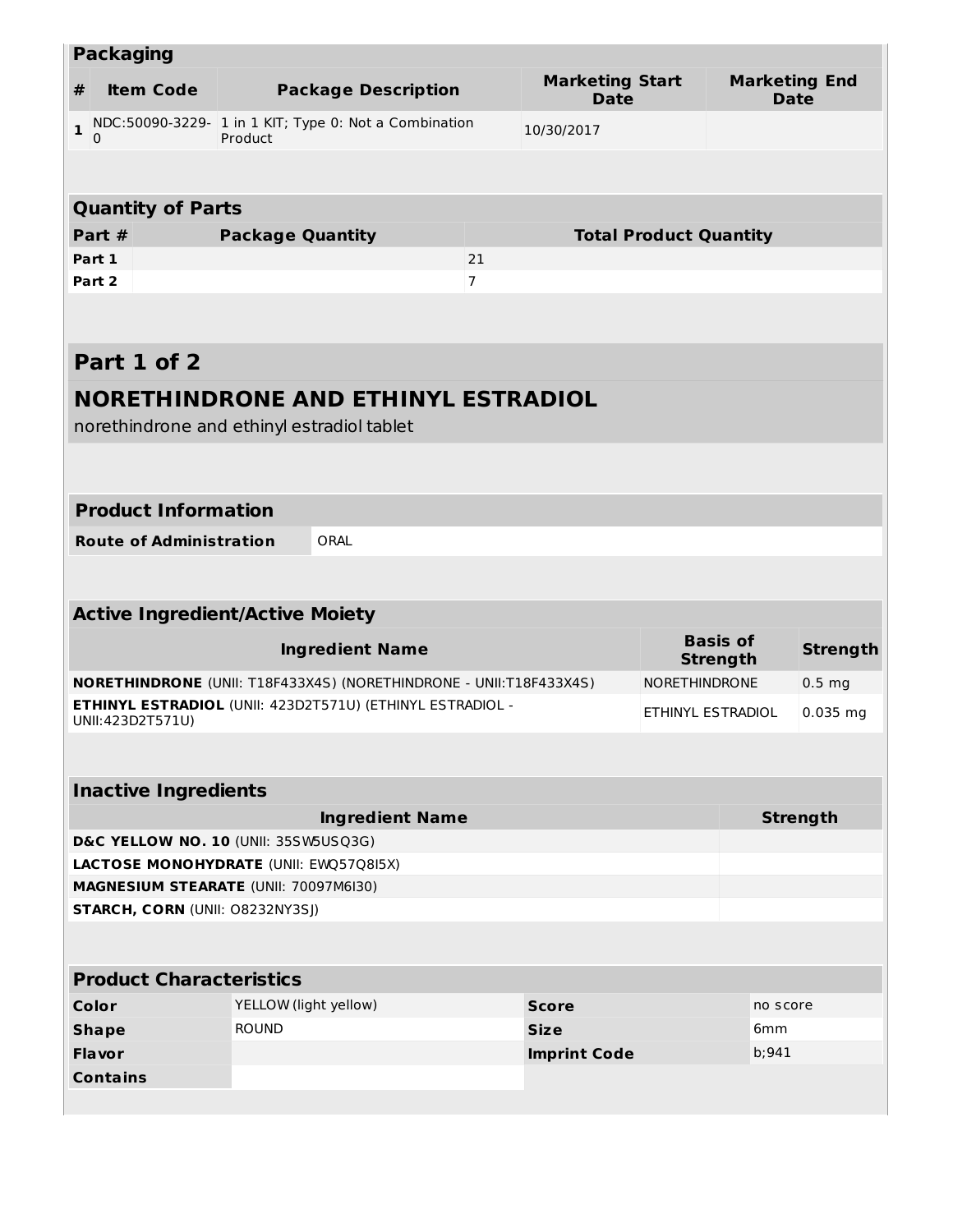| $6 -$<br>$5-$<br>4<br>$3 -$<br>$2 -$<br>$1 -$ |                                                           |              |                                |                              |
|-----------------------------------------------|-----------------------------------------------------------|--------------|--------------------------------|------------------------------|
| $\bullet$<br>$\mathsf{mm}$<br>$\mathbf{0}$    | 3                                                         | 5<br>6       | 9<br>8                         | $\dot{11}$<br>10             |
| <b>Marketing Information</b>                  |                                                           |              |                                |                              |
| <b>Marketing</b><br><b>Category</b>           | <b>Application Number or Monograph</b><br><b>Citation</b> |              | <b>Marketing Start</b><br>Date | <b>Marketing End</b><br>Date |
| <b>ANDA</b>                                   | ANDA072695                                                |              | 06/06/2001                     |                              |
|                                               |                                                           |              |                                |                              |
| Part 2 of 2                                   |                                                           |              |                                |                              |
| <b>INERT</b>                                  |                                                           |              |                                |                              |
| inert tablet                                  |                                                           |              |                                |                              |
|                                               |                                                           |              |                                |                              |
| <b>Product Information</b>                    |                                                           |              |                                |                              |
| <b>Route of Administration</b>                | ORAL                                                      |              |                                |                              |
|                                               |                                                           |              |                                |                              |
| <b>Product Characteristics</b>                |                                                           |              |                                |                              |
| Color                                         |                                                           |              |                                |                              |
|                                               | <b>WHITE</b>                                              | <b>Score</b> |                                | no score                     |
| <b>Shape</b>                                  | <b>ROUND</b>                                              | <b>Size</b>  |                                | 6mm                          |